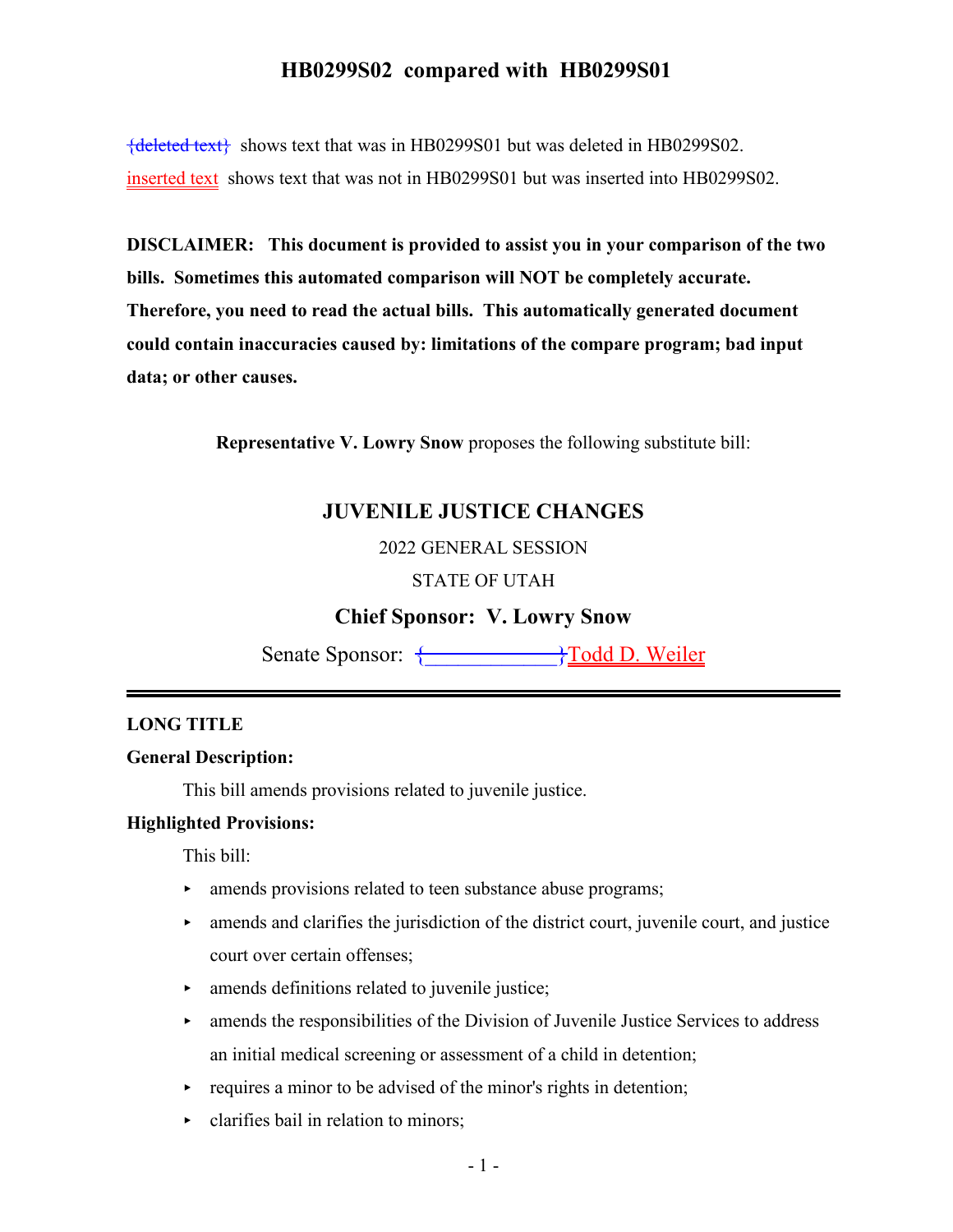- $\rightarrow$  requires a minor to be advised of the minor's rights in a delinguency proceeding;
- < address the placement of a child or the appointment of a guardian for a child if a delinquency petition is filed;
- $\blacktriangleright$  amends provisions related to restitution ordered by the juvenile court for minors;
- $\rightarrow$  clarifies the suspension of a disposition for a minor committed to the Division of Juvenile Justice Services;
- < amends provisions relating to the juvenile court's continuing jurisdiction over an adjudicated minor;
- < clarifies the extension of supervision over a minor who has not completed compensatory or community service hours;
- addresses the continuing jurisdiction of the juvenile court over a minor's case when a minor has not paid restitution in full;
- $\rightarrow$  requires an individual in a secure care facility to be advised of certain rights; and
- $\blacktriangleright$  makes technical and conforming changes.

#### **Money Appropriated in this Bill:**

None

#### **Other Special Clauses:**

This bill provides a coordination clause.

#### **Utah Code Sections Affected:**

AMENDS:

**62A-15-202**, as last amended by Laws of Utah 2008, Chapter 3

**62A-15-204**, as last amended by Laws of Utah 2021, Chapter 262

**78A-5-101**, as renumbered and amended by Laws of Utah 2008, Chapter 3

**78A-5-102**, as last amended by Laws of Utah 2021, Chapter 262

**78A-6-103**, as last amended by Laws of Utah 2021, Chapter 261

**78A-6-103.5**, as enacted by Laws of Utah 2021, Chapter 261

**78A-6-120**, as last amended by Laws of Utah 2021, Chapter 261

**78A-7-106**, as last amended by Laws of Utah 2021, Chapter 262

**80-1-102**, as last amended by Laws of Utah 2021, First Special Session, Chapter 2

**80-5-201**, as renumbered and amended by Laws of Utah 2021, Chapter 261

**80-5-302**, as renumbered and amended by Laws of Utah 2021, Chapter 261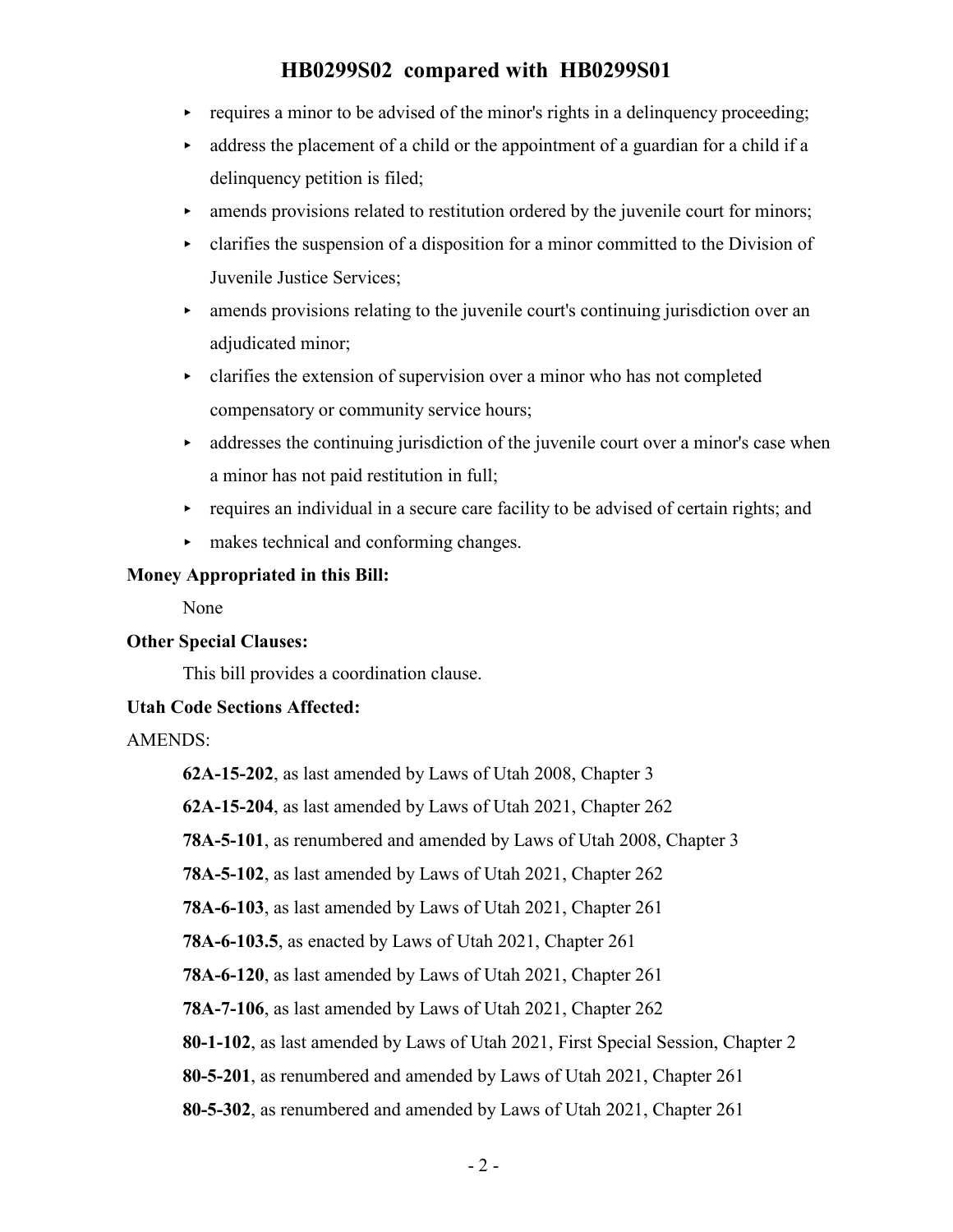**80-6-102**, as enacted by Laws of Utah 2021, Chapter 261

**80-6-205**, as enacted by Laws of Utah 2021, Chapter 261

**80-6-206**, as enacted by Laws of Utah 2021, Chapter 261 and last amended by Coordination Clause, Laws of Utah 2021, Chapter 261

**80-6-207**, as renumbered and amended by Laws of Utah 2021, Chapter 261

**80-6-302**, as renumbered and amended by Laws of Utah 2021, Chapter 261

**80-6-303**, as renumbered and amended by Laws of Utah 2021, Chapter 261

**80-6-501**, as last amended by Laws of Utah 2021, First Special Session, Chapter 2

**80-6-502**, as last amended by Laws of Utah 2021, First Special Session, Chapter 2

**80-6-504**, as last amended by Laws of Utah 2021, First Special Session, Chapter 2

**80-6-505**, as last amended by Laws of Utah 2021, First Special Session, Chapter 2

**80-6-603**, as enacted by Laws of Utah 2021, Chapter 261

**80-6-606**, as enacted by Laws of Utah 2021, Chapter 261

**80-6-709**, as enacted by Laws of Utah 2021, Chapter 261

**80-6-710**, as enacted by Laws of Utah 2021, Chapter 261

**80-6-711**, as enacted by Laws of Utah 2021, Chapter 261

**80-6-712**, as enacted by Laws of Utah 2021, Chapter 261

**80-6-802**, as renumbered and amended by Laws of Utah 2021, Chapter 261

**80-6-804**, as last amended by Laws of Utah 2021, First Special Session, Chapter 2

ENACTS:

}

**78A-5-102.5**, Utah Code Annotated 1953

#### **Utah Code Sections Affected by Coordination Clause:**

**80-6-206**, as enacted by Laws of Utah 2021, Chapter 261 and last amended by Coordination Clause, Laws of Utah 2021, Chapter 261

{ **80-6-709**, as enacted by Laws of Utah 2021, Chapter 261

**80-6-712**, as enacted by Laws of Utah 2021, Chapter 261

*Be it enacted by the Legislature of the state of Utah:*

Section 1. Section **62A-15-202** is amended to read:

#### **62A-15-202. Definitions.**

As used in this part: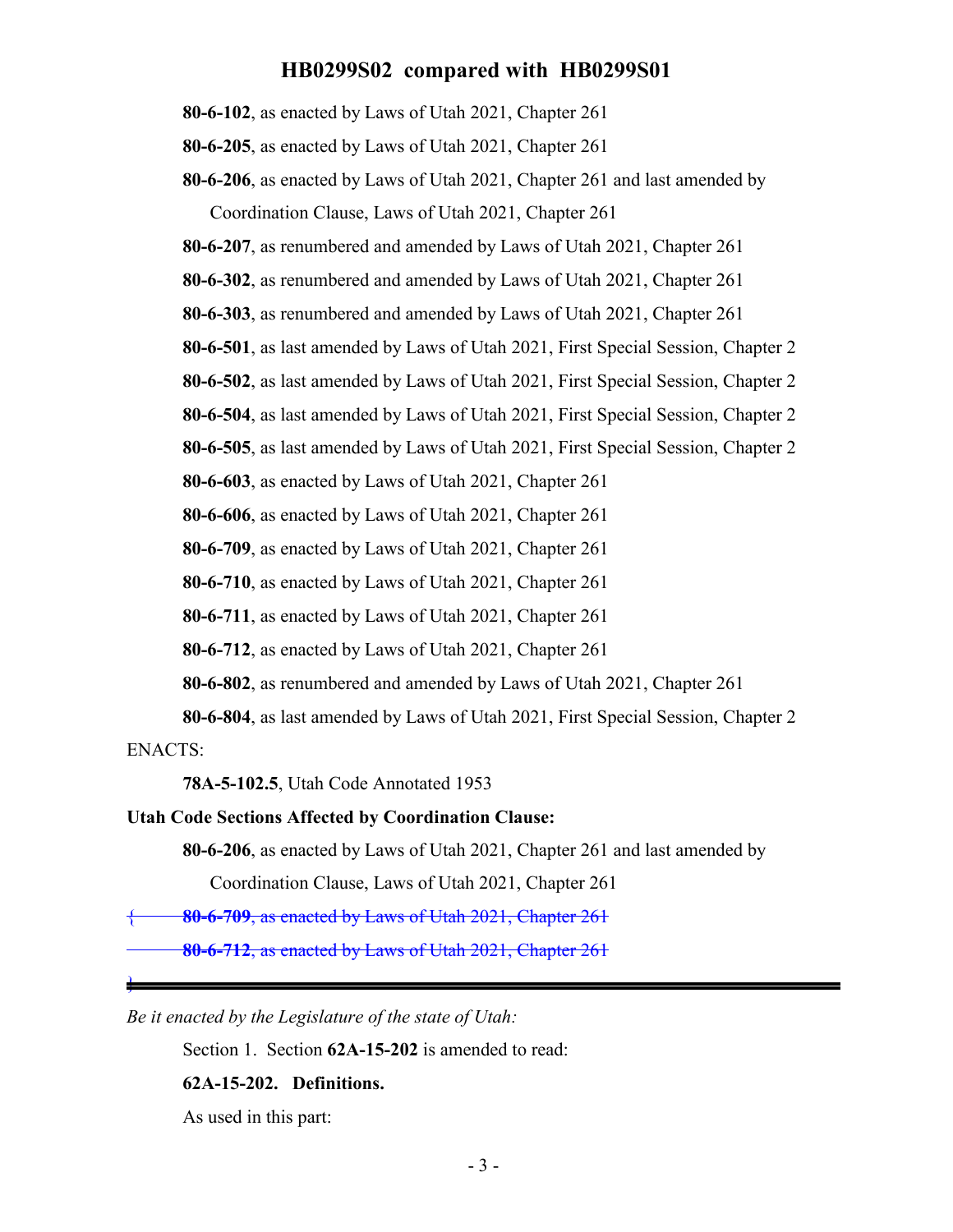(1) "Juvenile substance abuse offender" means any  $\int$  inventle found to come within the provisions of Section 78A-6-103 for a drug or alcohol related offense, as designated by the Board of Juvenile Court Judges] minor who has committed a drug or alcohol related offense under the jurisdiction of the juvenile court in accordance with Section 78A-6-103.

(2) "Local substance abuse authority" means a county legislative body designated to provide substance abuse services in accordance with Section 17-43-201.

(3) "Minor" means the same as that term is defined in Section 80-1-102.

 $[\frac{1}{3}]$  (4) "Teen substance abuse school" means any school established by the local substance abuse authority, in cooperation with the Board of Juvenile Court Judges, that provides an educational, interpersonal, skill-building experience for juvenile substance abuse offenders and their parents or legal guardians.

Section 2. Section **62A-15-204** is amended to read:

#### **62A-15-204. Court order to attend substance abuse school -- Assessments.**

(1) In addition to any other disposition ordered by the juvenile court under Section  $[80-3-405 \text{ or}]$  80-6-701, the court may order  $\lceil a \rceil$  juvenile and his parents or legal guardians]:

(a) a minor and the minor's parent or legal guardian to attend a teen substance abuse school[<del>, and order</del>]; and

(b) payment of an assessment in addition to any other fine imposed.

(2) All assessments collected shall be forwarded to the county treasurer of the county where the [juvenile] minor resides, to be used exclusively for the operation of a teen substance abuse program.

Section 3. Section **78A-5-101** is amended to read:

#### **78A-5-101. State District Court Administrative System -- Definitions.**

(1) As used in this chapter:

(a) "Court system" means the State District Court Administrative System.

(b) "Single criminal episode" means the same as that term is defined in Section 76-1-401.

 $[\frac{1}{2}]$  (2) (a) The district court is a trial court of general jurisdiction.

(b) A district court shall be located in the county seat of each county.

 $[\frac{1}{2}]$  (3) (a) There is established a State District Court Administrative System.

(b) The Judicial Council shall administer the operation of the court system.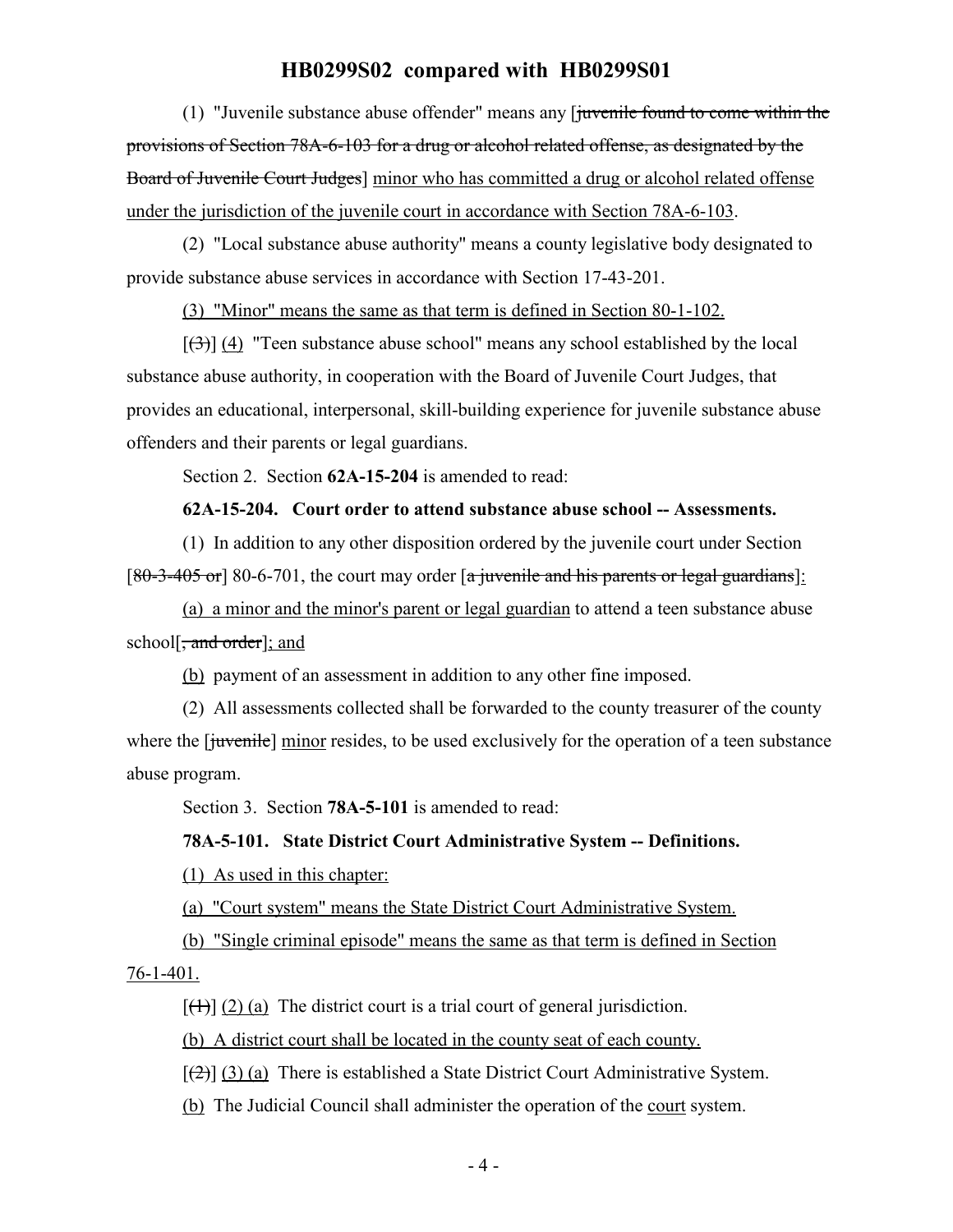[(3) In this chapter, "court system" means the State District Court Administrative System.]

 $[(4)$  A district court shall be located in the county seat of each county.

Section 4. Section **78A-5-102** is amended to read:

**78A-5-102. Jurisdiction of the district court -- Appeals.**

 $[$ (1) As used in this section:

[(a) "Qualifying offense" means an offense described in Subsection 80-6-502(1)(b).]

[(b) "Separate offense" means any offense that is not a qualifying offense.]

[(c) "Single criminal episode" means the same as that term is defined in Section  $76 - 1 - 401.$ 

 $[\frac{1}{2}]$  (1) Except as otherwise provided by the Utah Constitution or by statute, the district court has original jurisdiction in all matters civil and criminal.

 $[(3)] (2)$  A district court judge may issue all extraordinary writs and other writs necessary to carry into effect the district court judge's orders, judgments, and decrees.

 $[$ (4)] (3) The district court has jurisdiction over matters of lawyer discipline consistent with the rules of the Supreme Court.

 $[\frac{1}{5}]$  (4) The district court has jurisdiction over all matters properly filed in the circuit court prior to July 1, 1996.

 $[(6)]$  (5) The district court has appellate jurisdiction over judgments and orders of the justice court as outlined in Section 78A-7-118 and small claims appeals filed in accordance with Section 78A-8-106.

 $[\overline{(+)}]$  (6) Jurisdiction over appeals from the final orders, judgments, and decrees of the district court is described in Sections 78A-3-102 and 78A-4-103.

 $[$ (8)] (7) The district court has jurisdiction to review:

(a) agency adjudicative proceedings as set forth in Title 63G, Chapter 4,

Administrative Procedures Act, and shall comply with the requirements of that chapter in [its] the district court's review of agency adjudicative proceedings; and

(b) municipal administrative proceedings in accordance with Section 10-3-703.7.

 $[$ (9)] (8) Notwithstanding Section 78A-7-106, the district court has original jurisdiction over[ $\div$ (a)] a class B misdemeanor, a class C misdemeanor, an infraction, or a violation of an ordinance for which a justice court has original jurisdiction under Section 78A-7-106 if: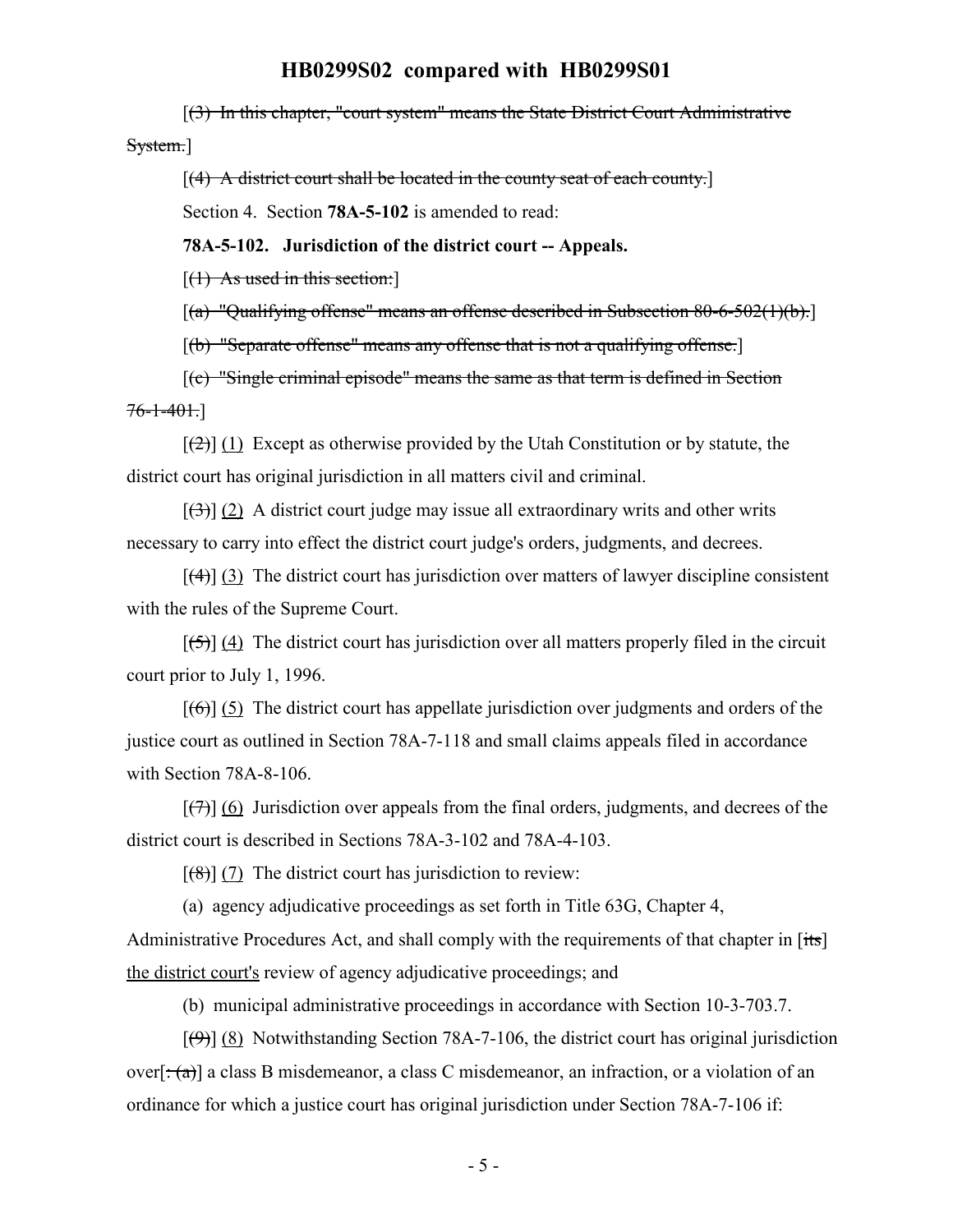$[f<sup>th</sup>]$  (a) there is no justice court with territorial jurisdiction;

 $[(iii)]$  (b) the offense occurred within the boundaries of the municipality in which the district courthouse is located and that municipality has not formed, or has not formed and then dissolved, a justice court; or

 $[\overline{\text{(iii)}}]$  (c) the offense is included in an indictment or information covering a single criminal episode alleging the commission of a felony or a class A misdemeanor by an individual who is 18 years old or older[ $\div$ or].

 $[(b)$  a qualifying offense committed by an individual who is 16 or 17 years old.

 $[(10)$  (a) Notwithstanding Subsection 78A-7-106(2), the district court has exclusive jurisdiction over any separate offense:

 $[(i)$  committed by an individual who is 16 or 17 years old; and

[(ii) arising from a single criminal episode containing a qualifying offense for which the district court has original jurisdiction under Subsection (9)(b).]

 $[(b)$  If an individual who is charged with a qualifying offense enters a plea to, or is found guilty of, a separate offense other than the qualifying offense, the district court shall have jurisdiction over the separate offense.]

[(c) If an individual who is 16 or 17 years old is charged with a qualifying offense and the qualifying offense results in an acquittal, a finding of not guilty, or a dismissal, the exclusive jurisdiction of the district court over any separate offense is terminated.]

 $[$ (41)] (9) If a district court has jurisdiction in accordance with Subsection [(6),  $(9)(a)(i)$ , or  $(9)(a)(ii)$ ] (5), (8)(a), or (8)(b), the district court has jurisdiction over an offense listed in Subsection 78A-7-106(2) even if the offense is committed by an individual who is 16 or 17 years old.

 $[(12)$  The district court has subject matter jurisdiction over an offense for which the juvenile court has original jurisdiction if the juvenile court transfers jurisdiction over the offense to the district court in accordance with Section 80-6-504.]

 $[ (13) ]$  (10) The district court has subject matter jurisdiction over an action under Title 78B, Chapter 7, Part 2, Child Protective Orders, if the juvenile court transfers the action to the district court.

Section 5. Section **78A-5-102.5** is enacted to read:

**78A-5-102.5. Jurisdiction of the district court over an offense committed by a**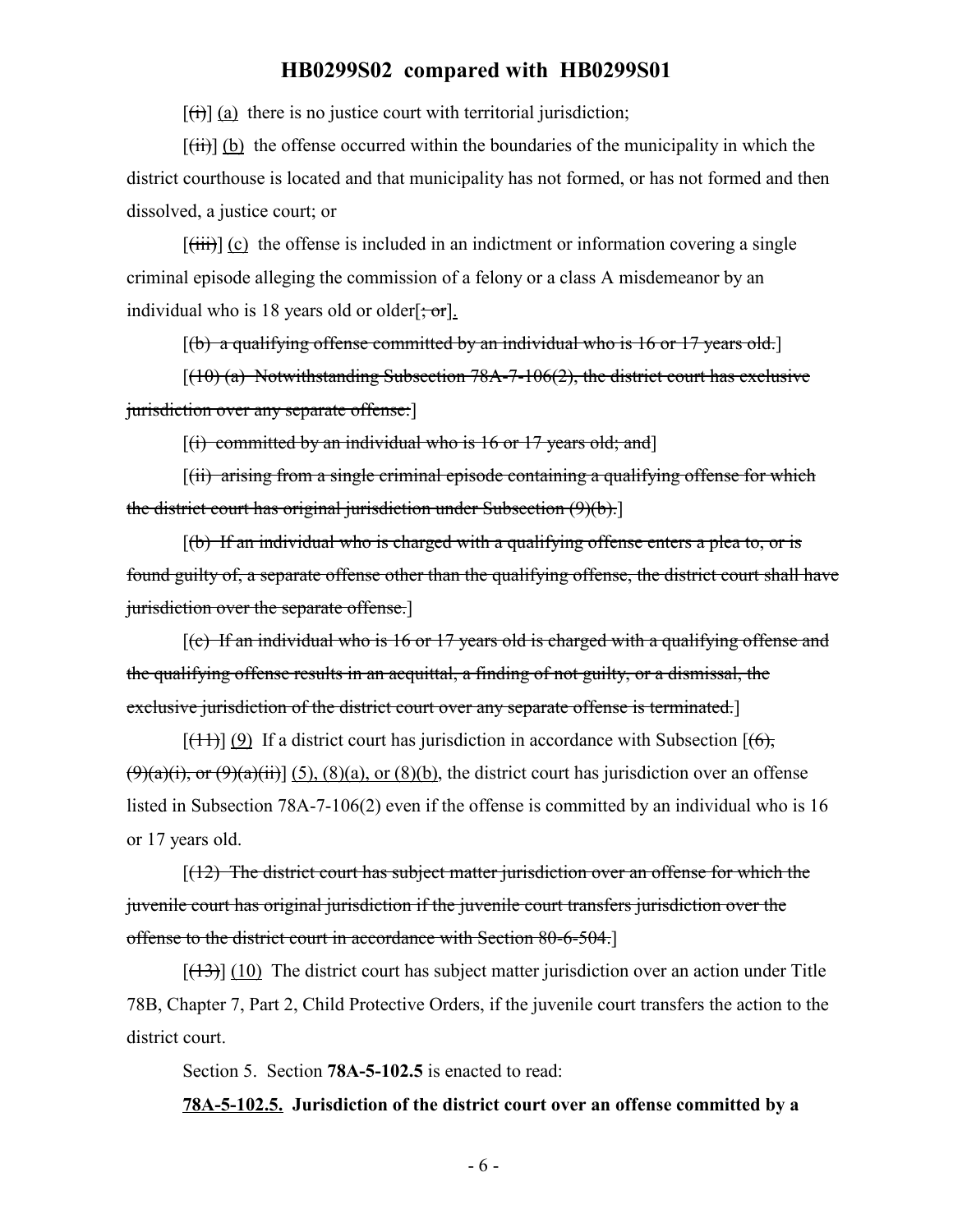#### **minor -- Exclusive jurisdiction of the district court -- Transfer to juvenile court.**

(1) As used in this section:

(a) "Minor" means:

(i) an individual who is under 18 years old;

(ii) an individual who was under 18 years old at the time of the offense and is under 21 years old at the time of all court proceedings; or

(iii) an individual:

(A) who was 18 years old and enrolled in high school at the time of the offense;

(B) who is under 21 years old at the time of all court proceedings; and

(C) who committed the felony offense and any separate offense on school property where the individual was enrolled when school was in session or during a school-sponsored activity, as defined in Subsection 53G-8-211(1)(k).

(b) "Qualifying offense" means:

(i) an offense described in Section 80-6-502 or 80-6-503; or

(ii) a felony offense if the felony offense is committed:

(A) by an individual who was 18 years old at the time of the offense and enrolled in high school; and

(B) on school property where the individual was enrolled when school was in session or during a school-sponsored activity, as defined in Subsection 53G-8-211(1)(k).

(c) "Separate offense" means any offense that is not a qualifying offense.

(2) The district court has original jurisdiction over an offense of aggravated murder, as described in Section 76-5-202, or murder, as described in Section 76-5-203, that is committed by an individual who is 16 or 17 years old at the time of the offense.

(3) The district court has subject matter jurisdiction over any offense for which the juvenile court has original jurisdiction if the juvenile court transfers jurisdiction over the offense to the district court in accordance with Section 80-6-504.

(4) Notwithstanding Sections 78A-6-103, 78A-6-103.5, and 78A-7-106, the district court has exclusive jurisdiction over any separate offense:

(a) committed by a minor; and

(b) arising from a single criminal episode containing a qualifying offense for which the district court has original jurisdiction.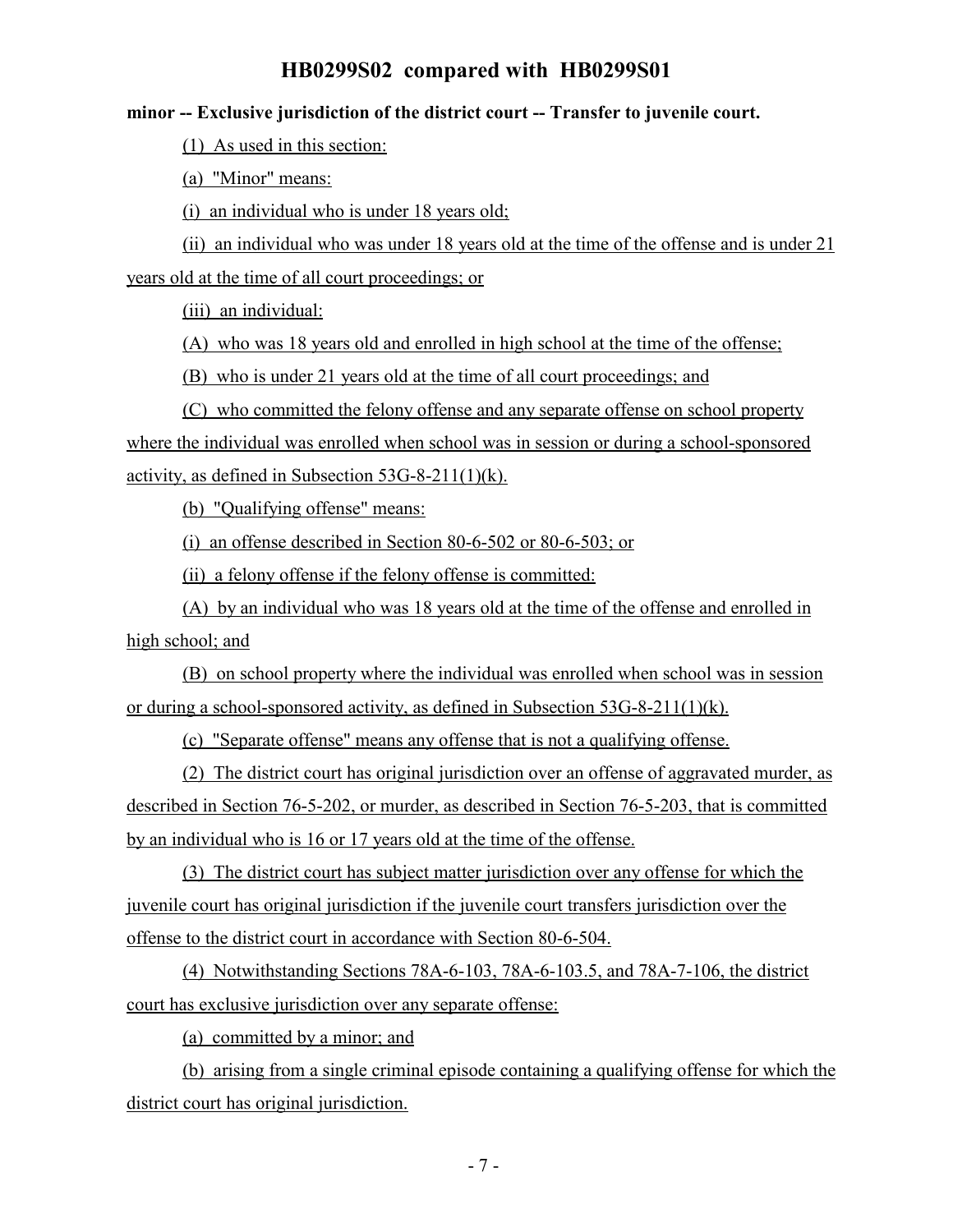(5)  $\overline{f}$   $\overline{f}$  +  $\overline{f}$  +  $\overline{f}$  = Except as provided in Subsections (6) and (7), if the district court  $\overline{f}$  is not divested of thas jurisdiction over a qualifying offense or a separate offense thisted in the criminal information}committed by a minor, the district court is not divested of jurisdiction over the offense when the minor is allowed to enter a plea to, or is found guilty of, a separate offense fother than<sup>t</sup> that is not the qualifying offense or separate offense listed in the frame }criminal information.

(6) If a minor is charged with a qualifying offense and the qualifying offense results in an acquittal, a finding of not guilty, or a dismissal after a trial:

(a) the jurisdiction of the district court over any separate offense is terminated; and

(b) the district court shall transfer the separate offense to the juvenile court for disposition in accordance with Title 80, Chapter 6, Part 7, Adjudication and Disposition.

(7) If a minor is charged with a qualifying offense and the qualifying offense results in a dismissal before a trial:

(a) the jurisdiction of the district court over any separate offense is terminated; and

(b) the district court shall transfer the separate offense to the juvenile court for adjudication and disposition in accordance with Title 80, Chapter 6, Part 7, Adjudication and Disposition.

Section 6. Section **78A-6-103** is amended to read:

**78A-6-103. Original jurisdiction of the juvenile court -- Magistrate functions -- Findings -- Transfer of a case from another court.**

(1) Except as otherwise provided by  $[Subsections 78A-5-102(9), 78A-5-102(10), and]$ 78A-7-106(2)] Sections 78A-5-102.5 and 78A-7-106, the juvenile court has original jurisdiction over:

(a) a felony, misdemeanor, infraction, or violation of an ordinance, under municipal, state, or federal law, that was committed by a child;  $[\text{and}]$ 

(b) a felony, misdemeanor, infraction, or violation of an ordinance, under municipal, state, or federal law, that was committed by an individual:

(i) who is under 21 years old at the time of all court proceedings; and

(ii) who was under 18 years old at the time the offense was committed[ $\cdot$ ]; and

(c) a misdemeanor, infraction, or violation of an ordinance, under municipal or state law, that was committed: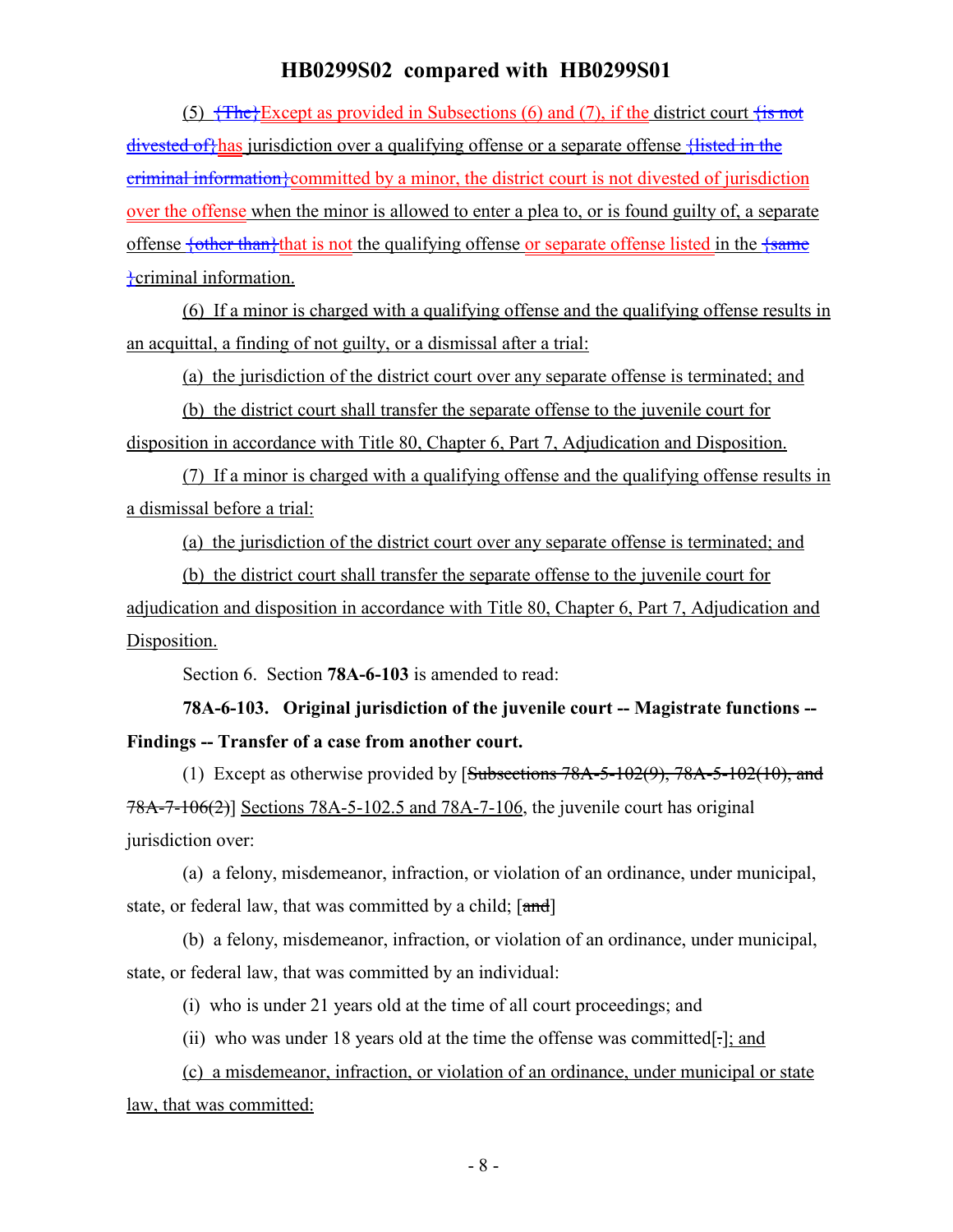(i) by an individual:

(A) who was 18 years old and enrolled in high school at the time of the offense; and

(B) who is under 21 years old at the time of all court proceedings; and

(ii) on school property where the individual was enrolled:

(A) when school was in session; or

(B) during a school-sponsored activity, as defined in Subsection 53G-8-211(1)(k).

(2) The juvenile court has original jurisdiction over any proceeding concerning:

(a) a child who is an abused child, neglected child, or dependent child;

(b) a protective order for a child in accordance with Title 78B, Chapter 7, Part 2, Child Protective Orders;

(c) the appointment of a guardian of the individual or other guardian of a minor who comes within the court's jurisdiction under other provisions of this section;

(d) the emancipation of a minor in accordance with Title 80, Chapter 7, Emancipation;

(e) the termination of parental rights in accordance with Title 80, Chapter 4,

Termination and Restoration of Parental Rights, including termination of residual parental rights and duties;

(f) the treatment or commitment of a minor who has an intellectual disability;

(g) the judicial consent to the marriage of a minor who is 16 or 17 years old in accordance with Section 30-1-9;

(h) an order for a parent or a guardian of a child under Subsection 80-6-705(3);

(i) a minor under Title 55, Chapter 12, Interstate Compact for Juveniles;

(j) the treatment or commitment of a child with a mental illness;

(k) the commitment of a child to a secure drug or alcohol facility in accordance with Section 62A-15-301;

(l) a minor found not competent to proceed in accordance with Title 80, Chapter 6, Part 4, Competency;

(m) de novo review of final agency actions resulting from an informal adjudicative proceeding as provided in Section 63G-4-402;

(n) adoptions conducted in accordance with the procedures described in Title 78B, Chapter 6, Part 1, Utah Adoption Act, if the juvenile court has previously entered an order terminating the rights of a parent and finds that adoption is in the best interest of the child;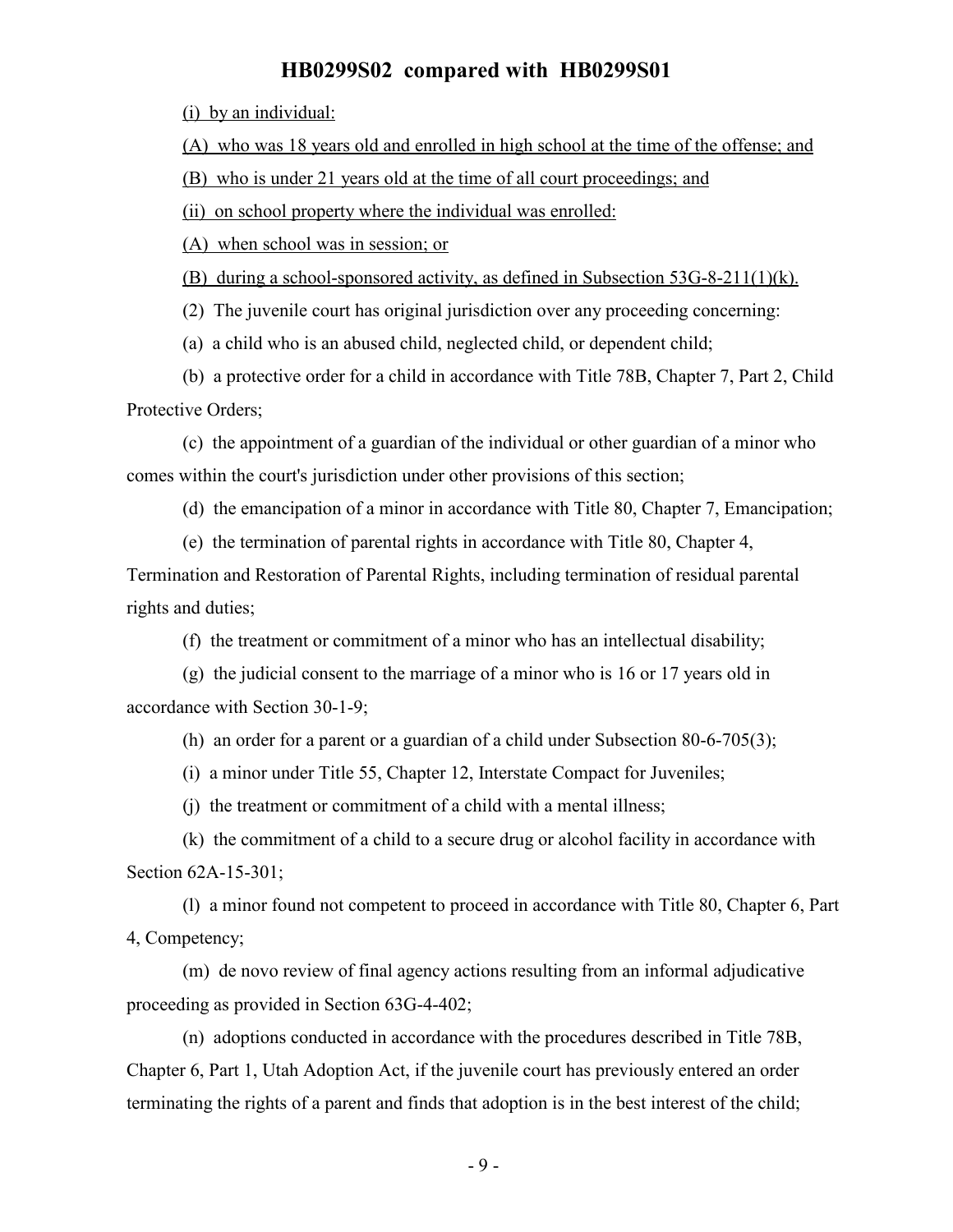(o) an ungovernable or runaway child who is referred to the juvenile court by the Division of Juvenile Justice Services if, despite earnest and persistent efforts by the Division of Juvenile Justice Services, the child has demonstrated that the child:

(i) is beyond the control of the child's parent, guardian, or custodian to the extent that the child's behavior or condition endangers the child's own welfare or the welfare of others; or

(ii) has run away from home; and

(p) a criminal information filed under Part 4a, Adult Criminal Proceedings, for an adult alleged to have committed an offense under Subsection 78A-6-352(4)(b) for failure to comply with a promise to appear and bring a child to the juvenile court.

(3) It is not necessary for a minor to be adjudicated for an offense or violation of the law under Section 80-6-701, for the juvenile court to exercise jurisdiction under Subsection  $(2)(p).$ 

(4) This section does not restrict the right of access to the juvenile court by private agencies or other persons.

(5) The juvenile court has jurisdiction of all magistrate functions relative to cases arising under Title 80, Chapter 6, Part 5, Transfer to District Court.

(6) The juvenile court has jurisdiction to make a finding of substantiated, unsubstantiated, or without merit, in accordance with Section 80-3-404.

(7) The juvenile court has jurisdiction over matters transferred to the juvenile court by another trial court in accordance with Subsection 78A-7-106(4) and Section 80-6-303.

Section 7. Section **78A-6-103.5** is amended to read:

**78A-6-103.5. Exclusive jurisdiction of the juvenile court -- Transfer from district court.**

(1) Except as provided in Subsection (3), the juvenile court has exclusive jurisdiction over a felony, misdemeanor, infraction, or violation of an ordinance:

(a) committed by a child and that arises from a single criminal episode containing an offense for which:

(i) a citation, petition, indictment, or criminal information is filed; and

(ii) the court has original jurisdiction; and

(b) committed by an individual who is under 21 years old at the time of all court proceedings, but committed before the individual was 18 years old, and that arises from a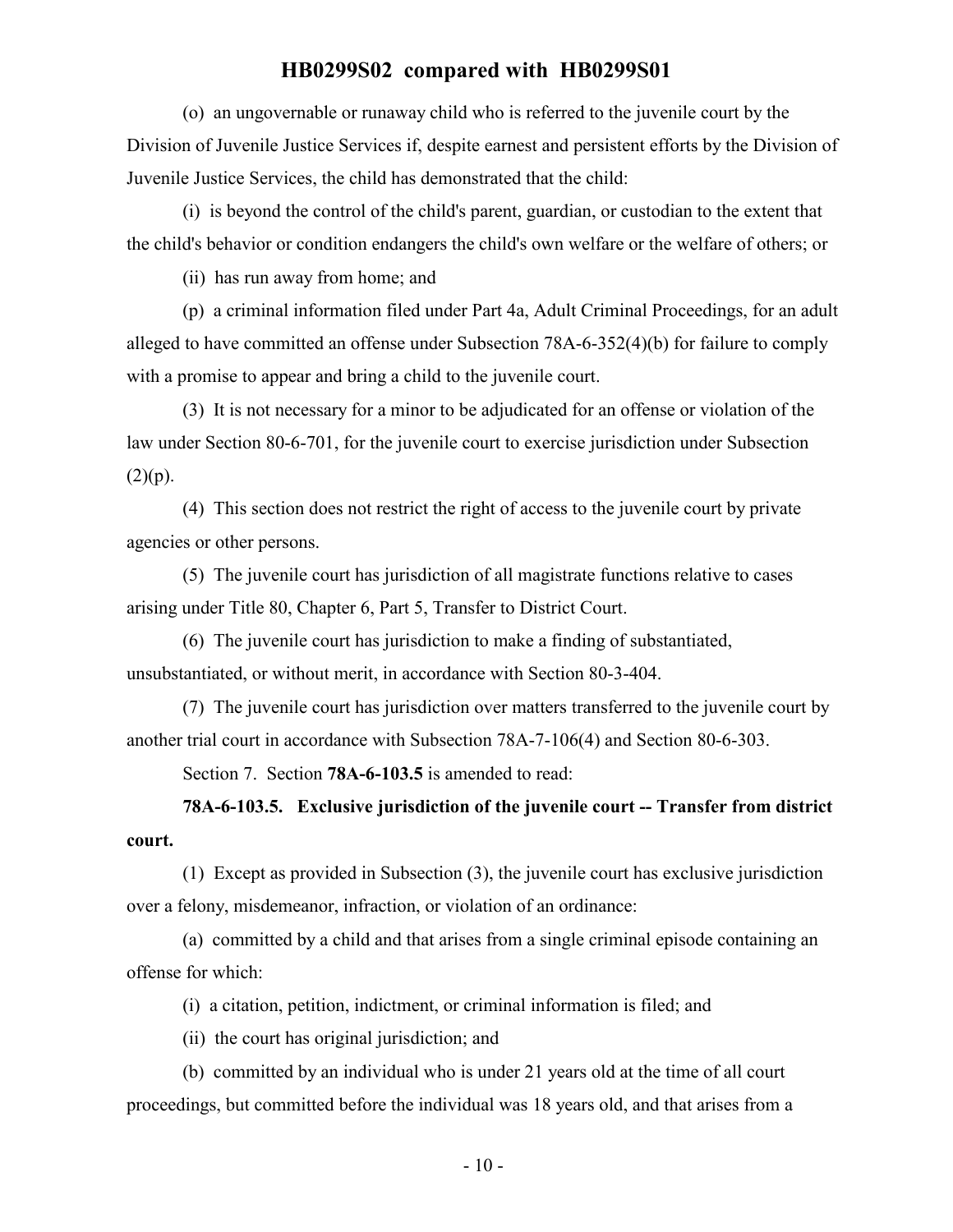single criminal episode containing an offense for which:

(i) a citation, petition, indictment, or criminal information is filed; and

(ii) the court has original jurisdiction.

(2) For purposes of this section, the juvenile court has jurisdiction over the following offenses committed by an individual who is under 21 years old at the time of all court proceedings, but was under 18 years old at the time the offense was committed:

(a) an offense under Title 41, Chapter 6a, Part 5, Driving Under the Influence and Reckless Driving; and

(b) an offense for operation in willful or wanton disregard for safety, as described in Section 73-18-12.

(3) If a juvenile court transfers jurisdiction of an offense to the district court under Section 80-6-504, the exclusive jurisdiction of the juvenile court over that offense is terminated.

 $[(4)$  (a) As used in this Subsection  $(4)$ :

[(i) "Qualifying offense" means an offense described in Sections 80-6-502 and  $80 - 6 - 503.$ 

[(ii) "Separate offense" means any offense that is not a qualifying offense.]

 $[(b)$  The juvenile court:

 $[(i)$  regains exclusive jurisdiction over any separate offense described in Subsection  $(1)$ if:]

 $[(A)$  the individual who is alleged to have committed the separate offense is bound over to the district court for a qualifying offense under Section 80-6-504; and]

 $[(B)$  the qualifying offense results in an acquittal, a finding of not guilty, or a dismissal; and]

 $[(ii)$  gains exclusive jurisdiction over any separate offense described in Subsection  $(1)$ if:]

 $[(A)$  the individual who is alleged to have committed the separate offense is charged for a qualifying offense under Section 80-6-502 in the district court; and]

 $[(B)$  the qualifying offense results in an acquittal, a finding of not guilty, or a dismissal in the district court.]

(4) Upon entry of an order transferring an offense to the juvenile court in accordance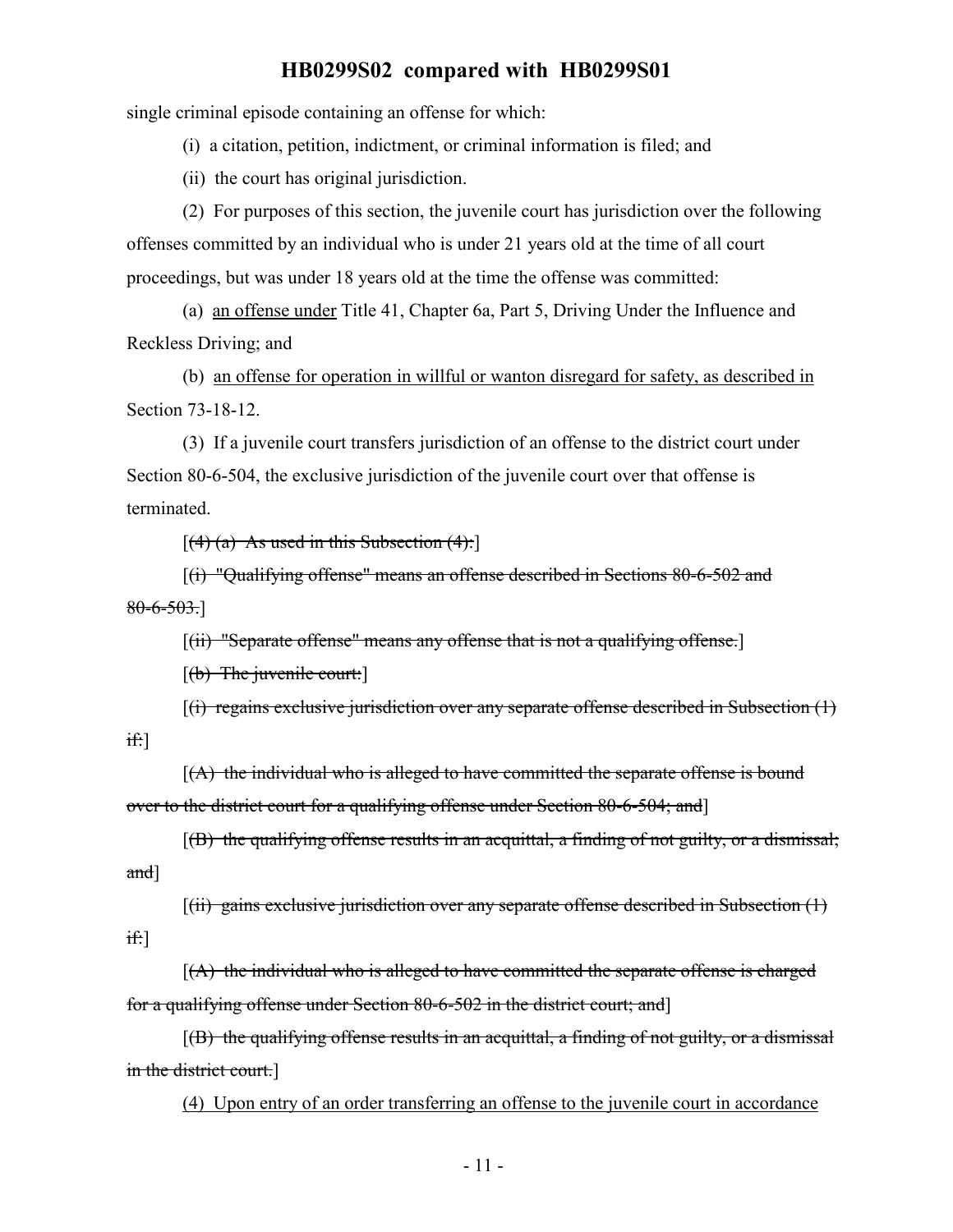with Subsection 78A-5-102.5(6) or (7), the juvenile court gains or regains jurisdiction over any offense for which the juvenile court has original or exclusive jurisdiction.

(5) After a district court transfers an offense to the juvenile court under Subsection 78A-5-102.5(6) or (7), the juvenile court shall:

(a) proceed upon the criminal information as if the criminal information were a petition under Section 80-6-305; and

(b) if the minor was convicted of the transferred offense, enter the conviction as an adjudication and proceed with disposition in accordance with Title 80, Chapter 6, Part 7, Adjudication and Disposition.

(6) For purposes of this section and Section 78A-5-102.5, an offense transferred to the juvenile court from the district court under Subsection 78A-5-102.5(6) or (7) is an adjudication and not a conviction.

Section 8. Section **78A-6-120** is amended to read:

# **78A-6-120. Continuing jurisdiction of juvenile court -- Period of and termination of jurisdiction.**

(1) Except as provided in Subsection (2), if the juvenile court obtains jurisdiction  $\lceil \sigma f \rceil$ over a minor's case, the juvenile court's jurisdiction over the minor's case continues until:

(a) the minor is 21 years old; or

(b) if the juvenile court extends jurisdiction over the minor's case under Section 80-6-605, the minor is 25 years old.

(2) (a) [ $\overline{\text{The}}$ ] Except as provided in Subsection (2)(c), the juvenile court's continuing jurisdiction under Subsection (1) terminates:

(i) upon order of the court;

(ii) upon an order for secure care under Section 80-6-705; or

(iii) in accordance with Section 80-6-712.

(b) The continuing jurisdiction of the juvenile court over a minor's case is not terminated:

(i) by marriage; or

(ii) when a minor commits an offense under municipal, state, or federal law that is under the jurisdiction of another court.

(c) [Notwithstanding Subsection  $(2)(a)(ii)$ ,] If a minor is ordered to secure care under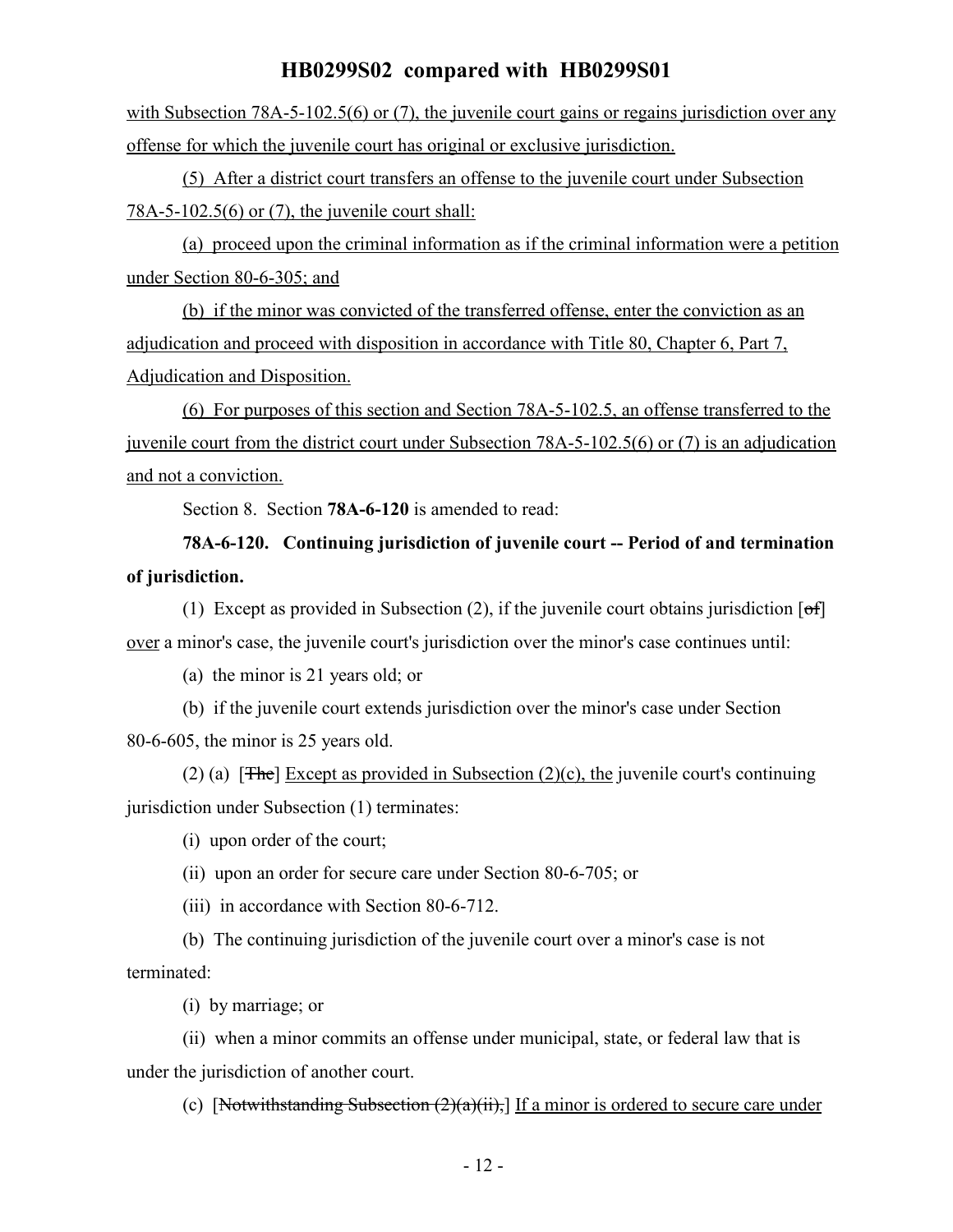Section 80-6-705, the juvenile court retains jurisdiction to make and enforce orders related to restitution until the Youth Parole Authority discharges the minor under Section 80-6-807.

Section 9. Section **78A-7-106** is amended to read:

#### **78A-7-106. Jurisdiction.**

(1) (a) [Except as otherwise provided by Subsection  $78A-5-102(8)$ ] Except for an offense for which the district court has original jurisdiction under Subsection 78A-5-102(8) or an offense for which the juvenile court has original jurisdiction under Subsection 78A-6-103(1)(c), a justice court has original jurisdiction over class B and C misdemeanors, violation of ordinances, and infractions committed within the justice court's territorial jurisdiction by an individual who is 18 years old or older.

(b) A justice court has original jurisdiction over the following offenses committed within the justice court's territorial jurisdiction by an individual who is 18 years old or older:

(i) class C misdemeanor and infraction violations of Title 53, Chapter 3, Part 2, Driver Licensing Act; and

(ii) class B and C misdemeanor and infraction violations of:

(A) Title 23, Wildlife Resources Code of Utah;

(B) Title 41, Chapter 1a, Motor Vehicle Act;

(C) Title 41, Chapter 6a, Traffic Code, except Title 41, Chapter 6a, Part 5, Driving Under the Influence and Reckless Driving;

(D) Title 41, Chapter 12a, Financial Responsibility of Motor Vehicle Owners and Operators Act;

(E) Title 41, Chapter 22, Off-Highway Vehicles;

(F) Title 73, Chapter 18, State Boating Act, except Section 73-18-12;

(G) Title 73, Chapter 18a, Boating - Litter and Pollution Control;

(H) Title 73, Chapter 18b, Water Safety; and

(I) Title 73, Chapter 18c, Financial Responsibility of Motorboat Owners and Operators

Act.

(2) Except for an offense for which  $[the$  juvenile court or the district court has exclusive jurisdiction under [Subsection 78A-5-102(10) or] Section 78A-5-102.5 or an offense for which the juvenile court has exclusive jurisdiction under Section 78A-6-103.5, a justice court has original jurisdiction over the following offenses committed within the justice court's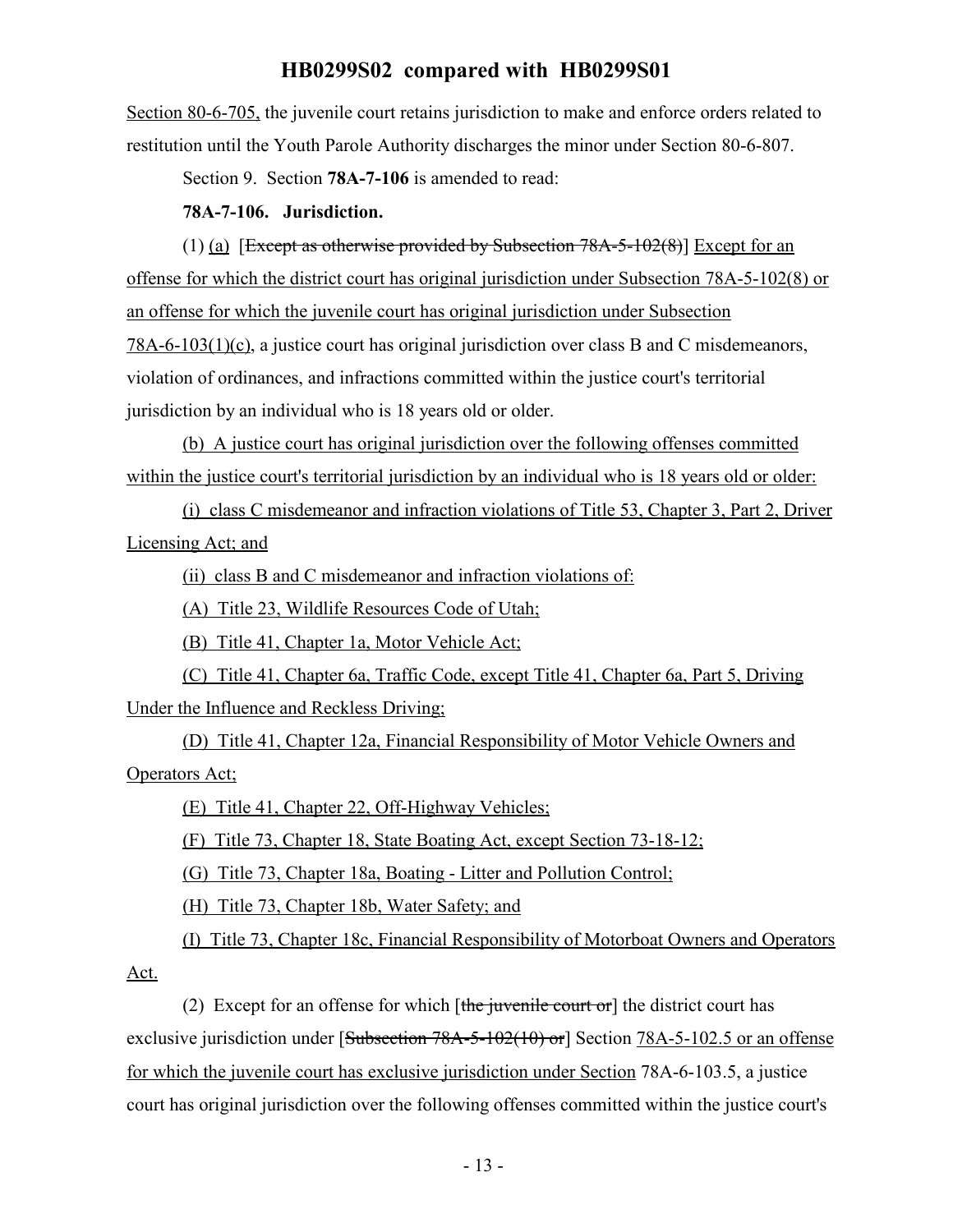territorial jurisdiction by an individual who is 16 or 17 years old:

(a) class C misdemeanor and infraction violations of Title 53, Chapter 3, Part 2, Driver Licensing Act; and

(b) class B and C misdemeanor and infraction violations of:

(i) Title 23, Wildlife Resources Code of Utah;

(ii) Title 41, Chapter 1a, Motor Vehicle Act;

(iii) Title 41, Chapter 6a, Traffic Code, except Title 41, Chapter 6a, Part 5, Driving Under the Influence and Reckless Driving;

(iv) Title 41, Chapter 12a, Financial Responsibility of Motor Vehicle Owners and Operators Act;

(v) Title 41, Chapter 22, Off-Highway Vehicles;

(vi) Title 73, Chapter 18, State Boating Act, except for an offense under Section 73-18-12;

(vii) Title 73, Chapter 18a, Boating - Litter and Pollution Control;

(viii) Title 73, Chapter 18b, Water Safety; and

(ix) Title 73, Chapter 18c, Financial Responsibility of Motorboat Owners and Operators Act.

(3) (a) As used in this Subsection (3), "body of water" includes any stream, river, lake, or reservoir, whether natural or man-made.

 $[\frac{1}{3}]$  (b) An offense is committed within the territorial jurisdiction of a justice court if:

 $[\hat{a}]$  (i) conduct constituting an element of the offense or a result constituting an element of the offense occurs within the court's jurisdiction, regardless of whether the conduct or result is itself unlawful;

 $[(\theta)]$  (ii) either an individual committing an offense or a victim of an offense is located within the court's jurisdiction at the time the offense is committed;

 $[\text{e}]$  (iii) either a cause of injury occurs within the court's jurisdiction or the injury occurs within the court's jurisdiction;

 $[\overrightarrow{(d)}]$  (iv) an individual commits any act constituting an element of an inchoate offense within the court's jurisdiction, including an agreement in a conspiracy;

 $[\text{e}(\text{e})]$  (v) an individual solicits, aids, or abets, or attempts to solicit, aid, or abet another individual in the planning or commission of an offense within the court's jurisdiction;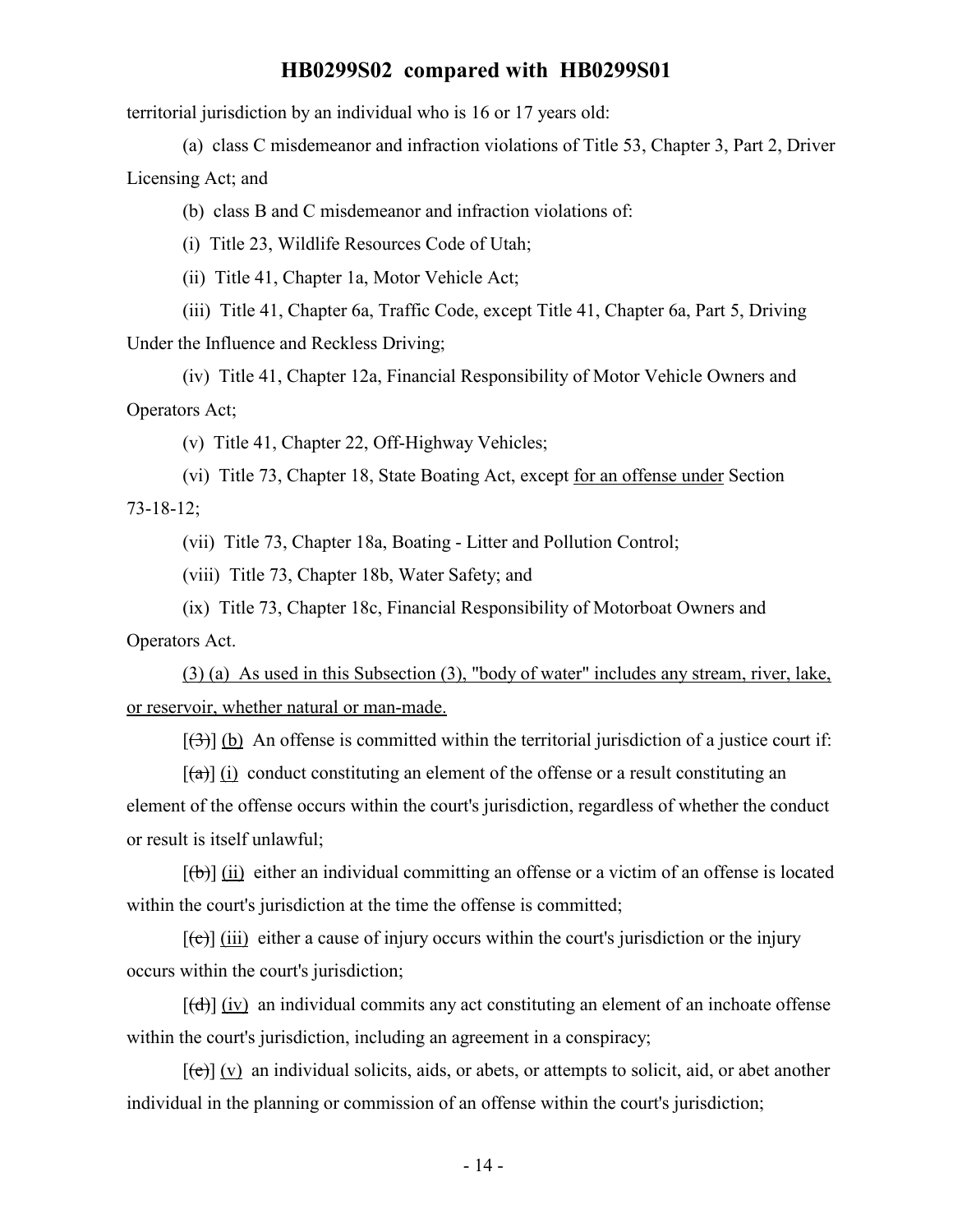$[f(f)]$  (vi) the investigation of the offense does not readily indicate in which court's jurisdiction the offense occurred, and:

 $[\overrightarrow{(t)}]$  (A) the offense is committed upon or in any railroad car, vehicle, watercraft, or aircraft passing within the court's jurisdiction;

 $[(iii) (A)] (B)$  the offense is committed on or in any body of water bordering on or within this state if the territorial limits of the justice court are adjacent to the body of water; [and]

 $[(B)$  as used in Subsection  $(3)(f)(ii)(A)$ , "body of water" includes any stream, river, lake, or reservoir, whether natural or man-made;]

 $[\overrightarrow{tiii}] (C)$  an individual who commits theft exercises control over the affected property within the court's jurisdiction; or

 $[\overline{f(x)}]$  (D) the offense is committed on or near the boundary of the court's jurisdiction;

 $\lceil$ (g)] (vii) the offense consists of an unlawful communication that was initiated or received within the court's jurisdiction; or

 $[\frac{h}{\hbar}](viii)$  jurisdiction is otherwise specifically provided by law.

(4) If in a criminal case the defendant is 16 or 17 years old, a justice court judge may transfer the case to the juvenile court for further proceedings if the justice court judge determines and the juvenile court concurs that the best interests of the defendant would be served by the continuing jurisdiction of the juvenile court.

(5) Justice courts have jurisdiction of small claims cases under Title 78A, Chapter 8, Small Claims Courts, if a defendant resides in or the debt arose within the territorial jurisdiction of the justice court.

Section 10. Section **80-1-102** is amended to read:

#### **80-1-102. Juvenile code definitions.**

As used in this title:

(1) (a) "Abuse" means:

(i) (A) nonaccidental harm of a child;

(B) threatened harm of a child;

(C) sexual exploitation;

(D) sexual abuse; or

(E) human trafficking of a child in violation of Section 76-5-308.5; or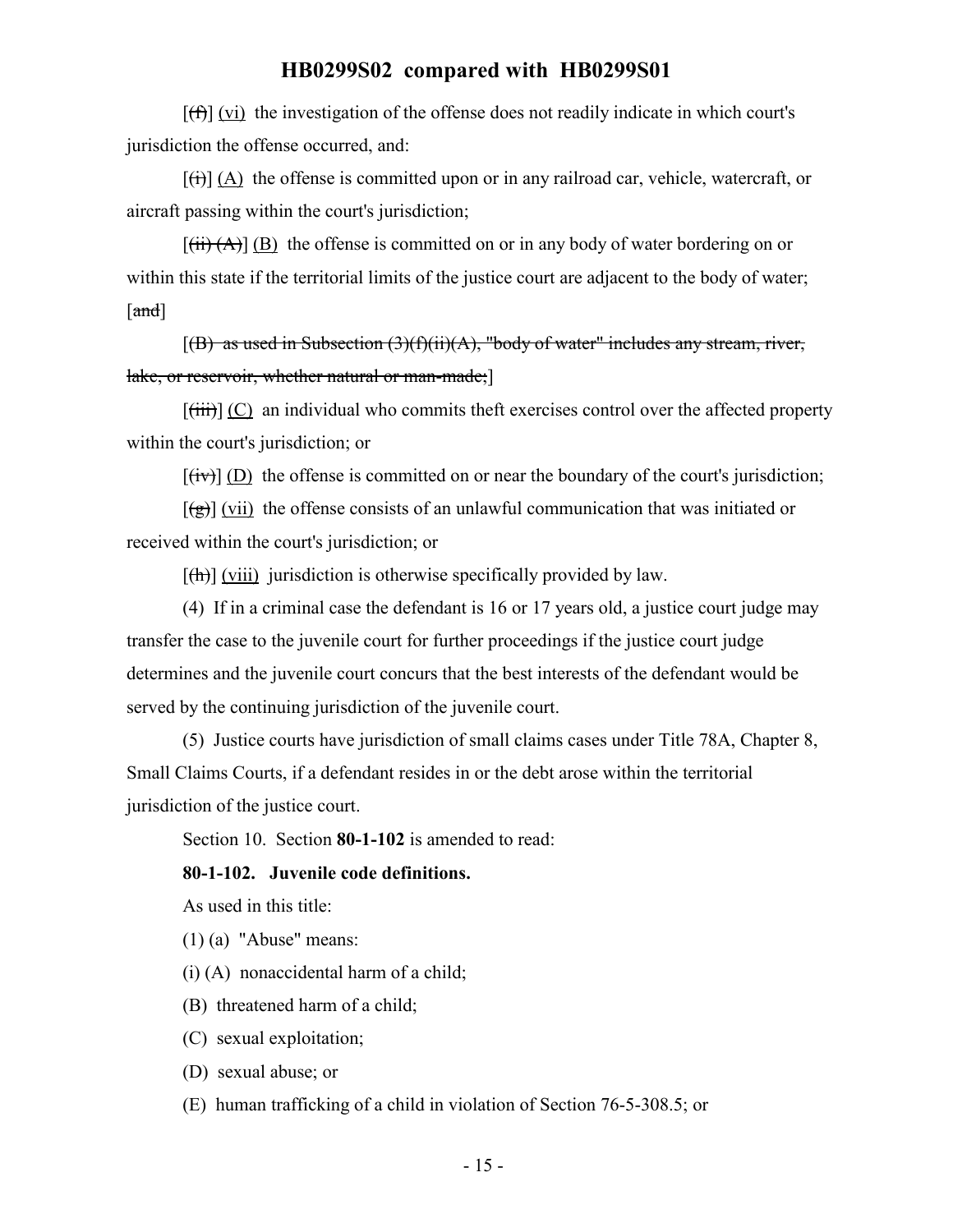(ii) that a child's natural parent:

(A) intentionally, knowingly, or recklessly causes the death of another parent of the child;

(B) is identified by a law enforcement agency as the primary suspect in an investigation for intentionally, knowingly, or recklessly causing the death of another parent of the child; or

(C) is being prosecuted for or has been convicted of intentionally, knowingly, or recklessly causing the death of another parent of the child.

(b) "Abuse" does not include:

- (i) reasonable discipline or management of a child, including withholding privileges;
- (ii) conduct described in Section 76-2-401; or
- (iii) the use of reasonable and necessary physical restraint or force on a child:
- (A) in self-defense;

(B) in defense of others;

(C) to protect the child; or

(D) to remove a weapon in the possession of a child for any of the reasons described in Subsections  $(1)(b)(iii)(A)$  through  $(C)$ .

(2) "Abused child" means a child who has been subjected to abuse.

(3) (a) "Adjudication" means a finding by the court, incorporated in a decree, that the facts alleged in the petition have been proved.

(b) "Adjudication" does not mean a finding of not competent to proceed in accordance with Section 80-6-402.

(4) (a) "Adult" means an individual who is 18 years old or older.

(b) "Adult" does not include an individual:

(i) who is 18 years old or older; and

(ii) who is a minor.

(5) "Attorney guardian ad litem" means the same as that term is defined in Section

78A-2-801.

(6) "Board" means the Board of Juvenile Court Judges.

(7) "Child" means an individual who is under 18 years old.

(8) "Child and family plan" means a written agreement between a child's parents or guardian and the Division of Child and Family Services as described in Section 62A-4a-205.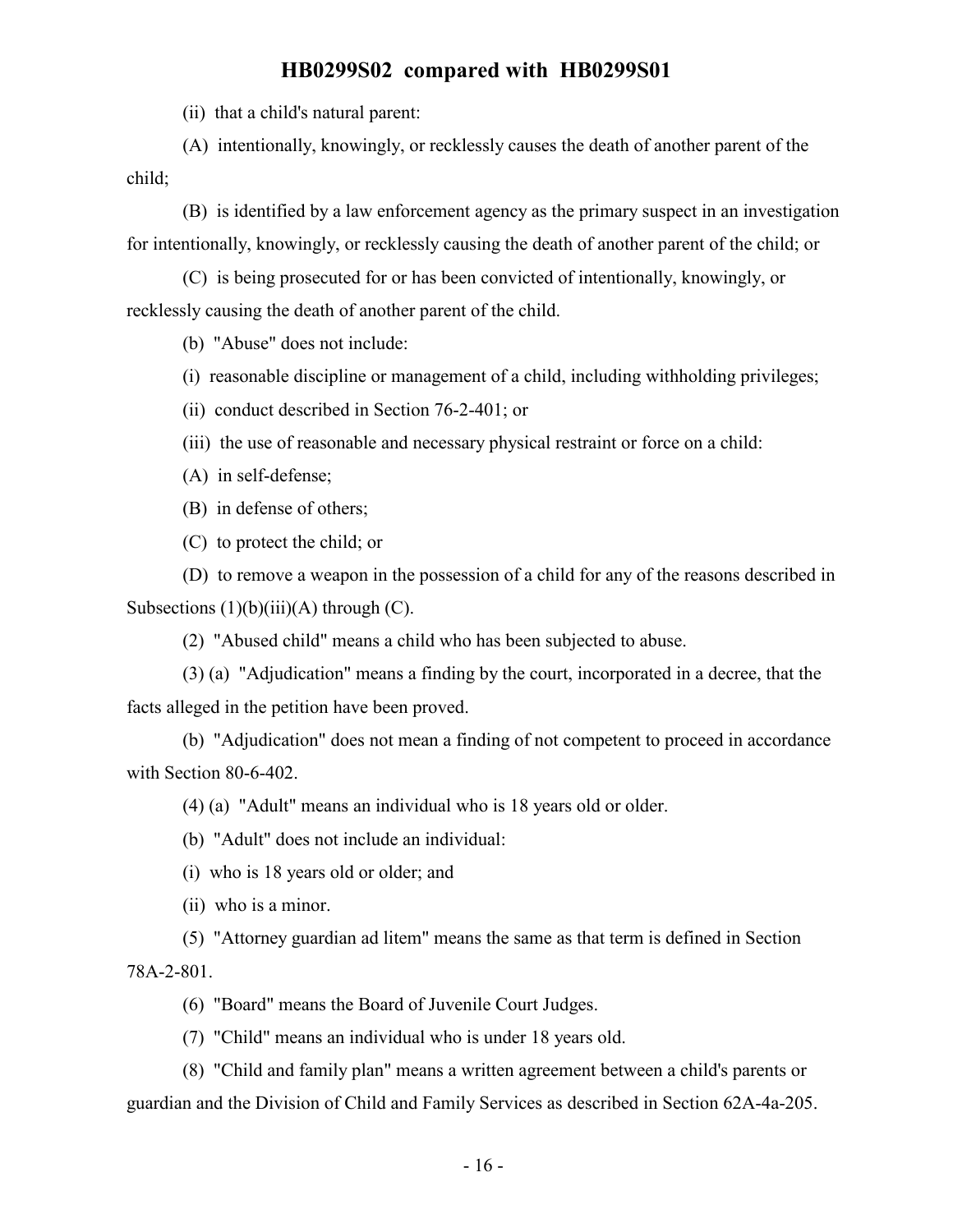(9) "Child placement agency" means:

(a) a private agency licensed to receive a child for placement or adoption under this code; or

(b) a private agency that receives a child for placement or adoption in another state, which is licensed or approved where such license or approval is required by law.

(10) "Clandestine laboratory operation" means the same as that term is defined in Section 58-37d-3.

(11) "Commit" or "committed" means, unless specified otherwise:

(a) with respect to a child, to transfer legal custody; and

(b) with respect to a minor who is at least 18 years old, to transfer custody.

(12) "Community-based program" means a nonsecure residential or nonresidential program, designated to supervise and rehabilitate juvenile offenders, that prioritizes the least restrictive setting, consistent with public safety, and operated by or under contract with the Division of Juvenile Justice Services.

(13) "Community placement" means placement of a minor in a community-based program described in Section 80-5-402.

(14) "Correctional facility" means:

(a) a county jail; or

(b) a secure correctional facility as defined in Section 64-13-1.

(15) "Criminogenic risk factors" means evidence-based factors that are associated with a minor's likelihood of reoffending.

(16) "Department" means the Department of Human Services created in Section 62A-1-102.

(17) "Dependent child" or "dependency" means a child who is without proper care through no fault of the child's parent, guardian, or custodian.

(18) "Deprivation of custody" means transfer of legal custody by the juvenile court from a parent or a previous custodian to another person, agency, or institution.

(19) "Detention" means home detention or secure detention.

(20) "Detention risk assessment tool" means an evidence-based tool established under Section 80-5-203 that:

(a) assesses a minor's risk of failing to appear in court or reoffending before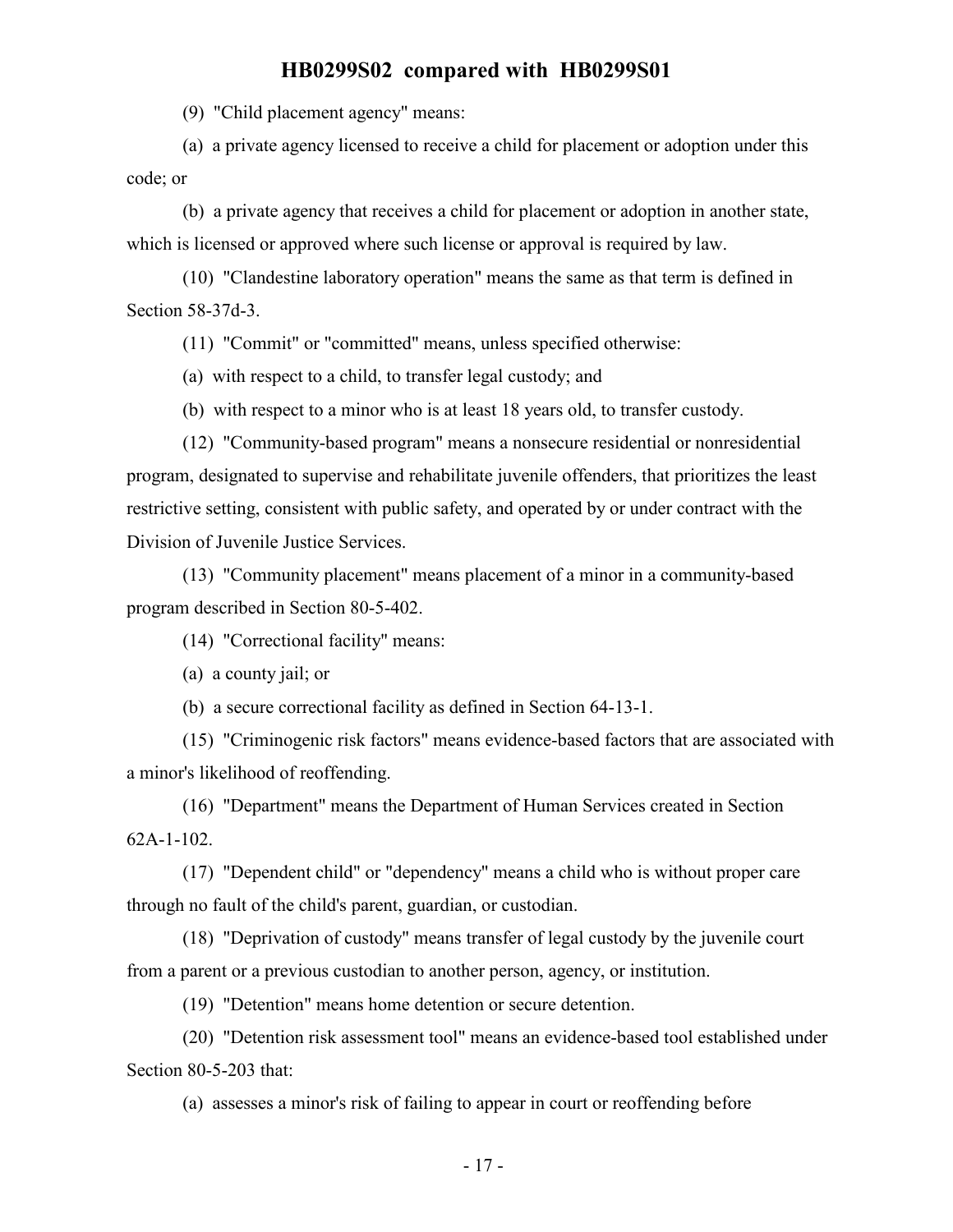adjudication; and

(b) is designed to assist in making a determination of whether a minor shall be held in detention.

(21) "Developmental immaturity" means incomplete development in one or more domains that manifests as a functional limitation in the minor's present ability to:

(a) consult with counsel with a reasonable degree of rational understanding; and

(b) have a rational as well as factual understanding of the proceedings.

(22) "Disposition" means an order by a juvenile court, after the adjudication of a minor, under Section 80-3-405 or 80-4-305 or Chapter 6, Part 7, Adjudication and Disposition.

(23) "Educational neglect" means that, after receiving a notice of compulsory education violation under Section 53G-6-202, the parent or guardian fails to make a good faith effort to ensure that the child receives an appropriate education.

(24) "Educational series" means an evidence-based instructional series:

(a) obtained at a substance abuse program that is approved by the Division of Substance Abuse and Mental Health in accordance with Section 62A-15-105; and

(b) designed to prevent substance use or the onset of a mental health disorder.

(25) "Emancipated" means the same as that term is defined in Section 80-7-102.

(26) "Evidence-based" means a program or practice that has had multiple randomized control studies or a meta-analysis demonstrating that the program or practice is effective for a specific population or has been rated as effective by a standardized program evaluation tool.

(27) "Forensic evaluator" means the same as that term is defined in Section 77-15-2.

(28) "Formal probation" means a minor is:

(a) supervised in the community by, and reports to, a juvenile probation officer or an agency designated by the juvenile court; and

(b) subject to return to the juvenile court in accordance with Section 80-6-607.

(29) "Group rehabilitation therapy" means psychological and social counseling of one or more individuals in the group, depending upon the recommendation of the therapist.

(30) "Guardian" means a person appointed by a court to make decisions regarding a minor, including the authority to consent to:

(a) marriage;

(b) enlistment in the armed forces;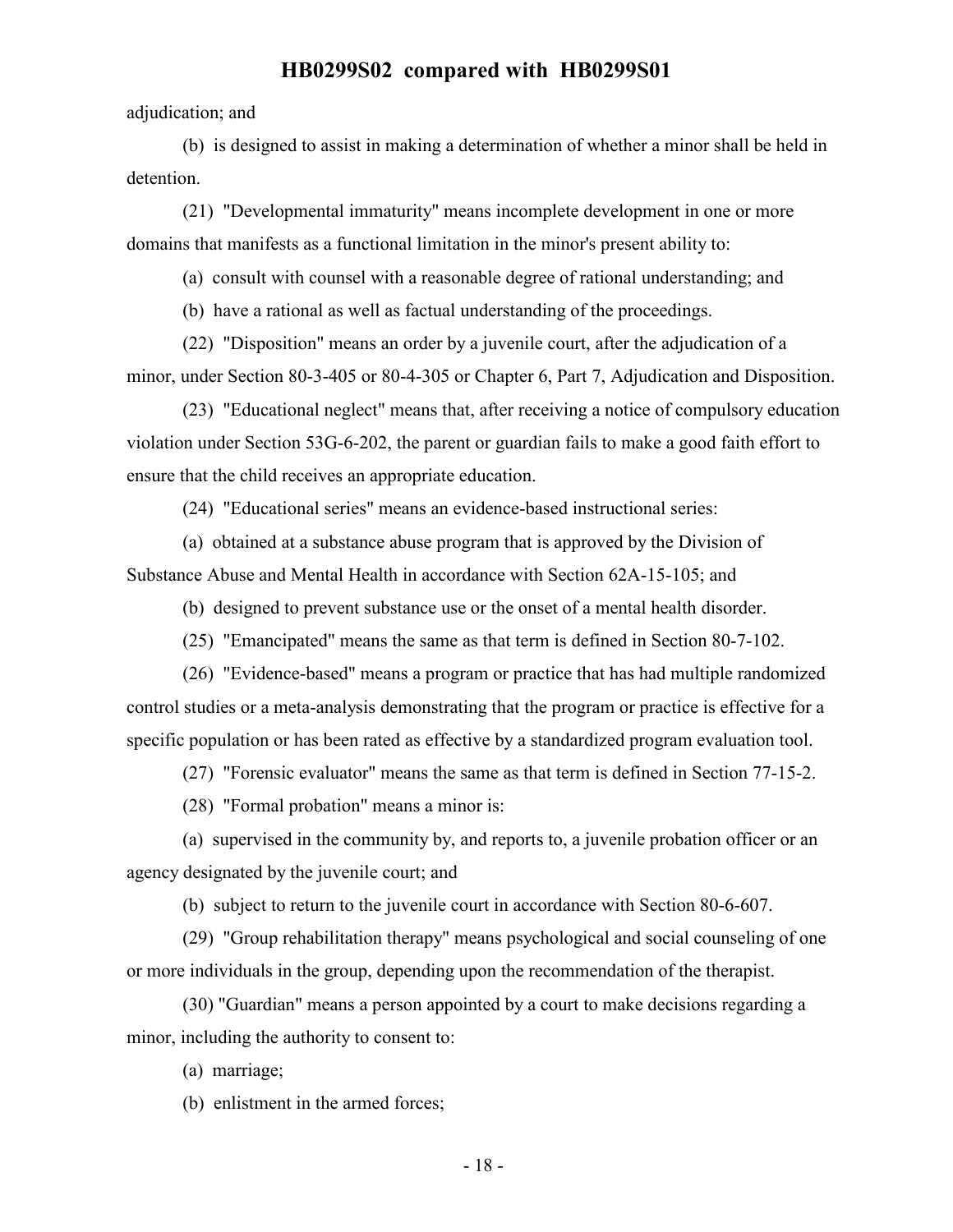(c) major medical, surgical, or psychiatric treatment; or

(d) legal custody, if legal custody is not vested in another individual, agency, or institution.

(31) "Guardian ad litem" means the same as that term is defined in Section 78A-2-801.

(32) "Harm" means:

(a) physical or developmental injury or damage;

(b) emotional damage that results in a serious impairment in the child's growth,

development, behavior, or psychological functioning;

(c) sexual abuse; or

(d) sexual exploitation.

(33) "Home detention" means placement of a minor:

(a) if prior to a disposition, in the minor's home, or in a surrogate home with the consent of the minor's parent, guardian, or custodian, under terms and conditions established by the Division of Juvenile Justice Services or the juvenile court; or

(b) if after a disposition, and in accordance with Section 78A-6-353 or 80-6-704, in the minor's home, or in a surrogate home with the consent of the minor's parent, guardian, or custodian, under terms and conditions established by the Division of Juvenile Justice Services or the juvenile court.

(34) (a) "Incest" means engaging in sexual intercourse with an individual whom the perpetrator knows to be the perpetrator's ancestor, descendant, brother, sister, uncle, aunt, nephew, niece, or first cousin.

(b) "Incest" includes:

(i) blood relationships of the whole or half blood, without regard to legitimacy;

(ii) relationships of parent and child by adoption; and

(iii) relationships of stepparent and stepchild while the marriage creating the relationship of a stepparent and stepchild exists.

(35) "Indian child" means the same as that term is defined in 25 U.S.C. Sec. 1903.

(36) "Indian tribe" means the same as that term is defined in 25 U.S.C. Sec. 1903.

(37) "Indigent defense service provider" means the same as that term is defined in Section 78B-22-102.

(38) "Indigent defense services" means the same as that term is defined in Section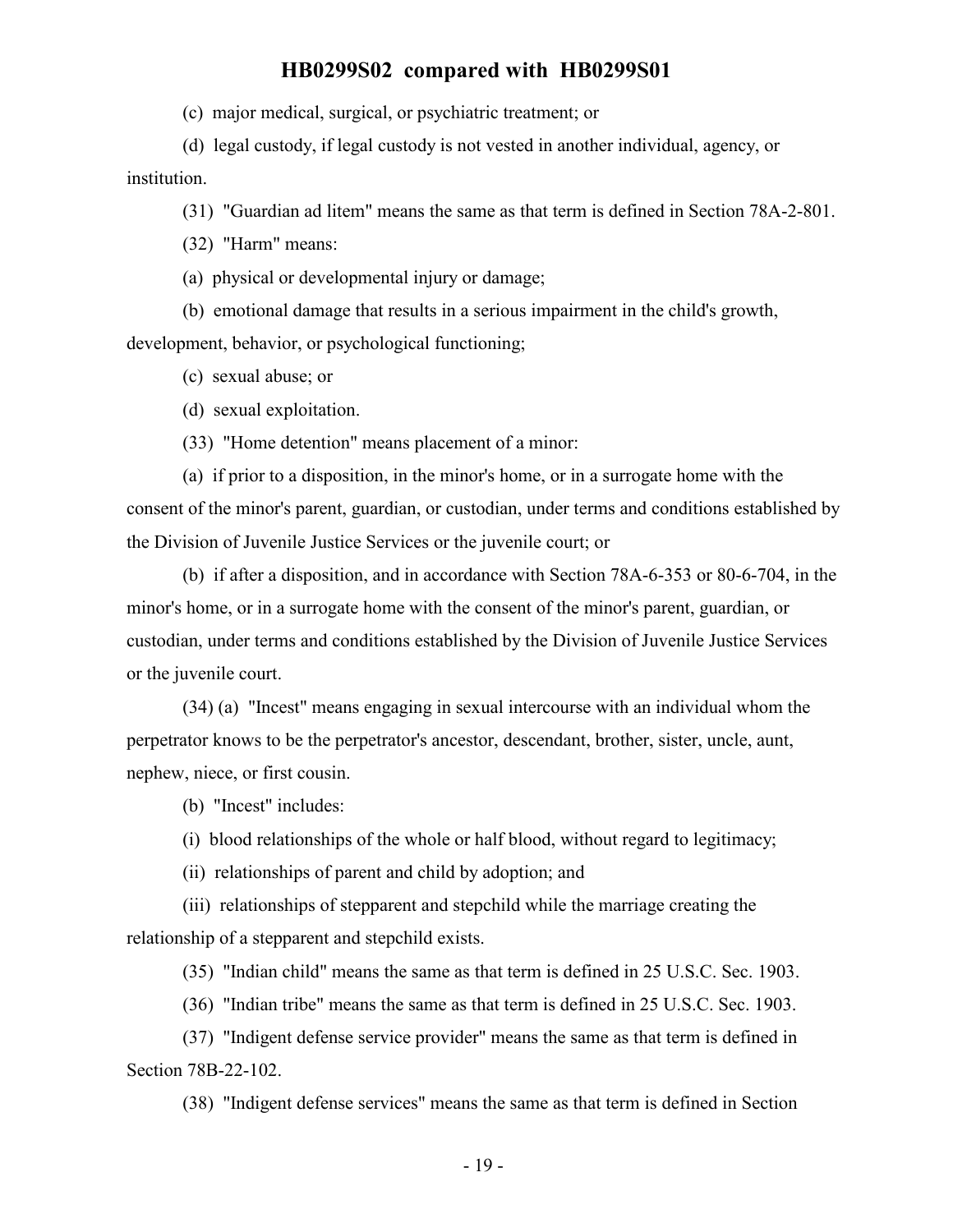78B-22-102.

(39) "Indigent individual" means the same as that term is defined in Section 78B-22-102.

(40) (a) "Intake probation" means a minor is:

(i) monitored by a juvenile probation officer; and

(ii) subject to return to the juvenile court in accordance with Section 80-6-607.

(b) "Intake probation" does not include formal probation.

(41) "Intellectual disability" means a significant subaverage general intellectual functioning existing concurrently with deficits in adaptive behavior that constitutes a substantial limitation to the individual's ability to function in society.

(42) "Juvenile offender" means:

(a) a serious youth offender; or

(b) a youth offender.

(43) "Juvenile probation officer" means a probation officer appointed under Section 78A-6-205.

(44) "Juvenile receiving center" means a nonsecure, nonresidential program established by the Division of Juvenile Justice Services, or under contract with the Division of Juvenile Justice Services, that is responsible for minors taken into temporary custody under Section 80-6-201.

(45) "Legal custody" means a relationship embodying:

(a) the right to physical custody of the minor;

(b) the right and duty to protect, train, and discipline the minor;

(c) the duty to provide the minor with food, clothing, shelter, education, and ordinary medical care;

(d) the right to determine where and with whom the minor shall live; and

(e) the right, in an emergency, to authorize surgery or other extraordinary care.

(46) "Mental illness" means:

(a) a psychiatric disorder that substantially impairs an individual's mental, emotional, behavioral, or related functioning; or

(b) the same as that term is defined in:

(i) the current edition of the Diagnostic and Statistical Manual of Mental Disorders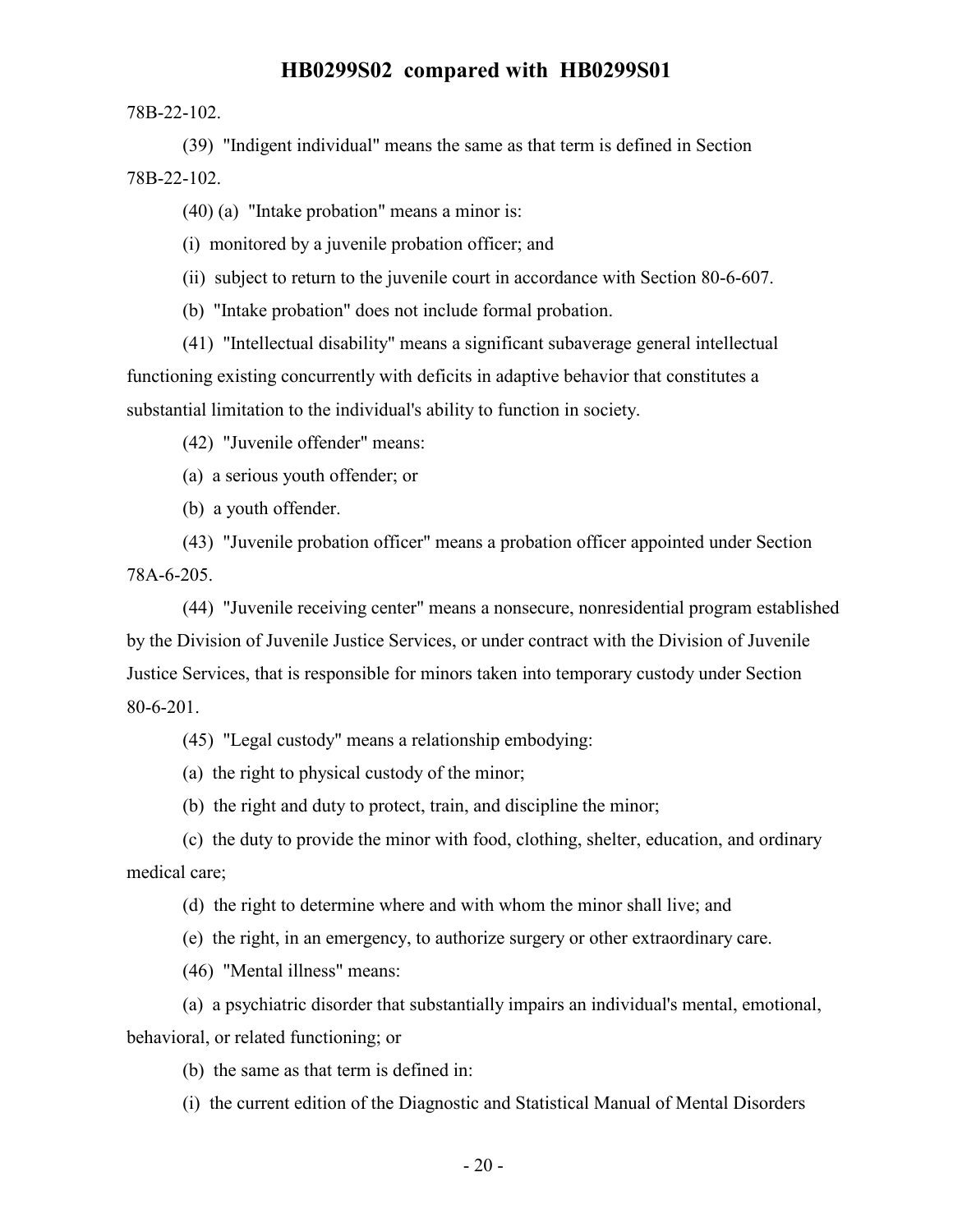published by the American Psychiatric Association; or

(ii) the current edition of the International Statistical Classification of Diseases and Related Health Problems.

(47) "Minor" means, except as provided in Sections 80-6-501, 80-6-901, and 80-7-102:

(a) a child; or

(b) an individual:

(i) (A) who is at least 18 years old and younger than 21 years old; and

(B) for whom the Division of Child and Family Services has been specifically ordered by the juvenile court to provide services because the individual was an abused, neglected, or dependent child or because the individual was adjudicated for an offense;  $[\sigma r]$ 

(ii) (A) who is at least 18 years old and younger than 25 years old; and

(B) whose case is under the [continuing jurisdiction of the juvenile court under Chapter 6, Juvenile Justice.] jurisdiction of the juvenile court in accordance with Subsection 78A-6-103 $(1)(b)$ ; or

(iii) (A) who is at least 18 years old and younger than 21 years old; and

(B) whose case is under the jurisdiction of the juvenile court in accordance with Subsection 78A-6-103(1)(c).

(48) "Mobile crisis outreach team" means the same as that term is defined in Section 62A-15-102.

(49) "Molestation" means that an individual, with the intent to arouse or gratify the sexual desire of any individual, touches the anus, buttocks, pubic area, or genitalia of any child, or the breast of a female child, or takes indecent liberties with a child as defined in Section 76-5-416.

(50) (a) "Natural parent" means a minor's biological or adoptive parent.

(b) "Natural parent" includes the minor's noncustodial parent.

(51) (a) "Neglect" means action or inaction causing:

(i) abandonment of a child, except as provided in Title 62A, Chapter 4a, Part 8, Safe Relinquishment of a Newborn Child;

(ii) lack of proper parental care of a child by reason of the fault or habits of the parent, guardian, or custodian;

(iii) failure or refusal of a parent, guardian, or custodian to provide proper or necessary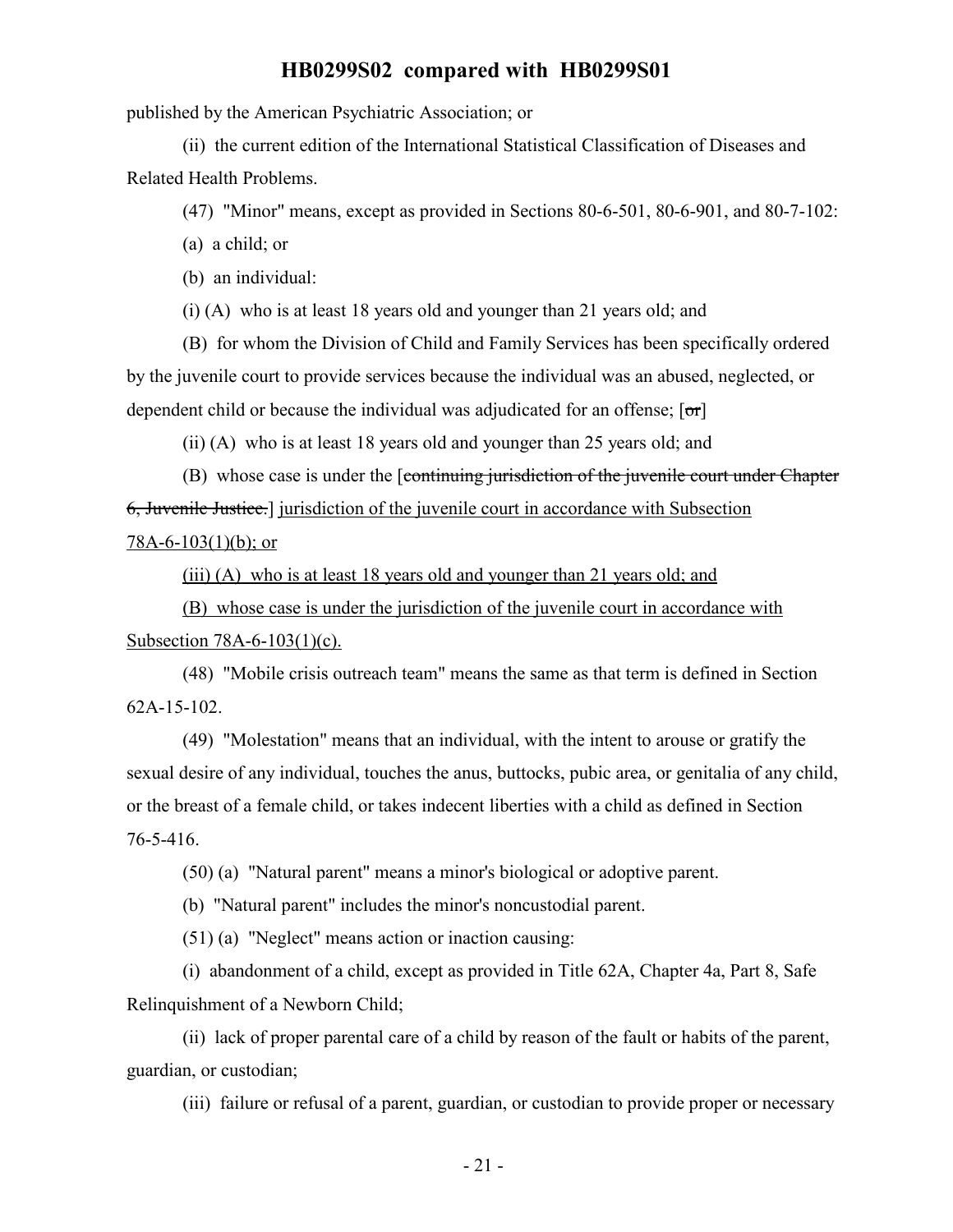subsistence or medical care, or any other care necessary for the child's health, safety, morals, or well-being;

(iv) a child to be at risk of being neglected or abused because another child in the same home is neglected or abused;

(v) abandonment of a child through an unregulated custody transfer; or

(vi) educational neglect.

(b) "Neglect" does not include:

(i) a parent or guardian legitimately practicing religious beliefs and who, for that reason, does not provide specified medical treatment for a child;

(ii) a health care decision made for a child by the child's parent or guardian, unless the state or other party to a proceeding shows, by clear and convincing evidence, that the health care decision is not reasonable and informed;

(iii) a parent or guardian exercising the right described in Section 80-3-304; or

(iv) permitting a child, whose basic needs are met and who is of sufficient age and maturity to avoid harm or unreasonable risk of harm, to engage in independent activities, including:

(A) traveling to and from school, including by walking, running, or bicycling;

(B) traveling to and from nearby commercial or recreational facilities;

(C) engaging in outdoor play;

(D) remaining in a vehicle unattended, except under the conditions described in Subsection 76-10-2202(2);

(E) remaining at home unattended; or

(F) engaging in a similar independent activity.

(52) "Neglected child" means a child who has been subjected to neglect.

(53) "Nonjudicial adjustment" means closure of the case by the assigned juvenile probation officer, without an adjudication of the minor's case under Section 80-6-701, upon the consent in writing of:

(a) the assigned juvenile probation officer; and

(b) (i) the minor; or

(ii) the minor and the minor's parent, legal guardian, or custodian.

(54) "Not competent to proceed" means that a minor, due to a mental illness,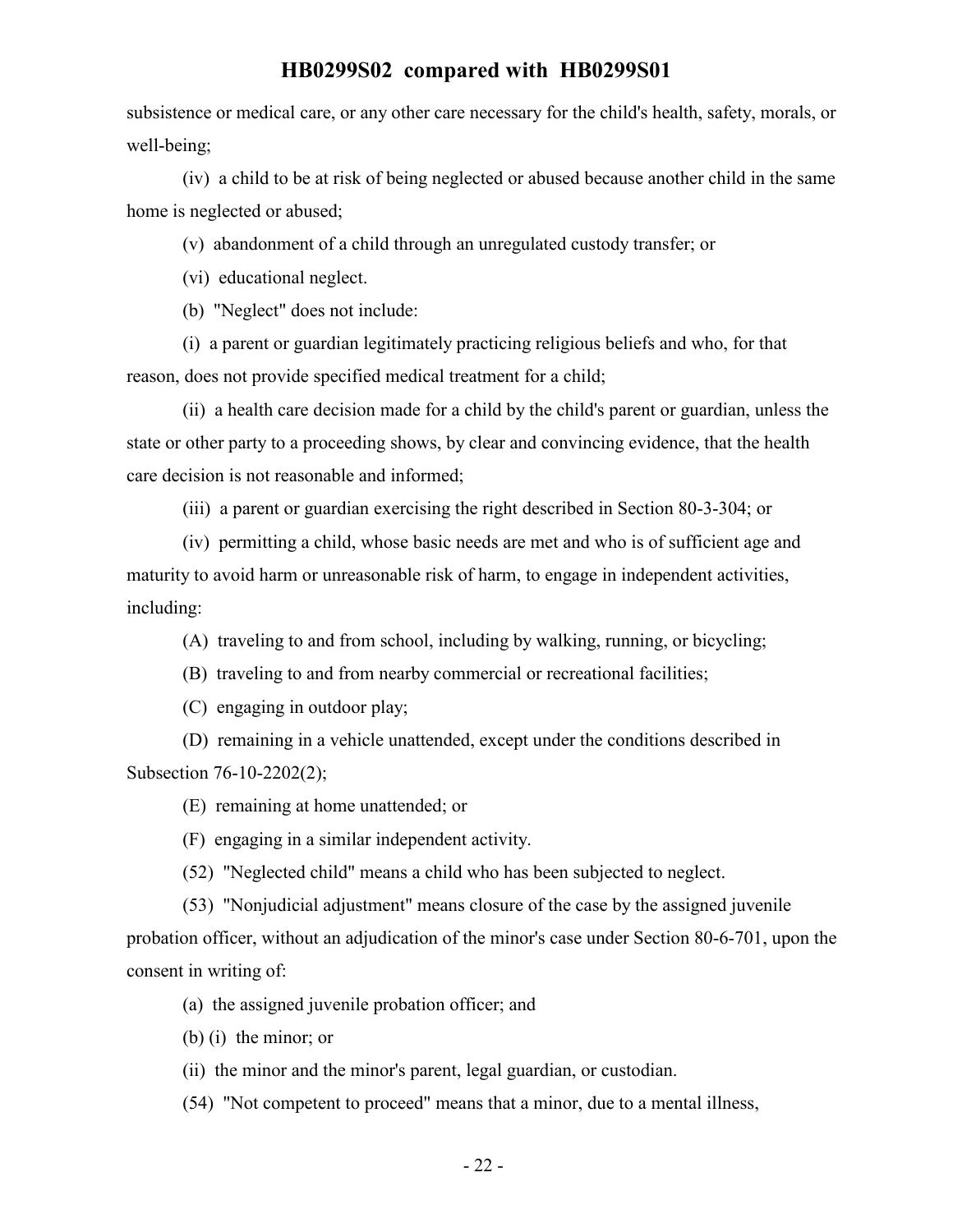intellectual disability or related condition, or developmental immaturity, lacks the ability to:

(a) understand the nature of the proceedings against the minor or of the potential disposition for the offense charged; or

(b) consult with counsel and participate in the proceedings against the minor with a reasonable degree of rational understanding.

(55) "Parole" means a conditional release of a juvenile offender from residency in secure care to live outside of secure care under the supervision of the Division of Juvenile Justice Services, or another person designated by the Division of Juvenile Justice Services.

(56) "Physical abuse" means abuse that results in physical injury or damage to a child.

(57) (a) "Probation" means a legal status created by court order, following an adjudication under Section 80-6-701, whereby the minor is permitted to remain in the minor's home under prescribed conditions.

(b) "Probation" includes intake probation or formal probation.

(58) "Prosecuting attorney" means:

(a) the attorney general and any assistant attorney general;

(b) any district attorney or deputy district attorney;

(c) any county attorney or assistant county attorney; and

(d) any other attorney authorized to commence an action on behalf of the state.

(59) "Protective custody" means the shelter of a child by the Division of Child and

Family Services from the time the child is removed from the home until the earlier of:

(a) the day on which the shelter hearing is held under Section 80-3-301; or

(b) the day on which the child is returned home.

(60) "Protective supervision" means a legal status created by court order, following an adjudication on the ground of abuse, neglect, or dependency, whereby:

(a) the minor is permitted to remain in the minor's home; and

(b) supervision and assistance to correct the abuse, neglect, or dependency is provided by an agency designated by the juvenile court.

(61) (a) "Related condition" means a condition that:

(i) is found to be closely related to intellectual disability;

(ii) results in impairment of general intellectual functioning or adaptive behavior similar to that of an intellectually disabled individual;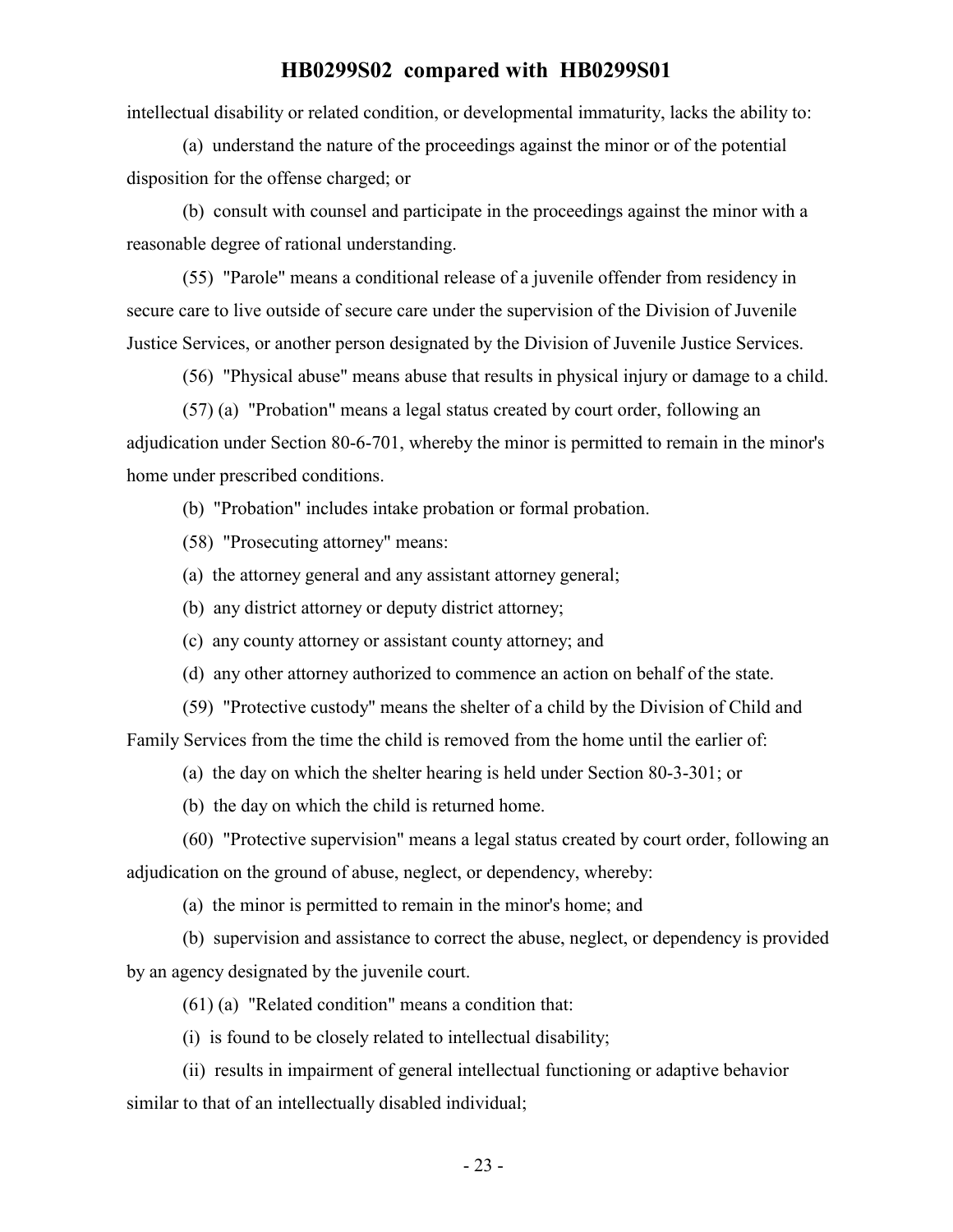(iii) is likely to continue indefinitely; and

(iv) constitutes a substantial limitation to the individual's ability to function in society.

(b) "Related condition" does not include mental illness, psychiatric impairment, or serious emotional or behavioral disturbance.

(62) (a) "Residual parental rights and duties" means the rights and duties remaining with a parent after legal custody or guardianship, or both, have been vested in another person or agency, including:

(i) the responsibility for support;

(ii) the right to consent to adoption;

(iii) the right to determine the child's religious affiliation; and

(iv) the right to reasonable parent-time unless restricted by the court.

(b) If no guardian has been appointed, "residual parental rights and duties" includes the right to consent to:

(i) marriage;

(ii) enlistment; and

(iii) major medical, surgical, or psychiatric treatment.

(63) "Runaway" means a child, other than an emancipated child, who willfully leaves the home of the child's parent or guardian, or the lawfully prescribed residence of the child, without permission.

(64) "Secure care" means placement of a minor, who is committed to the Division of Juvenile Justice Services for rehabilitation, in a facility operated by, or under contract with, the Division of Juvenile Justice Services, that provides 24-hour supervision and confinement of the minor.

(65) "Secure care facility" means a facility, established in accordance with Section 80-5-503, for juvenile offenders in secure care.

(66) "Secure detention" means temporary care of a minor who requires secure custody in a physically restricting facility operated by, or under contract with, the Division of Juvenile Justice Services:

(a) before disposition of an offense that is alleged to have been committed by the minor; or

(b) under Section 80-6-704.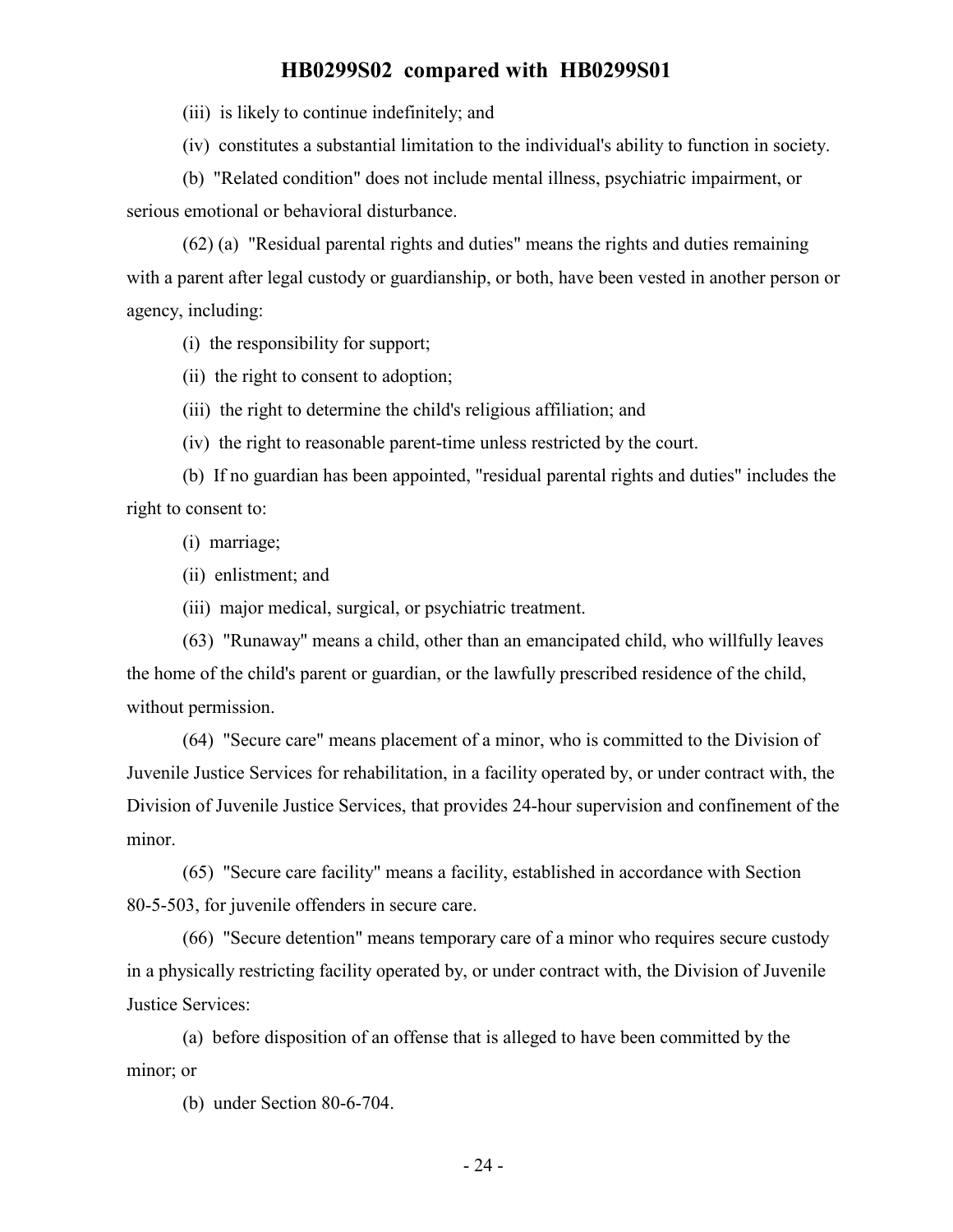(67) "Serious youth offender" means an individual who:

(a) is at least 14 years old, but under 25 years old;

(b) committed a felony listed in Subsection 80-6-503(1) and the continuing jurisdiction of the juvenile court was extended over the individual's case until the individual was 25 years old in accordance with Section 80-6-605; and

(c) is committed by the juvenile court to the Division of Juvenile Justice Services for secure care under Sections 80-6-703 and 80-6-705.

(68) "Severe abuse" means abuse that causes or threatens to cause serious harm to a child.

(69) "Severe neglect" means neglect that causes or threatens to cause serious harm to a child.

(70) "Sexual abuse" means:

(a) an act or attempted act of sexual intercourse, sodomy, incest, or molestation by an adult directed towards a child;

(b) an act or attempted act of sexual intercourse, sodomy, incest, or molestation committed by a child towards another child if:

(i) there is an indication of force or coercion;

(ii) the children are related, as described in Subsection (34), including siblings by marriage while the marriage exists or by adoption;

(iii) there have been repeated incidents of sexual contact between the two children, unless the children are 14 years old or older; or

(iv) there is a disparity in chronological age of four or more years between the two children;

(c) engaging in any conduct with a child that would constitute an offense under any of the following, regardless of whether the individual who engages in the conduct is actually charged with, or convicted of, the offense:

(i) Title 76, Chapter 5, Part 4, Sexual Offenses, except for Section 76-5-401, if the alleged perpetrator of an offense described in Section 76-5-401 is a minor;

(ii) child bigamy, Section 76-7-101.5;

(iii) incest, Section 76-7-102;

(iv) lewdness, Section 76-9-702;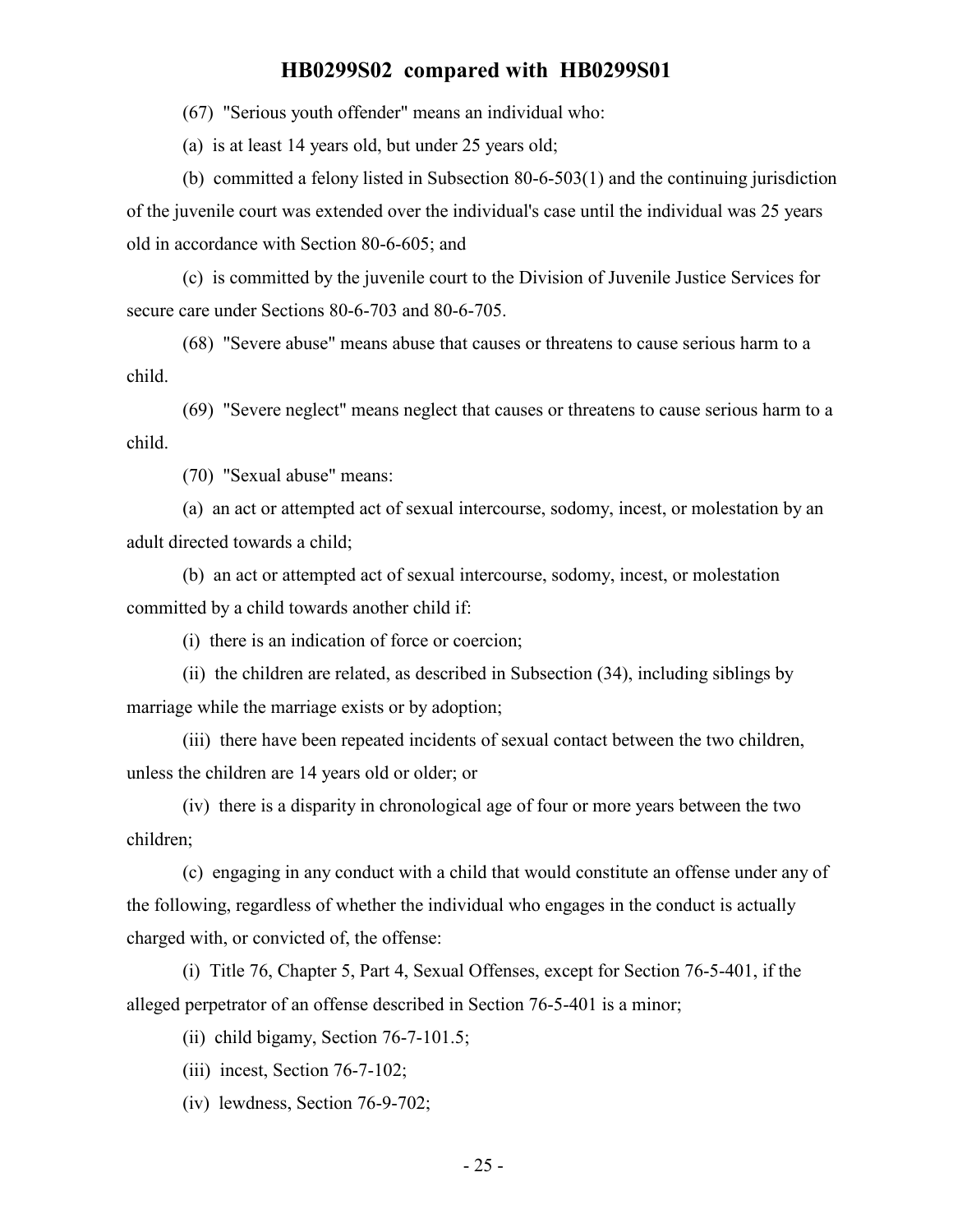(v) sexual battery, Section 76-9-702.1;

(vi) lewdness involving a child, Section 76-9-702.5; or

(vii) voyeurism, Section 76-9-702.7; or

(d) subjecting a child to participate in or threatening to subject a child to participate in a sexual relationship, regardless of whether that sexual relationship is part of a legal or cultural marriage.

(71) "Sexual exploitation" means knowingly:

(a) employing, using, persuading, inducing, enticing, or coercing any child to:

(i) pose in the nude for the purpose of sexual arousal of any individual; or

(ii) engage in any sexual or simulated sexual conduct for the purpose of photographing, filming, recording, or displaying in any way the sexual or simulated sexual conduct;

(b) displaying, distributing, possessing for the purpose of distribution, or selling material depicting a child:

(i) in the nude, for the purpose of sexual arousal of any individual; or

(ii) engaging in sexual or simulated sexual conduct; or

(c) engaging in any conduct that would constitute an offense under Section 76-5b-201,

sexual exploitation of a minor, regardless of whether the individual who engages in the conduct is actually charged with, or convicted of, the offense.

(72) "Shelter" means the temporary care of a child in a physically unrestricted facility pending a disposition or transfer to another jurisdiction.

(73) "Shelter facility" means the same as that term is defined in Section 62A-4a-101.

(74) "Single criminal episode" means the same as that term is defined in Section 76-1-401.

(75) "Status offense" means an offense that would not be an offense but for the age of the offender.

(76) "Substance abuse" means the misuse or excessive use of alcohol or other drugs or substances.

(77) "Substantiated" means the same as that term is defined in Section 62A-4a-101.

(78) "Supported" means the same as that term is defined in Section 62A-4a-101.

(79) "Termination of parental rights" means the permanent elimination of all parental rights and duties, including residual parental rights and duties, by court order.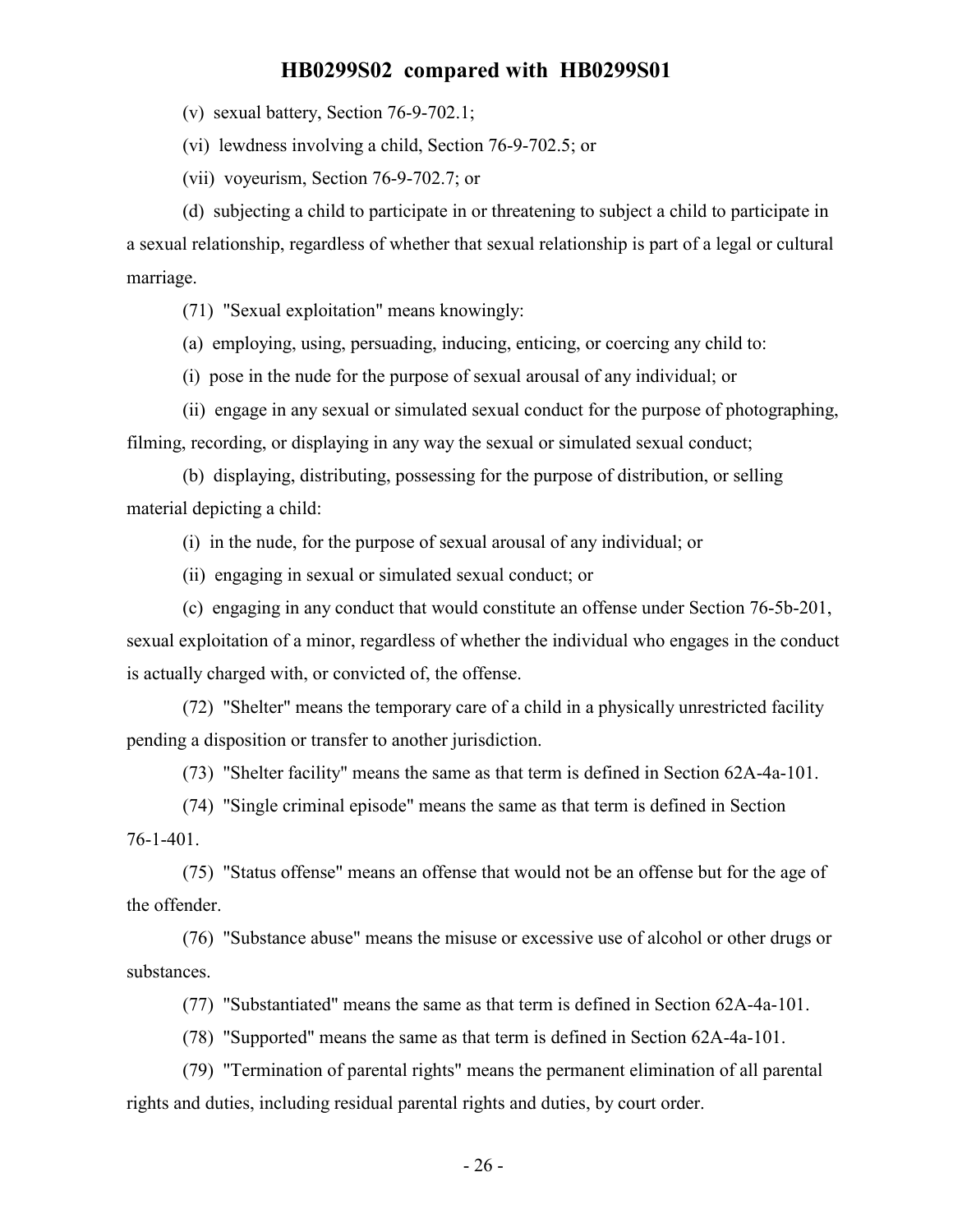(80) "Therapist" means:

(a) an individual employed by a state division or agency for the purpose of conducting psychological treatment and counseling of a minor in the division's or agency's custody; or

(b) any other individual licensed or approved by the state for the purpose of conducting psychological treatment and counseling.

(81) "Threatened harm" means actions, inactions, or credible verbal threats, indicating that the child is at an unreasonable risk of harm or neglect.

(82) "Ungovernable" means a child in conflict with a parent or guardian, and the conflict:

(a) results in behavior that is beyond the control or ability of the child, or the parent or guardian, to manage effectively;

(b) poses a threat to the safety or well-being of the child, the child's family, or others;

or

(c) results in the situations described in Subsections (82)(a) and (b).

(83) "Unregulated custody transfer" means the placement of a child:

(a) with an individual who is not the child's parent, step-parent, grandparent, adult sibling, adult uncle or aunt, or legal guardian, or a friend of the family who is an adult and with whom the child is familiar, or a member of the child's federally recognized tribe;

(b) with the intent of severing the child's existing parent-child or guardian-child relationship; and

(c) without taking:

(i) reasonable steps to ensure the safety of the child and permanency of the placement; and

(ii) the necessary steps to transfer the legal rights and responsibilities of parenthood or guardianship to the individual taking custody of the child.

(84) "Unsupported" means the same as that term is defined in Section 62A-4a-101.

(85) "Unsubstantiated" means the same as that term is defined in Section 62A-4a-101.

(86) "Validated risk and needs assessment" means an evidence-based tool that assesses a minor's risk of reoffending and a minor's criminogenic needs.

(87) "Without merit" means the same as that term is defined in Section 62A-4a-101.

(88) "Youth offender" means an individual who is: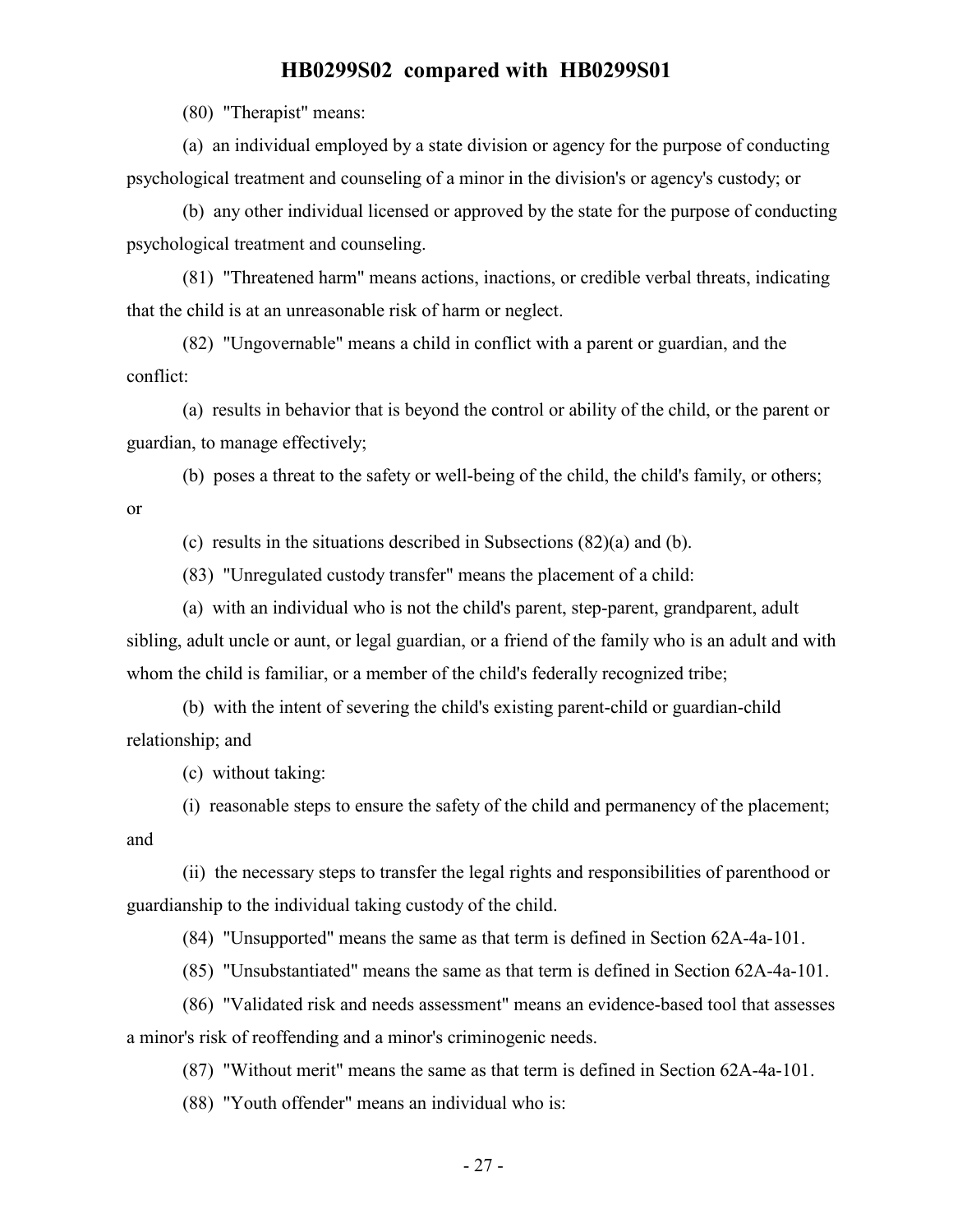(a) at least 12 years old, but under 21 years old; and

(b) committed by the juvenile court to the Division of Juvenile Justice Services for secure care under Sections 80-6-703 and 80-6-705.

Section 11. Section **80-5-201** is amended to read:

#### **80-5-201. Division responsibilities.**

(1) The division is responsible for all minors committed to the division by juvenile courts under Sections 80-6-703 and 80-6-705.

(2) The division shall:

(a) establish and administer a continuum of community, secure, and nonsecure programs for all minors committed to the division;

(b) establish and maintain all detention and secure care facilities and set minimum standards for all detention and secure care facilities;

(c) establish and operate prevention and early intervention youth services programs for nonadjudicated minors placed with the division;

(d) establish observation and assessment programs necessary to serve minors in a nonresidential setting under Subsection 80-6-706(1);

(e) place minors committed to the division under Section 80-6-703 in the most appropriate program for supervision and treatment;

(f) employ staff necessary to:

(i) supervise and control minors committed to the division for secure care or placement in the community;

(ii) supervise and coordinate treatment of minors committed to the division for placement in community-based programs; and

(iii) control and supervise adjudicated and nonadjudicated minors placed with the division for temporary services in juvenile receiving centers, youth services, and other programs established by the division;

(g) control or detain a minor committed to the division, or in the temporary custody of the division, in a manner that is consistent with public safety and rules made by the division;

(h) establish and operate work programs for minors committed to the division by the juvenile court that:

(i) are not residential;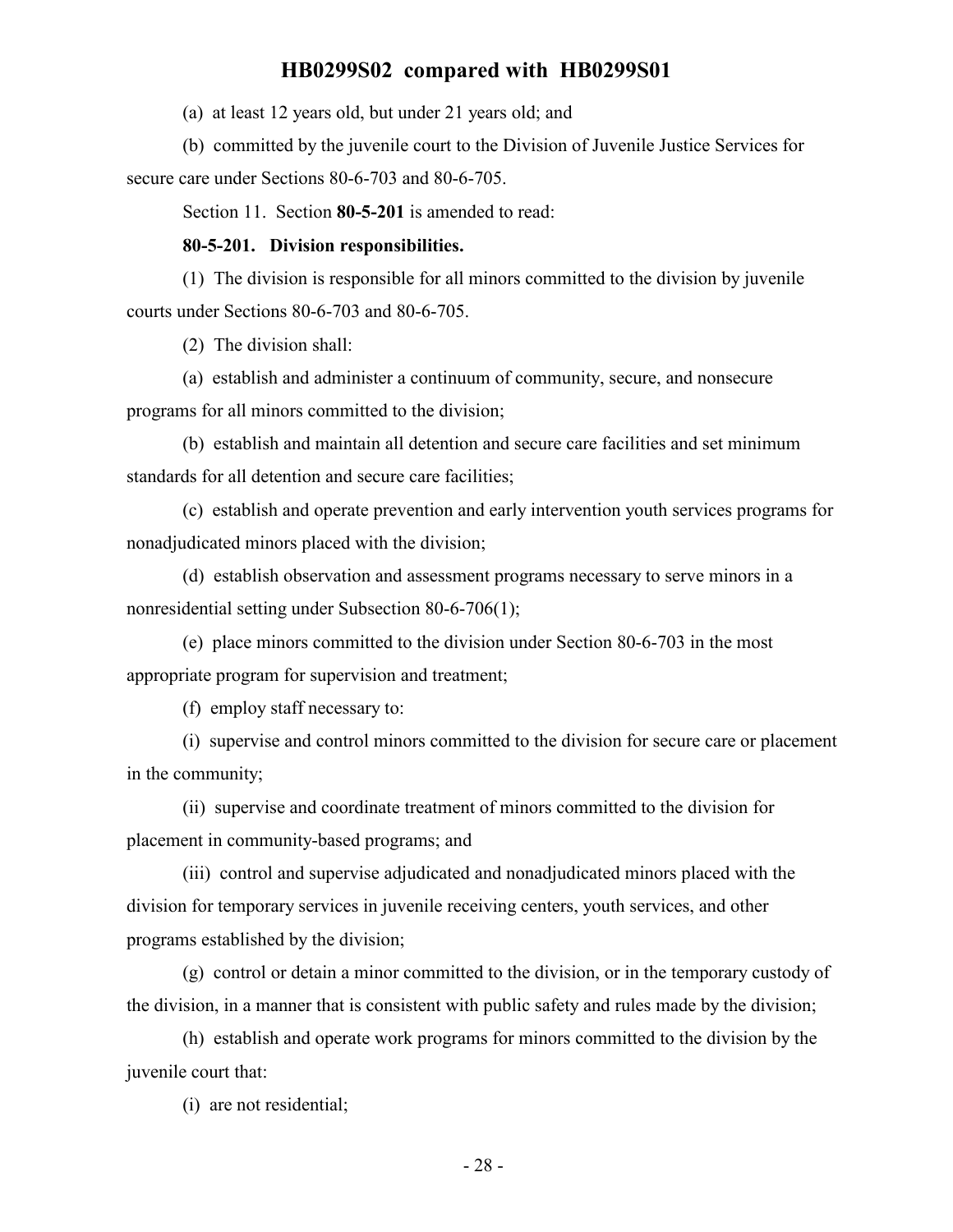(ii) provide labor to help in the operation, repair, and maintenance of public facilities, parks, highways, and other programs designated by the division;

(iii) provide educational and prevocational programs in cooperation with the State Board of Education for minors placed in the program; and

(iv) provide counseling to minors;

(i) establish minimum standards for the operation of all private residential and nonresidential rehabilitation facilities that provide services to minors who have committed an offense in this state or in any other state;

(j) provide regular training for secure care staff, detention staff, case management staff, and staff of the community-based programs;

(k) designate employees to obtain the saliva DNA specimens required under Section 53-10-403;

(l) ensure that the designated employees receive appropriate training and that the specimens are obtained in accordance with accepted protocol;

(m) register an individual with the Department of Corrections who:

(i) is adjudicated for an offense listed in Subsection  $77-41-102(17)(a)$  or  $77-43-102(2)$ ;

(ii) is committed to the division for secure care; and

(iii) (A) if the individual is a youth offender, remains in the division's custody 30 days before the individual's 21st birthday; or

(B) if the individual is a serious youth offender, remains in the division's custody 30 days before the individual's 25th birthday; and

(n) ensure that a program delivered to a minor under this section is an evidence-based program in accordance with Section 63M-7-208.

(3) (a) The division is authorized to employ special function officers, as defined in Section 53-13-105, to:

(i) locate and apprehend minors who have absconded from division custody;

(ii) transport minors taken into custody in accordance with division policy;

(iii) investigate cases; and

(iv) carry out other duties as assigned by the division.

(b) A special function officer may be:

(i) employed through a contract with the Department of Public Safety, or any law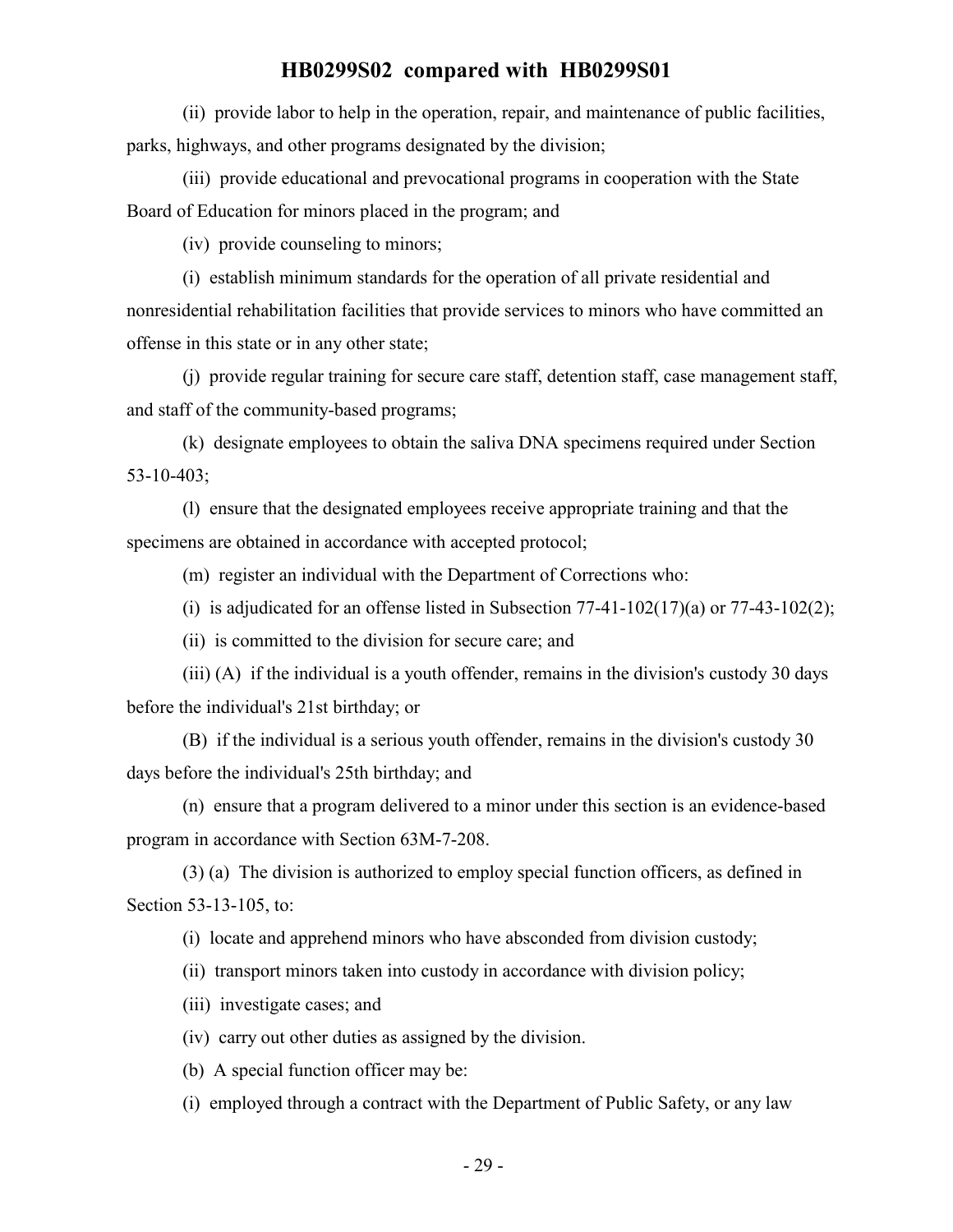enforcement agency certified by the Peace Officer Standards and Training Division; or

(ii) directly hired by the division.

(4) In the event of an unauthorized leave from secure care, detention, a community-based program, a juvenile receiving center, a home, or any other designated placement of a minor, a division employee has the authority and duty to locate and apprehend the minor, or to initiate action with a local law enforcement agency for assistance.

(5) The division may proceed with an initial medical screening or assessment of a child admitted to a detention facility to ensure the safety of the child and others in the detention facility if the division makes a good faith effort to obtain consent for the screening or assessment from the child's parent or guardian.

Section 12. Section **80-5-302** is amended to read:

#### **80-5-302. Juvenile Justice Reinvestment Restricted Account.**

(1) There is created in the General Fund a restricted account known as the "Juvenile Justice Reinvestment Restricted Account."

(2) The account shall be funded by savings calculated from General Fund appropriations by the Division of Finance as described in Subsection (3).

(3) At the end of the fiscal year, the Division of Finance shall:

(a) use the formula established in Subsection  $80-5-202(1)(c)$  to calculate the savings from General Fund appropriations; and

(b) lapse the calculated savings into the account.

(4) Upon appropriation by the Legislature, the department may expend funds from the account:

(a) for the statewide expansion of nonresidential community-based programs,

including:

(i) receiving centers;

(ii) mobile crisis outreach teams;

(iii) youth courts under Title 80, Chapter 6, Part 9, Youth Court; and

(iv) victim-offender mediation under Section 80-6-304 and Subsection

 $80-6-710[(77)(6);$ 

(b) for nonresidential evidence-based programs and practices in cognitive, behavioral, and family therapy;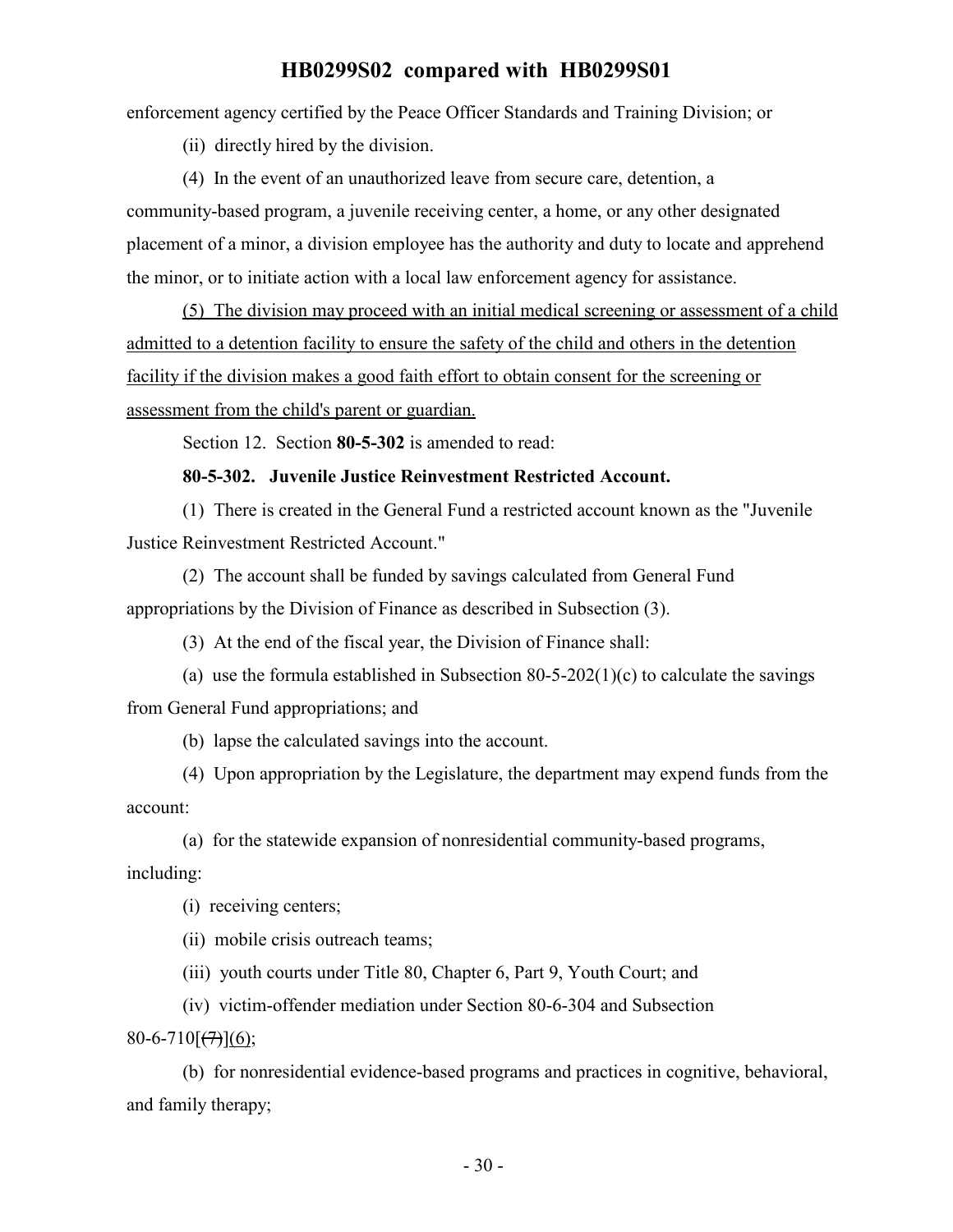(c) to implement:

(i) nonresidential diagnostic assessment; and

(ii) nonresidential early intervention programs, including family strengthening programs, family wraparound services, and truancy interventions; or

(d) for infrastructure in nonresidential evidence-based juvenile justice programs, including staffing and transportation.

Section 13. Section **80-6-102** is amended to read:

#### **80-6-102. Definitions.**

As used in this chapter:

(1) "Aftercare services" means the same as the term "aftercare" is defined in 45 C.F.R. 1351.1.

(2) "Authority" means the Youth Parole Authority created in Section 80-5-701.

(3) "Commission" means the State Commission on Criminal and Juvenile Justice created in Section 63M-7-201.

(4) "Compensatory service" means service or unpaid work performed by a minor in lieu of the payment of a fine, fee, or restitution.

(5) "Control" means the same as that term is defined in Section 80-5-102.

(6) "Detention hearing" means a proceeding under Section 80-6-207 to determine whether a minor should remain in detention.

(7) "Detention guidelines" means standards, established by the division in accordance with Subsection 80-5-202(1)(a), for the admission of a minor to detention.

(8) "Discharge" means a written order of the authority that removes a juvenile offender from the authority's jurisdiction.

(9) "Division" means the Division of Juvenile Justice Services created in Section 80-5-103.

(10) "Family-based setting" means a home that is licensed to allow a minor to reside at the home, including a foster home, proctor care, or residential care by a professional parent.

 $[({10})]$  (11) "Formal referral" means a written report from a peace officer, or other person, informing the juvenile court that:

(a) an offense committed by a minor is, or appears to be, within the juvenile court's jurisdiction; and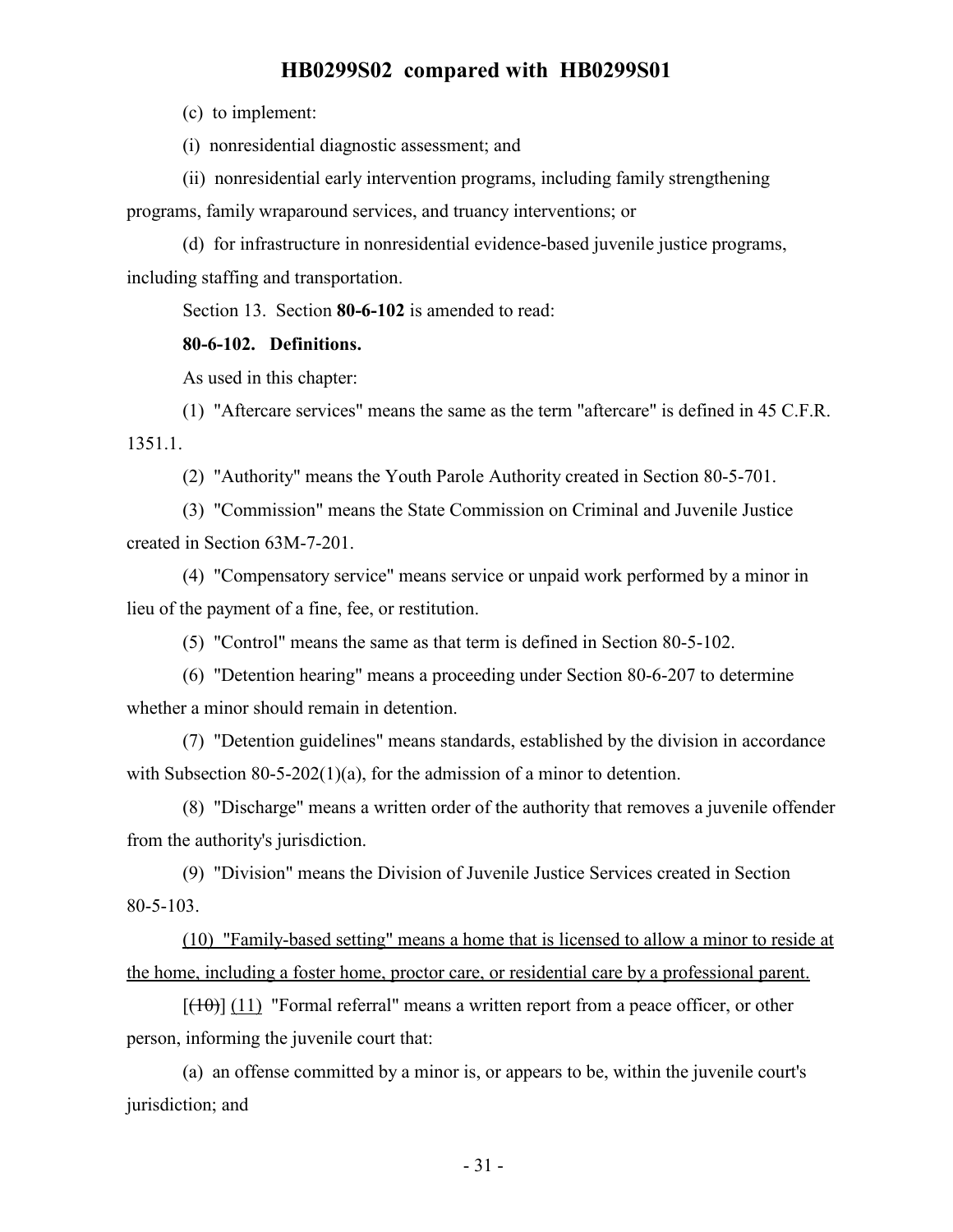(b) the minor's case must be reviewed by a juvenile probation officer or a prosecuting attorney.

 $[(11)] (12)$  "Material loss" means an uninsured:

(a) property loss;

(b) out-of-pocket monetary loss for property that is stolen, damaged, or destroyed;

(c) lost wages because of an injury, time spent as a witness, or time spent assisting the police or prosecution; or

(d) medical expense.

 $[(12)]$  (13) "Referral" means a formal referral, a referral to the juvenile court under Section 53G-8-211, or a citation issued to a minor for which the juvenile court receives notice under Section 80-6-302.

 $[({13})]$  (14) "Rescission" means a written order of the authority that rescinds a date for parole.

 $[({14})]$  (15) "Restitution" means money or services that the juvenile court, or a juvenile probation officer if the minor agrees to a nonjudicial adjustment, orders a minor to pay or render to a victim for the minor's wrongful act or conduct.

 $[(15)] (16)$  "Revocation" means a written order of the authority that, after a hearing and determination under Section 80-6-806:

(a) terminates supervision of a juvenile offender's parole; and

(b) directs a juvenile offender to return to secure care.

 $[({16})]$  (17) "Temporary custody" means the control and responsibility of a minor, before an adjudication under Section 80-6-701, until the minor is released to a parent, guardian, responsible adult, or to an appropriate agency.

 $[(17)]$   $(18)$  "Termination" means a written order of the authority that terminates a juvenile offender from parole.

 $[({18})]$  (19) (a) "Victim" means a person that the juvenile court determines suffered a material loss as a result of a minor's wrongful act or conduct.

(b) "Victim" includes:

(i) any person directly harmed by the minor's wrongful act or conduct in the course of the scheme, conspiracy, or pattern if the minor's wrongful act or conduct is an offense that involves an element of a scheme, a conspiracy, or a pattern of criminal activity; and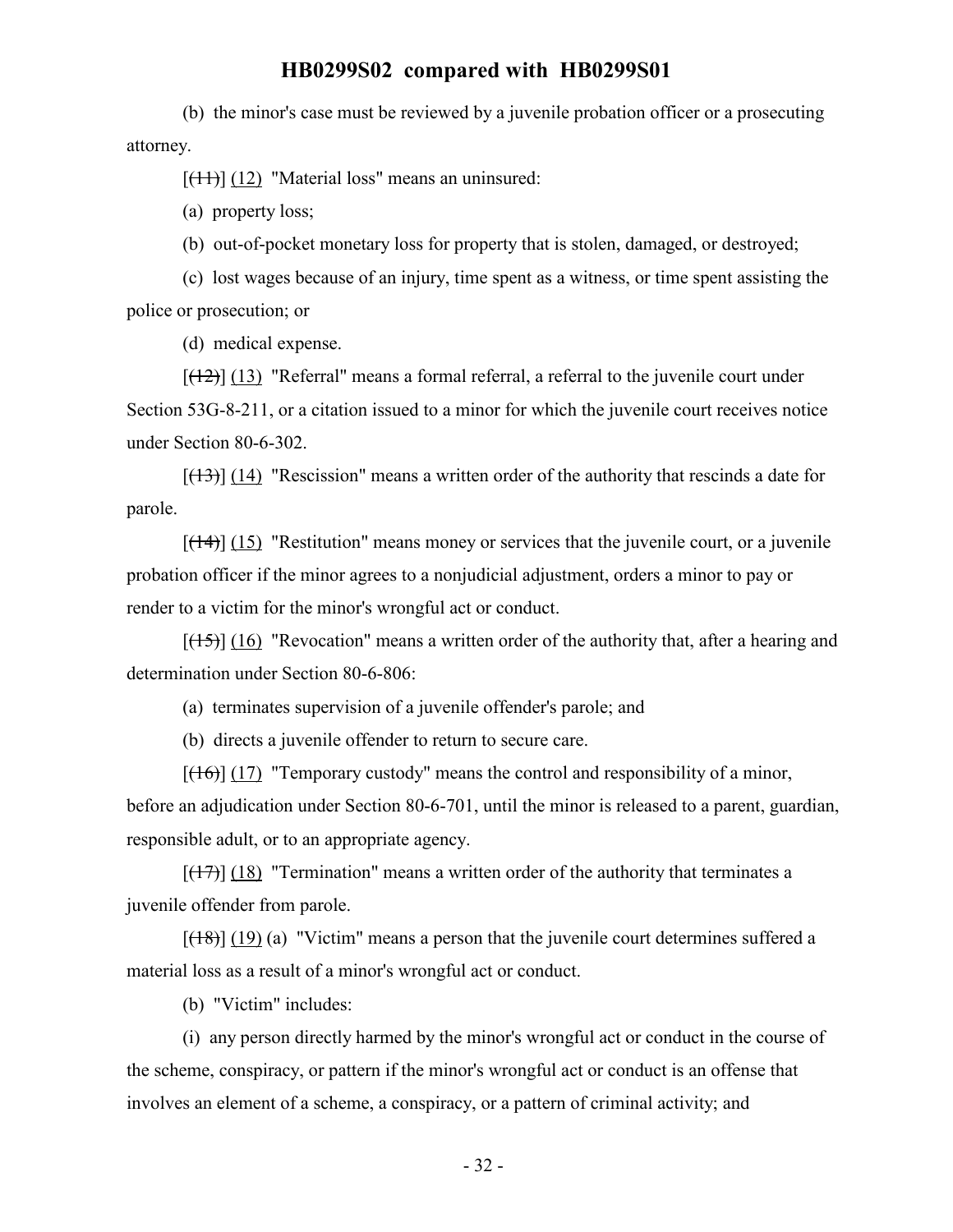(ii) the Utah Office for Victims of Crime.

 $[(19)] (20)$  "Violent felony" means the same as that term is defined in Section 76-3-203.5.

 $[\frac{120}{2}]$  (21) "Work program" means the same as that term is defined in Section 80-5-102.

 $[\frac{(21)}{(22)}]$  "Youth services" means the same as that term is defined in Section 80-5-102.

Section 14. Section **80-6-205** is amended to read:

# **80-6-205. Admission to detention -- Alternative to detention -- Rights of a minor in detention.**

(1) If a minor is taken to a detention facility under Section 80-6-203, a designated staff member of the detention facility shall immediately review the form and determine, based on the results of the detention risk assessment tool and Subsection (2), whether to:

(a) admit the minor to secure detention;

(b) admit the minor to home detention;

(c) place the minor in another alternative to detention; or

(d) if the minor is a child, return the minor home upon a written promise by the minor's parent, guardian, or custodian to bring the minor to the juvenile court at a time set or without restriction.

(2) A minor may not be admitted to detention unless:

(a) the minor is detainable based on the detention guidelines; or

(b) the minor has been brought to detention in accordance with:

(i) a court order;

(ii) a warrant in accordance with Section 80-6-202; or

(iii) a division warrant in accordance with Section 80-6-806.

(3) If the designated staff member determines to admit a minor to home detention, the staff member shall notify the juvenile court of that determination.

(4) Even if a minor is eligible for secure detention, a peace officer or other person who takes a minor to a detention facility, or the designated staff member of the detention facility, may release a minor to a less restrictive alternative than secure detention.

(5) (a) If a minor taken to a detention facility does not qualify for admission under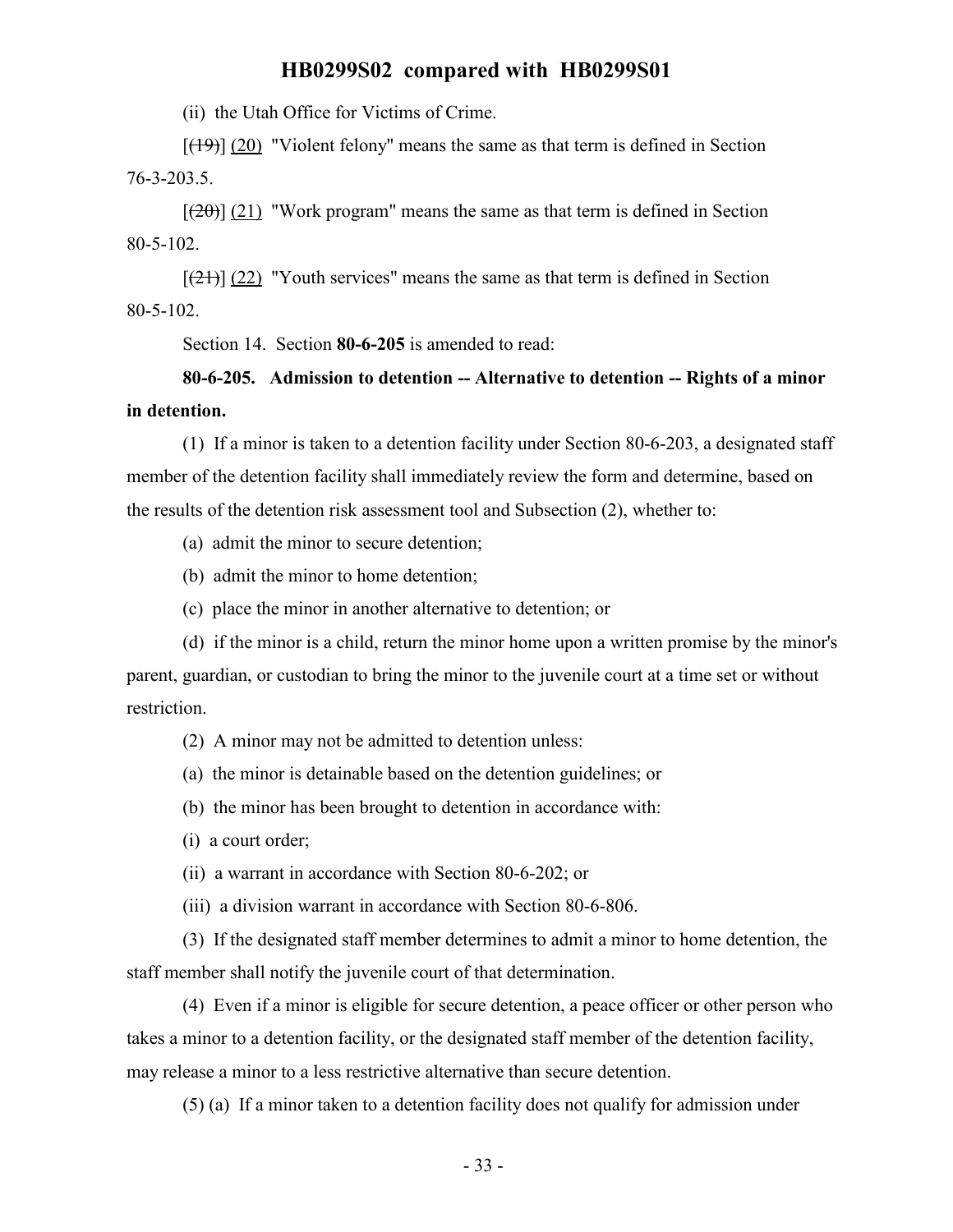detention guidelines or this section, a designated staff member of the detention facility shall arrange an appropriate alternative, including admitting a minor to a juvenile receiving center or a shelter facility.

(b) (i) Except as otherwise provided by this section, a minor may not be placed or kept in secure detention while court proceedings are pending.

(ii) A child may not be placed or kept in a shelter facility while court proceedings are pending, unless the child is in protective custody in accordance with Chapter 3, Abuse, Neglect, and Dependency Proceedings.

(6) If a minor is taken into temporary custody and admitted to a secure detention, or another alternative to detention, a designated staff member of the detention facility shall:

(a) immediately notify the minor's parent, guardian, or custodian; and

(b) promptly notify the juvenile court of the placement.

(7) If a minor is admitted to secure detention, or another alternative to detention, outside the county of the minor's residence and a juvenile court determines, in a detention hearing, that secure detention, or an alternative to detention, of the minor shall continue, the juvenile court shall direct the sheriff of the county of the minor's residence to transport the minor to secure detention or another alternative to detention in that county.

(8) (a) Subject to Subsection (8)(b), a minor admitted to detention has a right to:

(i) phone the minor's parent, guardian, or attorney immediately after the minor is admitted to detention; and

(ii) confer in private, at any time, with an attorney, cleric, parent, guardian, or custodian.

(b) The division may:

(i) establish a schedule for which a minor in detention may visit or phone a person described in Subsection (8)(a);

(ii) allow a minor in detention to visit or call persons described in Subsection (8)(a) in special circumstances;

(iii) limit the number and length of calls and visits for a minor in detention to persons described in Subsection (8)(a) on account of scheduling, facility, or personnel constraints; or

(iv) limit the minor's rights under Subsection (8)(a) if a compelling reason exists to limit the minor's rights.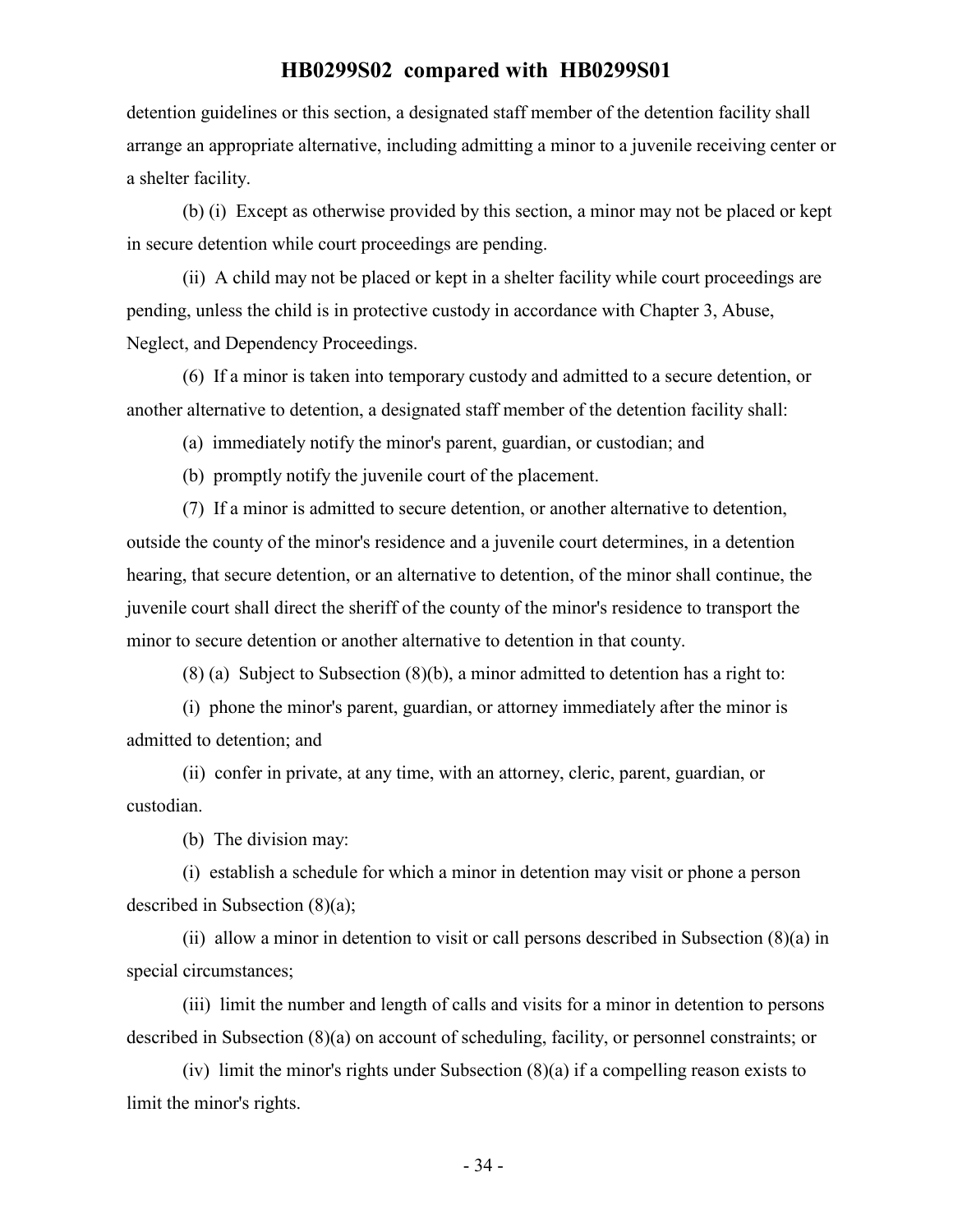(c) A minor admitted to detention shall be immediately advised of the minor's rights described in this Subsection  $(8)$ .

Section 15. Section **80-6-206** is amended to read:

# **80-6-206. Interview of a child -- Presence of a parent, legal guardian, or other adult -- Interview of individual in detention or secure care facility.**

(1) As used in this section:

(a) (i) "Friendly adult" means an adult:

(A) that has an established relationship with the child to the extent that the adult can provide meaningful advice and concerned help to the child should the need arise; and

(B) who is not hostile or adverse to the child's interest.

(ii) "Friendly adult" does not include a parent or guardian of the child.

(b) (i) "Interrogation" means any express questioning or any words or actions that are reasonably likely to elicit an incriminating response.

(ii) "Interrogation" does not include words or actions normally attendant to arrest and custody.

(2) If a child is in custody and subject to interrogation for an offense, the child has the right:

(a) to have the child's parent or guardian present during an interrogation of the child; or

(b) to have a friendly adult present during an interrogation of the child if:

(i) there is reason to believe that the child's parent or guardian has abused or threatened the child; or

(ii) the child's parent's or guardian's interest is adverse to the child's interest, including that the parent or guardian is a victim or a codefendant of the offense alleged to have been committed by the child.

(3) If a child is in custody and subject to interrogation of an offense, the child may not be interrogated unless:

(a) the child has been advised of the child's constitutional rights and the child's right to have a parent or guardian, or a friendly adult if applicable under Subsection (2)(b), present during the interrogation;

(b) the child has waived the child's constitutional rights;

(c) except as provided in Subsection (4), the child's parent or guardian, or the friendly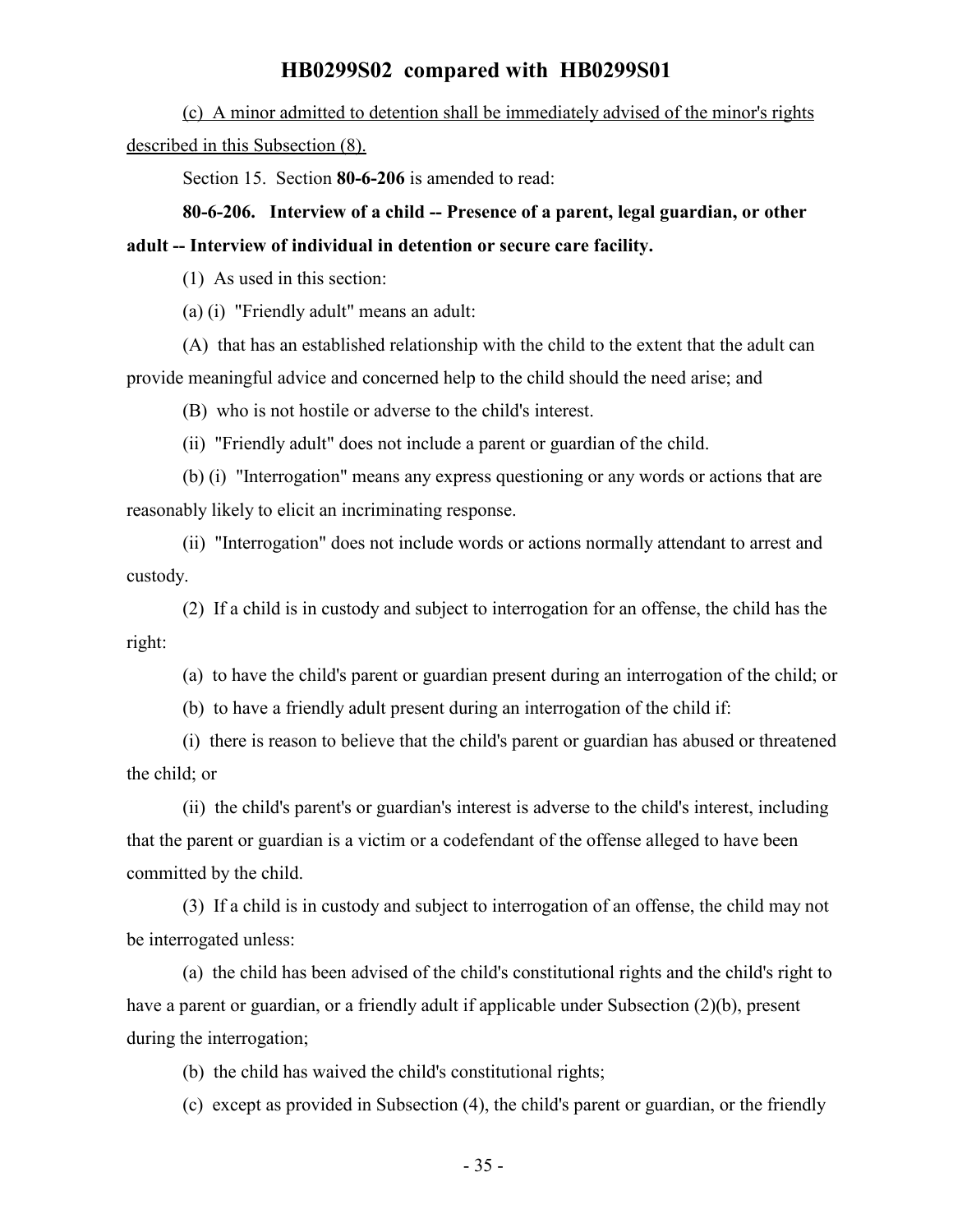adult if applicable under Subsection (2)(b), was present during the child's waiver under Subsection (3)(b) and has given permission for the child to be interrogated; and

(d) if the child is in the custody of the Division of Child and Family Services and a guardian ad litem has been appointed for the child, the child's guardian ad litem has given consent to an interview of the child as described in Section 62A-4a-415.

(4) A child's parent or guardian, or a friendly adult if applicable under Subsection (2)(b), is not required to be present during the child's waiver under Subsection (3) or to give permission to the interrogation of the child if:

(a) the child is emancipated as described in Section 80-7-105;

(b) the child has misrepresented the child's age as being 18 years old or older and a peace officer has relied on that misrepresentation in good faith; or

(c) a peace officer or a law enforcement agency:

(i) has made reasonable efforts to contact the child's parent or legal guardian, or a friendly adult if applicable under Subsection (2)(b); and

(ii) has been unable to make contact within one hour after the time in which the child is in custody.

 $(5)$  (a) If a minor is admitted to a detention facility under Section 80-6-205, or the minor is committed to secure care or a correctional facility, and is subject to interrogation for an offense, the minor may not be interrogated unless:]

(5) (a) If an individual is admitted to a detention facility under Section 80-6-205, committed to a secure care facility under Section 80-6-705, or housed in a secure care facility under Section 80-6-507, and the individual is subject to interrogation for an offense, the individual may not be interrogated unless:

(i) the [minor] individual has had a meaningful opportunity to consult with the [minor's] individual's appointed or retained attorney;

(ii) the  $[\text{minor}]$  individual waives the  $[\text{minor}]$  individual's constitutional rights after consultation with the [minor's] individual's appointed or retained attorney; and

(iii) the [minor's] individual's appointed or retained attorney is present for the interrogation.

(b) Subsection (5)(a) does not apply to a juvenile probation officer, or a staff member of a detention facility, unless the juvenile probation officer or the staff member is interrogating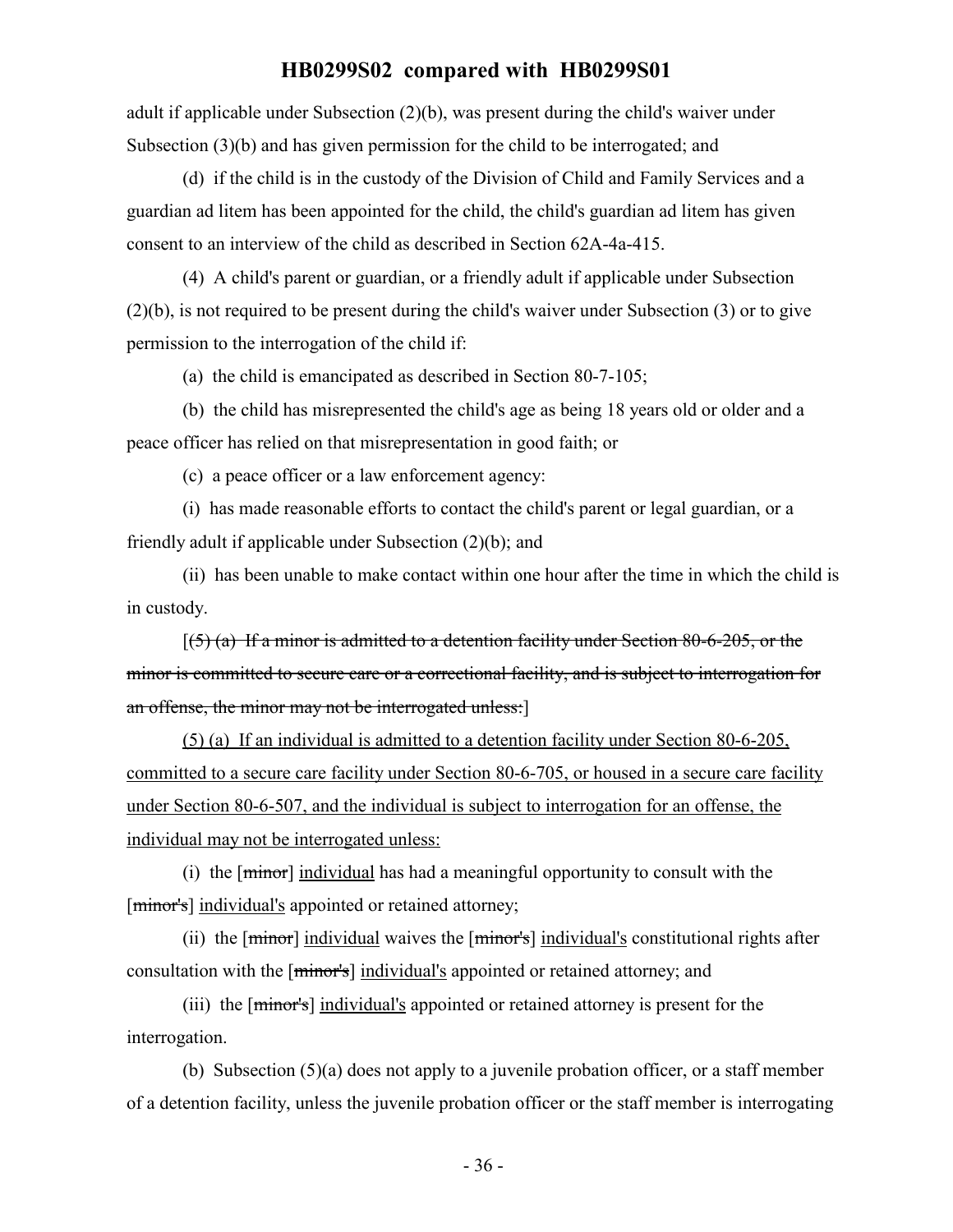the [minor] individual on behalf of a peace officer or a law enforcement agency.

(6) A minor may only waive the minor's right to be represented by counsel at all stages of court proceedings as described in Section 78B-22-204.

Section 16. Section **80-6-207** is amended to read:

#### **80-6-207. Detention hearings -- Period of detention -- Bail.**

(1) (a) After admission of a child to a detention facility under Section 80-6-205 and immediate investigation by a juvenile probation officer, the juvenile court or the juvenile probation officer shall order the release of the child to the child's parent, guardian, or custodian if the juvenile court or the juvenile probation officer finds that the child can be safely returned to the parent's, the guardian's, or the custodian's care, upon written promise to bring the child to the juvenile court at a time set or without restriction.

(b) If a child's parent, guardian, or custodian fails to retrieve the child from a detention facility within 24 hours after notification of release, the parent, guardian, or custodian is responsible for the cost of care for the time the child remains in the detention facility in accordance with Section 78A-6-356.

(c) The detention facility shall determine the cost of care.

(d) Any money collected under this Subsection (1) shall be retained by the division to recover the cost of care for the time the child remains in the facility.

(2) (a) When a child is admitted to a detention facility, the child's parent, guardian, or custodian shall be informed by the individual in charge of the detention facility that the parent's, the guardian's, or the custodian's child has the right to a prompt hearing in a juvenile court to determine whether the child is to be further detained or released.

(b) If a minor is admitted to a detention facility, the minor shall be informed by the person in charge of the facility that the minor has the right to a prompt hearing in a juvenile court to determine whether the minor is to be further detained or released.

(3) (a) The juvenile court may, at any time, order the release of the minor, from detention, regardless of whether a detention hearing is held or not.

(b) If a child is released, and the child remains in the detention facility, because the child's parents, guardian, or custodian fails to retrieve the child, the parent, guardian, or custodian shall be responsible for the cost of care as provided in Subsections  $(1)(b)$ ,  $(c)$ , and  $(d)$ in accordance with Section 78A-6-356.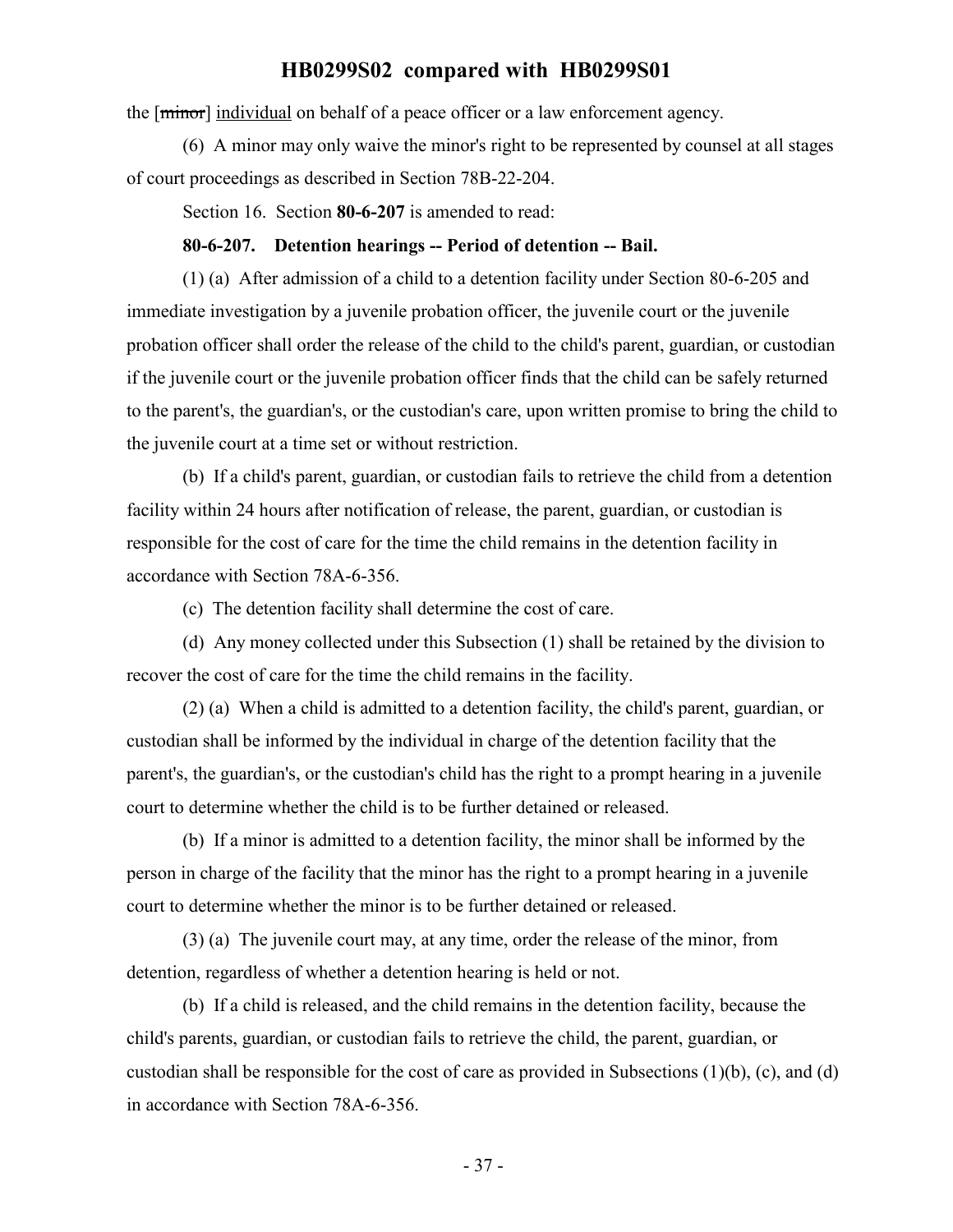(4) (a) As used in this Subsection (4), "arrest" means being apprehended, detained, taken into temporary custody under Section 80-6-201 or 80-6-202, held for investigation, or restrained by a peace officer or other person due to an accusation or suspicion that the minor committed an offense.

(b) A minor may not be held in a detention facility longer than 24 hours, unless a juvenile court determines that there is probable cause for the minor's arrest.

(5) (a) A detention hearing under this section shall be held by a juvenile court judge or commissioner.

(b) A juvenile court shall hold a detention hearing within 48 hours of the minor's admission to a detention facility, excluding weekends and holidays, to determine whether the minor should:

(i) remain in detention in accordance with Subsection (8);

(ii) be released to a parent or guardian; or

(iii) be placed in any other party's custody as authorized by statute.

(6) The probable cause determination under Subsection (4) and the detention hearing under Subsection (5) may occur at the same time if the probable cause determination and the detention hearing occur within the time frame under Subsection (4).

(7) (a) A detention hearing may not be waived.

(b) Staff at the detention facility shall provide the juvenile court with all information received from the individual who brought the minor to the detention facility.

(8) (a) The juvenile court may only order a minor to be held in the detention facility or be placed in another appropriate facility, subject to further order of the court, if the court finds at a detention hearing that:

(i) releasing the minor to the minor's parent, guardian, or custodian presents an unreasonable risk to public safety;

(ii) less restrictive nonresidential alternatives to detention have been considered and, where appropriate, attempted; and

(iii) the minor is eligible for detention under the detention guidelines and Section 80-6-205.

(b) The juvenile court may not vest custody of a minor admitted to detention in the Division of Child and Family Services, except as provided in Chapter 3, Abuse, Neglect, and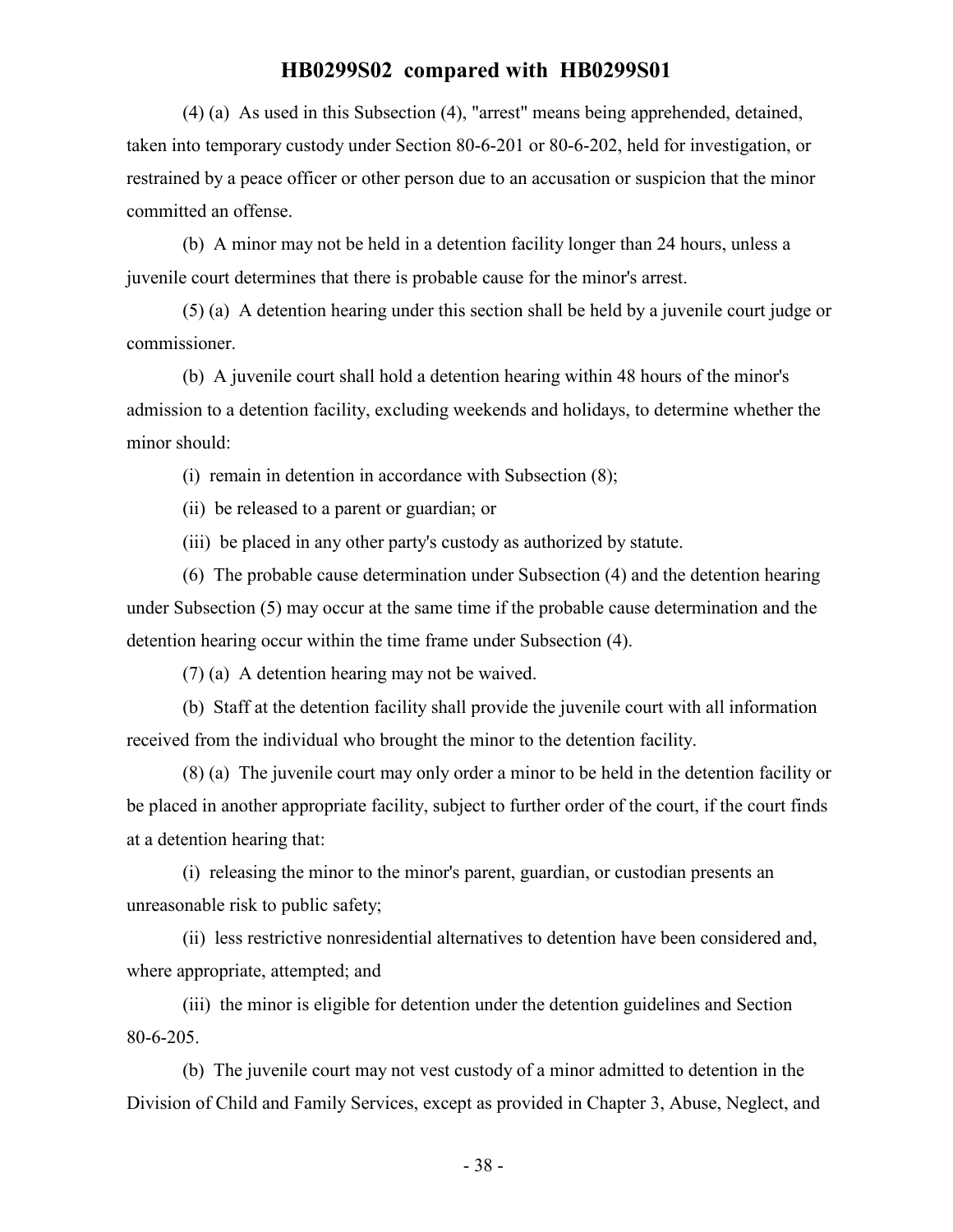Dependency Proceedings.

(9) (a) After a detention hearing has been held, only the juvenile court may release a minor from detention.

(b) If a minor remains in a detention facility, periodic reviews shall be held in accordance with the Utah Rules of Juvenile Procedure to ensure that continued detention of the minor is necessary.

(10) This section does not apply to a minor who is brought to a correctional facility in accordance with Section 80-6-502, 80-6-504, or 80-6-505.

[(11) Notwithstanding Title 77, Chapter 20, Bail, a minor in a detention facility does not have a right to bail, except that bail is allowed if:]

 $[(a)$  a minor is cited under Section 80-6-302;

(11) Title 77, Chapter 20, Bail, does not apply to a minor, except for:

 $[\frac{1}{2}(\theta)]$  (a) a minor [is] charged in accordance with Section 80-6-502;

 $[\text{e}(\epsilon)]$  (b) a minor  $[\text{is}]$  bound over to the district court in accordance with Section 80-6-504; or

 $[(d)] (c)$  a minor[;] who need not be detained[;] and lives outside this state[; and].

[(e) a minor, who need not be detained, is held in contempt under Section 78A-6-353.]

Section 17. Section **80-6-302** is amended to read:

#### **80-6-302. Citation -- Procedure -- Time limits -- Failure to appear.**

(1) A petition is not required to commence a proceeding against a minor for an adjudication of an alleged offense if a citation is issued for an offense for which the juvenile court has jurisdiction over and the offense listed in the citation is for:

(a) a violation of a wildlife law;

(b) a violation of a boating law;

(c) a class B or C misdemeanor or an infraction other than a misdemeanor or infraction:

(i) for a traffic violation; or

(ii) designated as a citable offense by general order of the Board of Juvenile Court Judges;

(d) a class B misdemeanor or infraction for a traffic violation where the individual is 15 years old or younger at the time the offense was alleged to have occurred;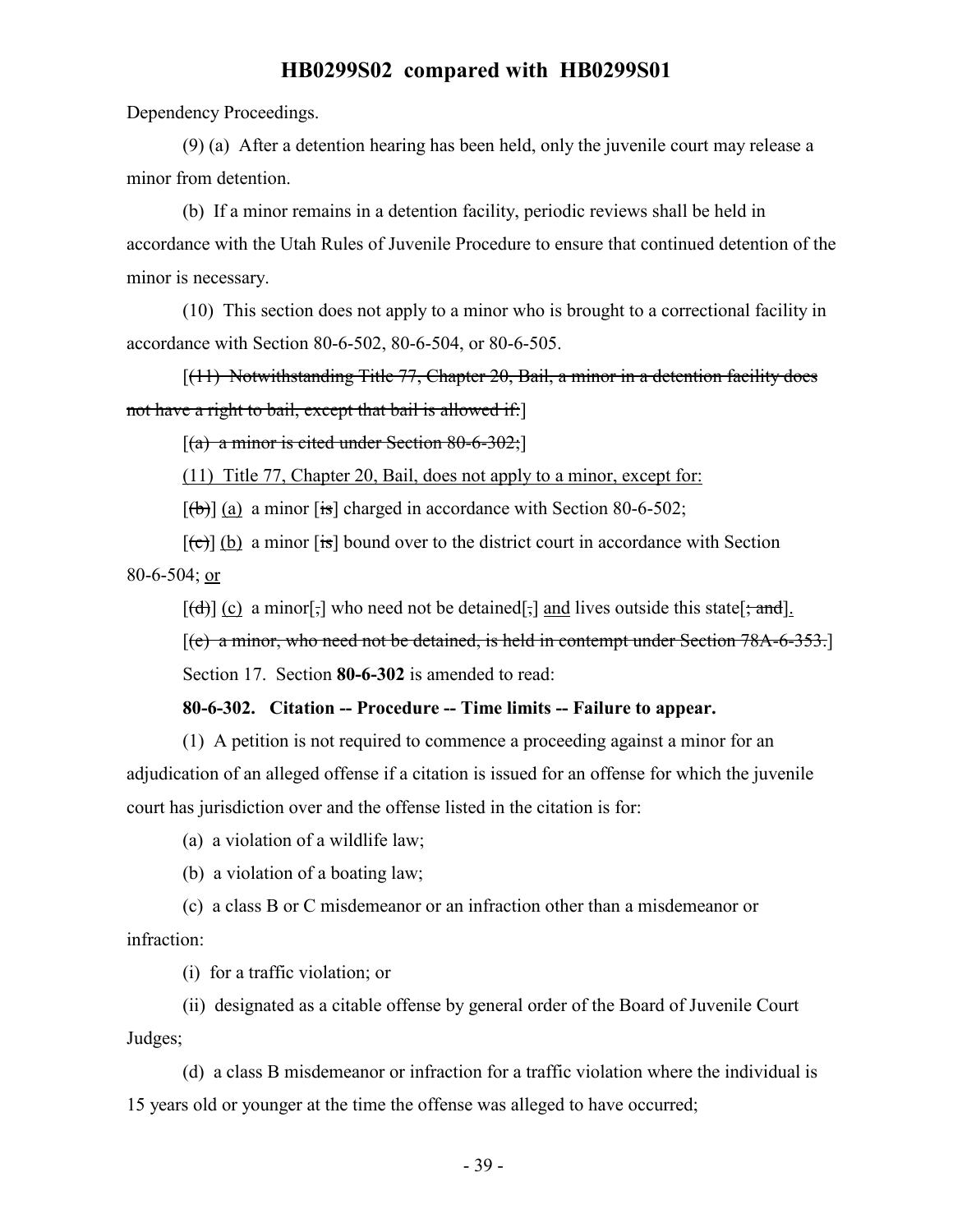(e) an infraction or misdemeanor designated as a citable offense by a general order of the Board of Juvenile Court Judges; or

(f) a violation of Subsection 76-10-105(2).

(2) Except as provided in Subsection (6) and Section 80-6-301, a citation for an offense listed in Subsection (1) shall be submitted to the juvenile court within five days of issuance to a minor.

(3) A copy of the citation shall contain:

(a) the name and address of the juvenile court before which the minor may be required to appear;

(b) the name of the minor cited;

(c) the statute or local ordinance that the minor is alleged to have violated;

(d) a brief description of the offense charged;

(e) the date, time, and location at which the offense is alleged to have occurred;

(f) the date the citation was issued;

(g) the name and badge or identification number of the peace officer or public official who issued the citation;

(h) the name of the arresting person if an arrest was made by a private party and the citation was issued in lieu of taking the minor into temporary custody as provided in Section 80-6-201;

(i) a statement that the minor and the minor's parent or guardian are to appear when notified by the juvenile court; and

(j) the signature of the minor and the minor's parent or guardian, if present, agreeing to appear at the juvenile court when notified by the court.

(4) A copy of the citation shall contain space for the following information to be entered if known:

(a) the minor's address;

(b) the minor's date of birth;

(c) the name and address of the child's custodial parent or guardian, if different from the child; and

(d) if there is a victim, the victim's name, address, and an estimate of loss, except that this information shall be removed from the documents the minor receives.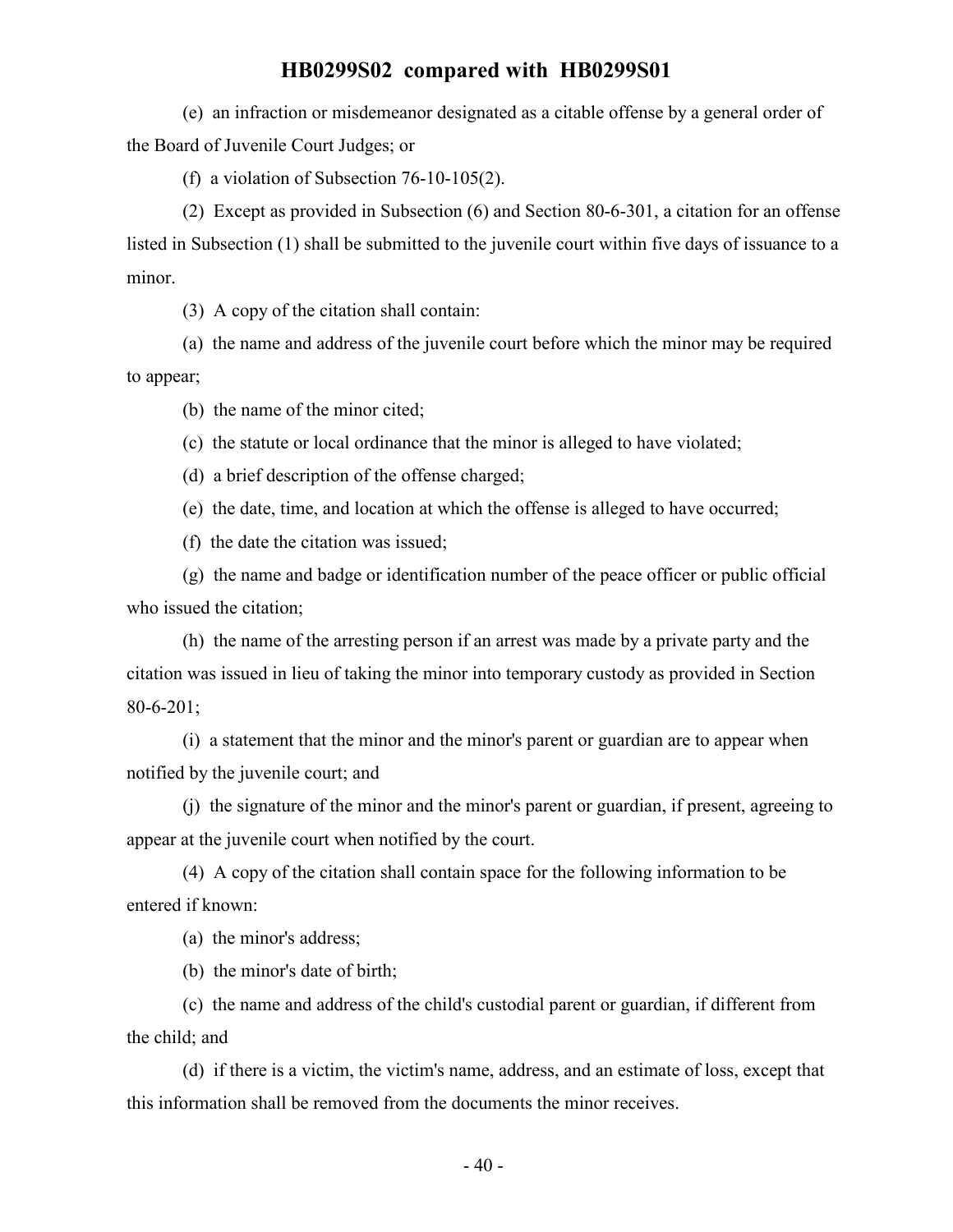(5) A citation received by the juvenile court beyond the time designated in Subsection (2) shall include a written explanation for the delay.

(6) A minor offense, as defined in Section 80-6-901, alleged to have been committed by an enrolled child on school property or related to school attendance, may only be referred to the prosecuting attorney or the juvenile court in accordance with Section 53G-8-211.

(7) If a juvenile court receives a citation described in Subsection (1), a juvenile probation officer shall make a preliminary inquiry as to whether the minor is eligible for a nonjudicial adjustment in accordance with Subsection 80-6-304(5).

(8) (a) Except as provided in Subsection (8)(b), if a citation is issued to a minor, a prosecuting attorney may commence a proceeding against a minor, without filing a petition, for an adjudication of the offense in the citation only if:

(i) the minor is not eligible for, or does not complete, a nonjudicial adjustment in accordance with Section 80-6-304; and

(ii) the prosecuting attorney conducts an inquiry under Subsection (9).

(b) Except as provided in Subsection 80-6-305(2), a prosecuting attorney may not commence a proceeding against an individual for any offense listed in a citation alleged to have occurred before the individual was 12 years old.

(9) The prosecuting attorney shall conduct an inquiry to determine, upon reasonable belief, that:

(a) the charge listed in the citation is supported by probable cause;

(b) admissible evidence will be sufficient to support adjudication beyond a reasonable doubt; and

(c) the decision to charge is in the interests of justice.

(10) If a proceeding is commenced against a minor under Subsection (8)(a), the minor shall appear at the juvenile court at a date and time established by the juvenile court.

(11) If a minor willfully fails to appear before the juvenile court for a proceeding under Subsection (8)(a), the juvenile court may:

(a) find the minor in contempt of court; and

(b) proceed against the minor as provided in Section 78A-6-353.

 $(12)$  If a proceeding is commenced under this section,  $\lceil \frac{b}{\text{tail}} \rceil$  may be posted and forfeited under Section 80-6-207] the minor may remit a fine without a personal appearance before the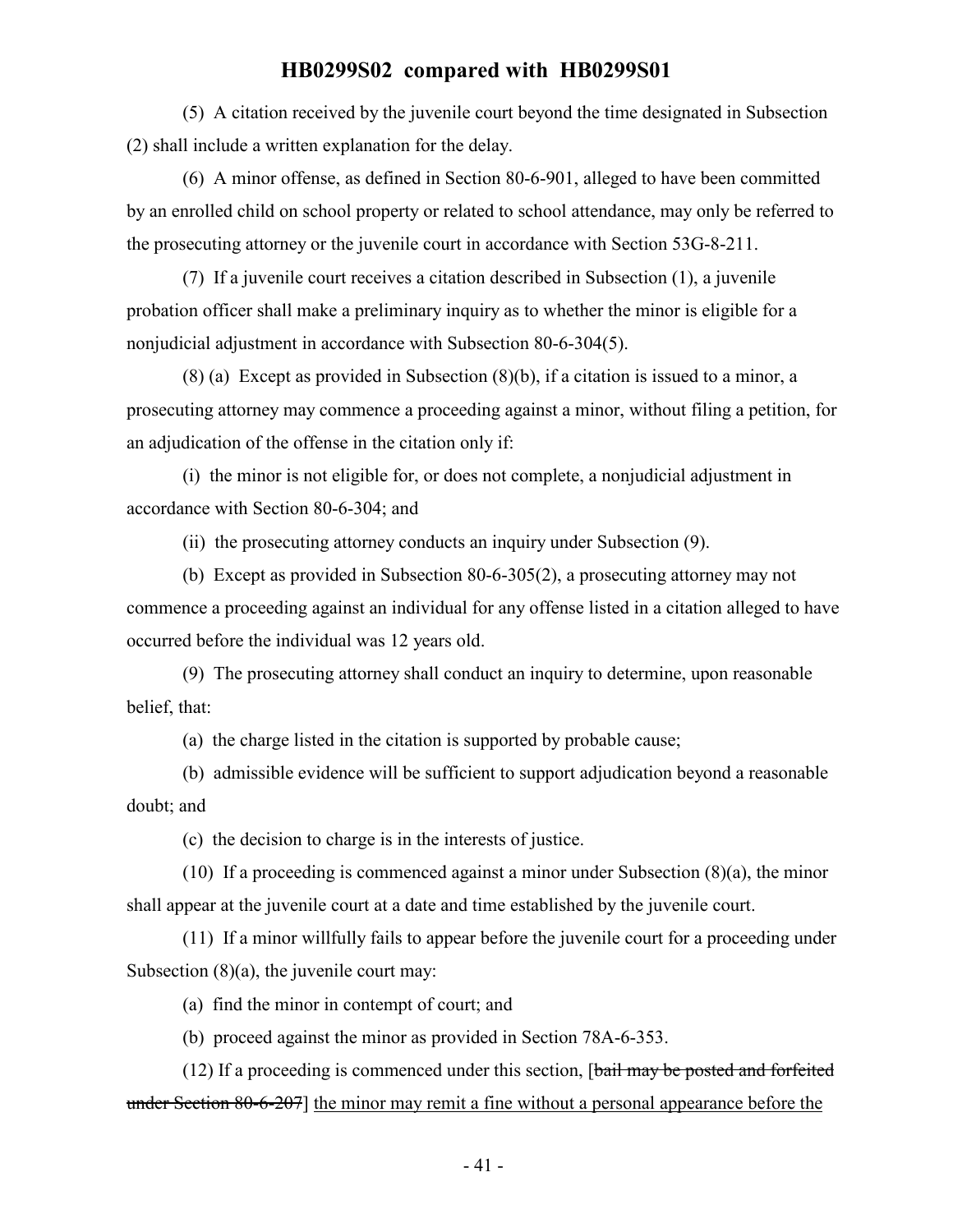juvenile court with the consent of:

(a) the juvenile court; and

(b) if the minor is a child, the parent or guardian of the child cited.

Section 18. Section **80-6-303** is amended to read:

**80-6-303. Criminal proceedings involving minors -- Transfer to juvenile court -- Exception.**

(1) (a) If while a criminal or quasi-criminal proceeding is pending, a district court or justice court determines that an individual being charged is under 21 years old and was younger than 18 years old at the time of committing the alleged offense, the district court or justice court shall transfer the case to the juvenile court with all the papers, documents, and transcripts of any testimony.

(b) (i) Notwithstanding Subsection (1)(a), a district court may not transfer an offense that is:

(A) filed in the district court in accordance with Section 80-6-502; or

(B) transferred to the district court in accordance with Section 80-6-504.

(ii) Notwithstanding Subsection  $(1)(a)$ , a justice court may decline to transfer an offense for which the justice court has original jurisdiction under Subsection 78A-7-106(2).

(2) (a) Except as provided in Subsection (2)(b), the district court or justice court making the transfer shall:

(i) order the individual to be taken immediately to the juvenile court or to a place of detention designated by the juvenile court; or

(ii) release the individual to the custody of the individual's parent or guardian or other person legally responsible for the individual, to be brought before the juvenile court at a time designated by the juvenile court.

(b) If the alleged offense under Subsection (1) occurred before the individual was 12 years old:

(i) the district court or justice court making the transfer shall release the individual to the custody of the individual's parent or guardian, or other person legally responsible for the individual;

(ii) the juvenile court shall treat the transfer as a referral under Section 80-6-301; and

(iii) a juvenile probation officer shall make a preliminary inquiry to determine whether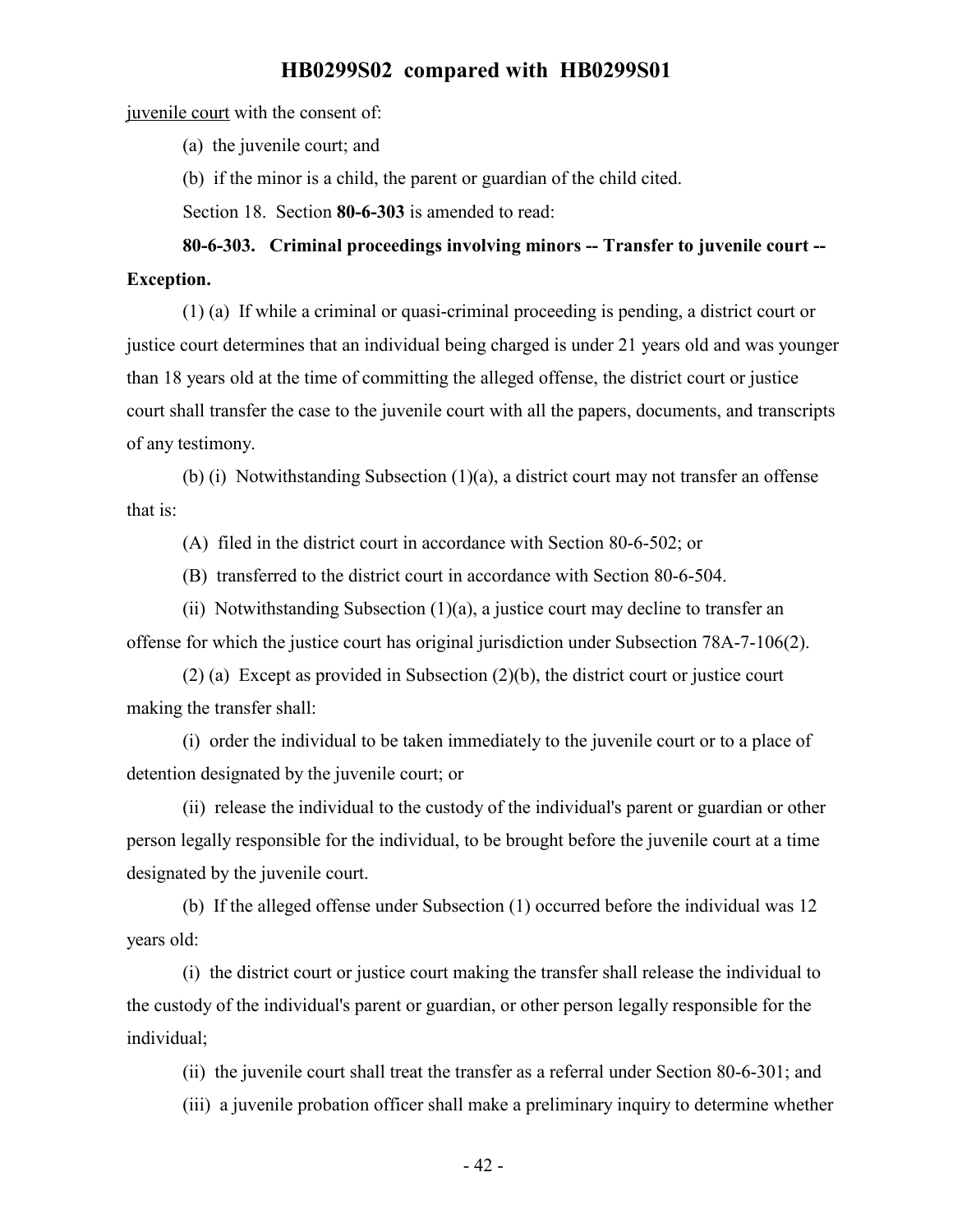the individual is eligible for a nonjudicial adjustment in accordance with Section 80-6-304.

(c) If the case is transferred to the juvenile court under this section, the juvenile court shall then proceed in accordance with this chapter.

(3) A district court or justice court does not have to transfer a case under Subsection (1) if the district court or justice court would have had jurisdiction over the case at the time the individual committed the offense in accordance with [Subsections 78A-5-102(9) and 78A-7-106(2)] Sections 78A-5-102 and 78A-7-106.

Section 19. Section **80-6-501** is amended to read:

#### **80-6-501. Definitions.**

As used in this part:

- (1) "Minor" means:
- (a) an individual:
- (i) who is at least 18 years old and younger than 25 years old; and
- (ii) whose case is under the [continuing] jurisdiction of the juvenile court; or
- (b) an individual:
- (i) who is younger than 21 years old;
- (ii) who is charged with, or convicted of, an offense under Section 80-6-502 or

80-6-503; and

(iii) whose case is under the jurisdiction of the district court.

(2) "Qualifying offense" means an offense described in [Subsection 80-6-503(1) or  $(2)(b)$ ] Section 80-6-503.

(3) "Separate offense" means any offense that is not a qualifying offense.

Section 20. Section **80-6-502** is amended to read:

#### **80-6-502. Criminal information for a minor in district court.**

(1) If a prosecuting attorney charges a minor with aggravated murder under Section 76-5-202 or murder under Section 76-5-203, the prosecuting attorney shall file a criminal information in the district court if the minor was  $[\theta]$  a principal actor in an offense and the criminal information alleges:

- (a) the minor was 16 or 17 years old at the time of the offense; and
- (b) the offense for which the minor is being charged is:
- (i) [Section 76-5-202,] aggravated murder, as described in Section 76-5-202; or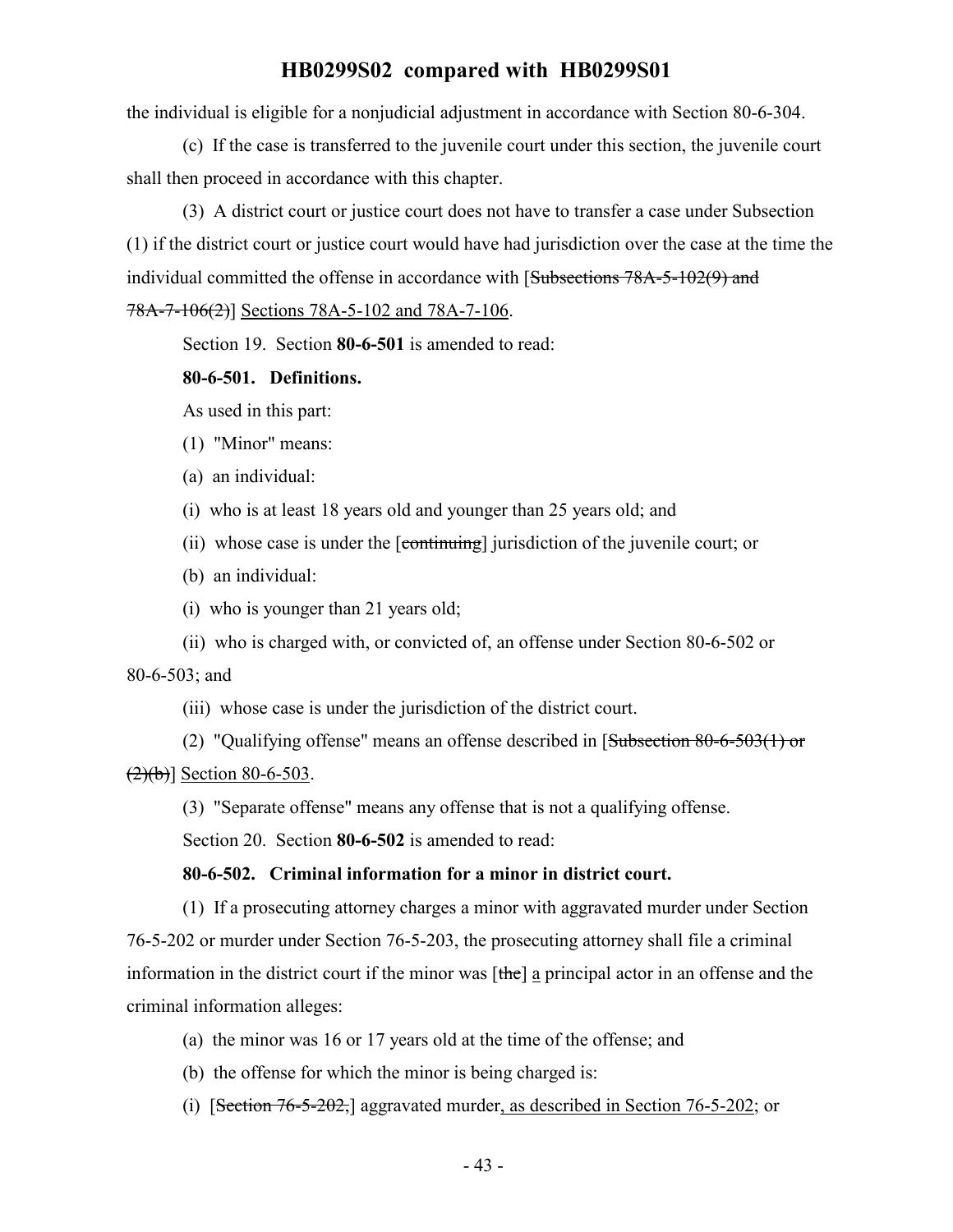(ii) [Section 76-5-203,] murder, as described in Section 76-5-203.

(2) If the prosecuting attorney files a criminal information in the district court in accordance with Subsection (1), the district court shall try the minor as an adult, except:

(a) the minor is not subject to a sentence of death in accordance with Subsection 76-3-206(2)(b); and

(b) the minor is not subject to a sentence of life without parole in accordance with Subsection 76-3-206(2)(b) or 76-3-207.5(3) or Section 76-3-209.

(3) (a) Except for a minor who is subject to the authority of the Board of Pardons and Parole, a minor shall be held in a detention facility.

(b) A minor held in a detention facility under Subsection (3)(a) shall remain in the facility:

(i) until released by the district court; or

(ii) if convicted, until sentencing.

(4) (a) If a minor is held in a detention facility under Subsection (3)(a), the district court shall:

 $[(a)]$  (i) advise the minor of the right to bail; and

 $[(b)$  set initial bail in accordance with Title 77, Chapter 20, Bail.

(ii) issue a pretrial status order, as defined in Section 77-20-102, for the minor in accordance with Section 77-20-205.

(b) Except for Sections 77-20-202, 77-20-203, and 77-20-204, the provisions of Title 77, Chapter 20, Bail, shall apply to the release or detention of a minor being tried as an adult under this section.

(5) If a minor held in a detention facility under Subsection (3)(a) attains the age of 21 years old, the minor shall be transferred within 30 days to an adult jail until:

(a) released by the district court; or

(b) if convicted, sentencing.

(6) If a minor is held in a detention facility under Subsection  $(3)(a)$  and the minor's conduct or condition endangers the safety or welfare of others in the detention facility, the district court may find that the minor shall be detained in another place of confinement considered appropriate by the district court, including a jail or an adult facility for pretrial confinement.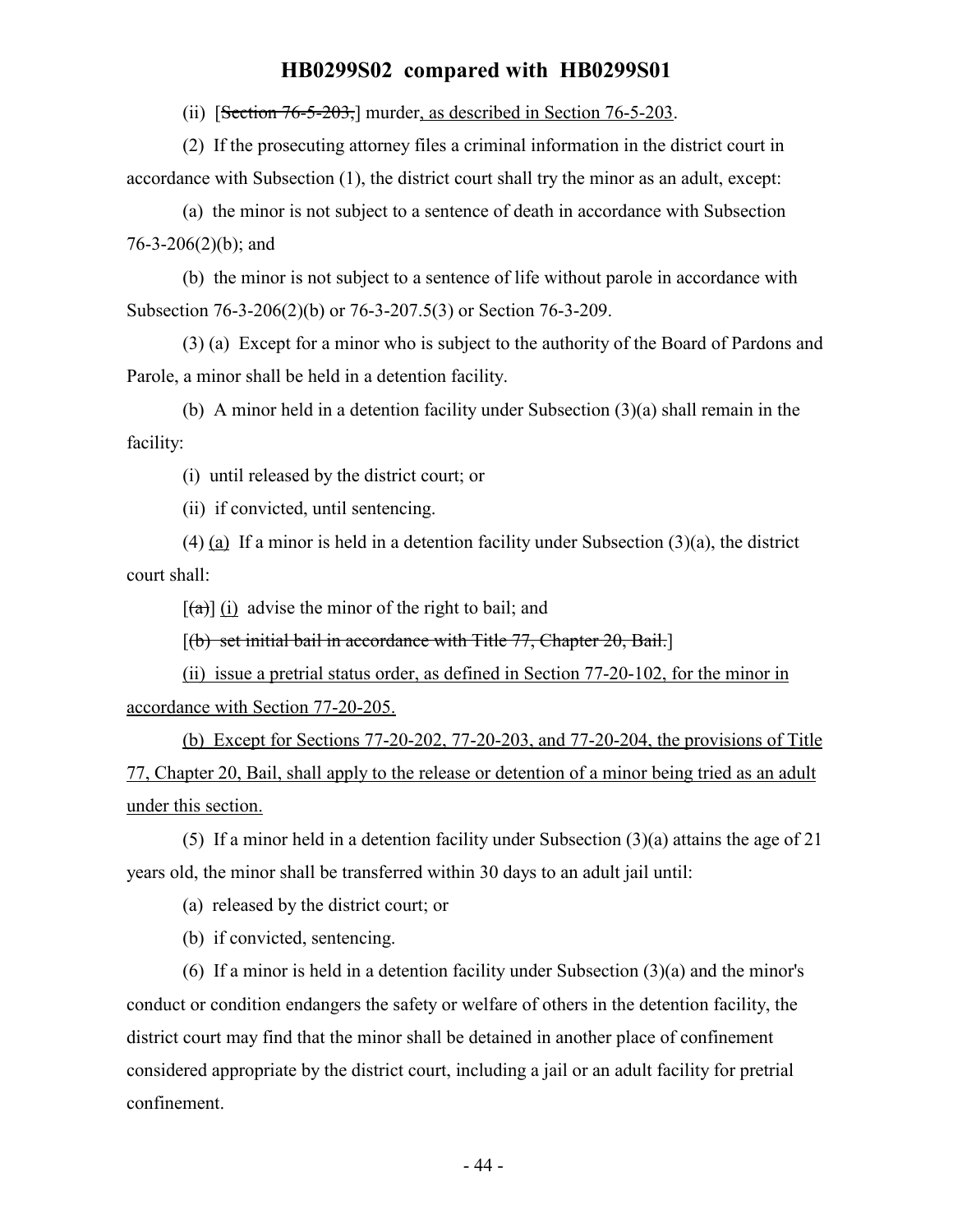[(7) If a minor is charged for aggravated murder or murder in the district court under this section, and all charges for aggravated murder or murder result in an acquittal, a finding of not guilty, or a dismissal:]

 $[(a)$  the juvenile court gains jurisdiction over all other offenses committed by the minor; and]

 $[(b)$  the division gains jurisdiction over the minor.

Section 21. Section **80-6-504** is amended to read:

**80-6-504. Preliminary hearing -- Grounds for transfer -- Detention of a minor bound over to the district court.**

(1) If a prosecuting attorney files a criminal information in accordance with Section 80-6-503, the juvenile court shall conduct a preliminary hearing to determine whether a minor should be bound over to the district court for a qualifying offense.

(2) At the preliminary hearing under Subsection (1), the prosecuting attorney shall have the burden of establishing:

(a) probable cause to believe that a qualifying offense was committed and the minor committed that offense; and

(b) by a preponderance of the evidence, that it is contrary to the best interests of the minor and the public for the juvenile court to retain jurisdiction over the offense.

(3) In making a determination under Subsection (2)(b), the juvenile court shall consider and make findings on:

(a) the seriousness of the qualifying offense and whether the protection of the community requires that the minor is detained beyond the amount of time allowed under Subsection 80-6-802(1), or beyond the age of continuing jurisdiction that the juvenile court may exercise under Section 80-6-605;

(b) the extent to which the minor's actions in the qualifying offense were committed in an aggressive, violent, premeditated, or willful manner;

(c) the minor's mental, physical, educational, trauma, and social history;

(d) the criminal record or history of the minor; and

(e) the likelihood of the minor's rehabilitation by the use of services and facilities that are available to the juvenile court.

(4) The amount of weight that each factor in Subsection (3) is given is in the juvenile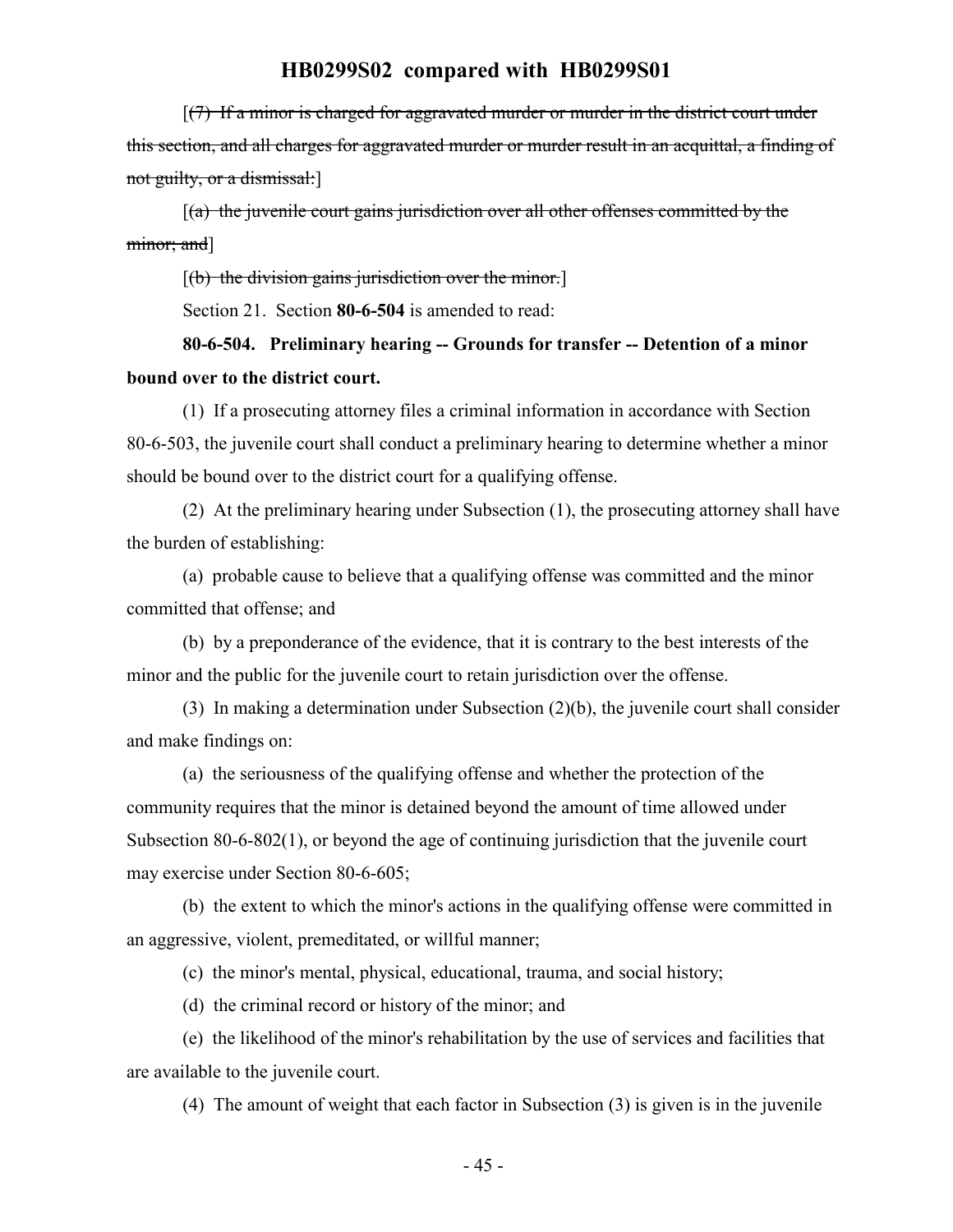court's discretion.

(5) (a) The juvenile court may consider any written report or other material that relates to the minor's mental, physical, educational, trauma, and social history.

(b) Upon request by the minor, the minor's parent, guardian, or other interested party, the juvenile court shall require the person preparing the report, or other material, under Subsection (5)(a) to appear and be subject to direct and cross-examination.

(6) At the preliminary hearing under Subsection (1), a minor may testify under oath, call witnesses, cross-examine witnesses, and present evidence on the factors described in Subsection (3).

(7) (a) A proceeding before the juvenile court related to a charge filed under this part shall be conducted in conformity with the Utah Rules of Juvenile Procedure.

(b) Sections 80-6-602, 80-6-603, and 80-6-604 are applicable to the preliminary hearing under this section.

(8) If the juvenile court finds that the prosecuting attorney has met the burden of proof under Subsection (2), the juvenile court shall bind the minor over to the district court to be held for trial.

(9) (a) If the juvenile court finds that a qualifying offense has been committed by a minor, but the prosecuting attorney has not met the burden of proof under Subsection (2)(b), the juvenile court shall:

(i) proceed upon the criminal information as if the information were a petition under Section 80-6-305;

(ii) release or detain the minor in accordance with Section 80-6-207; and

(iii) proceed with an adjudication for the minor in accordance with this chapter.

(b) If the juvenile court finds that the prosecuting attorney has not met the burden under Subsection (2) to bind a minor over to the district court, the prosecuting attorney may file a motion to extend the juvenile court's continuing jurisdiction over the minor's case until the minor is 25 years old in accordance with Section 80-6-605.

(10) (a) A prosecuting attorney may charge a minor with a separate offense in the same criminal information as the qualifying offense if the qualifying offense and separate offense arise from a single criminal episode.

(b) If the prosecuting attorney charges a minor with a separate offense as described in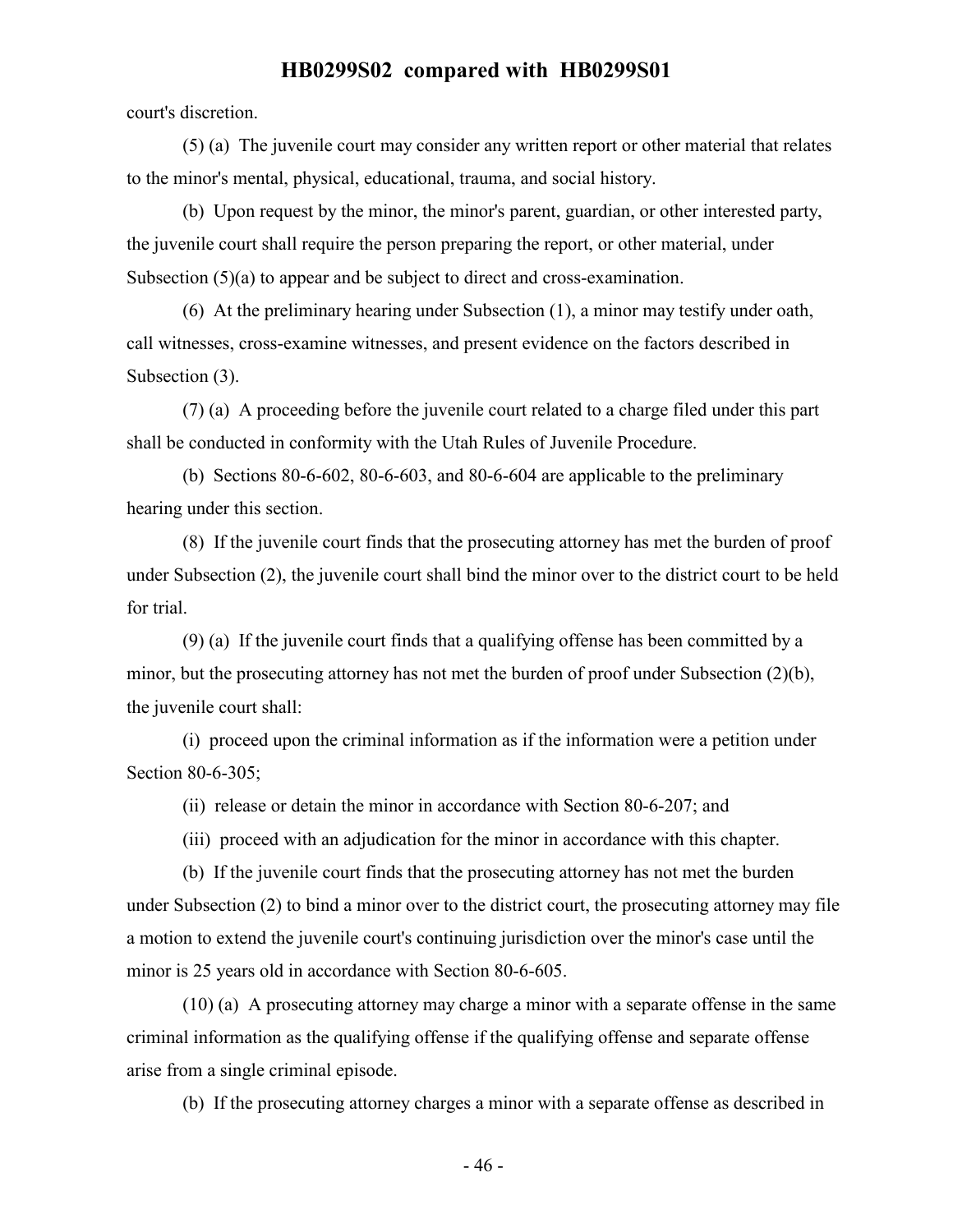Subsection (10)(a):

(i) the prosecuting attorney shall have the burden of establishing probable cause to believe that the separate offense was committed and the minor committed the separate offense; and

(ii) if the prosecuting attorney establishes probable cause for the separate offense under Subsection  $(10)(b)(i)$  and the juvenile court binds the minor over to the district court for the qualifying offense, the juvenile court shall also bind the minor over for the separate offense to the district court.

(11) If a grand jury indicts a minor for a qualifying offense:

(a) the prosecuting attorney does not need to establish probable cause under Subsection (2)(a) for the qualifying offense and any separate offense included in the indictment; and

(b) the juvenile court shall proceed with determining whether the minor should be bound over to the district court for the qualifying offense and any separate offense included in the indictment in accordance with Subsections (2)(b) and (3).

(12) (a) If a minor is bound over to the district court, the juvenile court shall:

 $[(a)]$  (i) issue a criminal warrant of arrest for the minor to be held in a detention facility;

 $[(b)]$  (ii) advise the minor of the right to bail; and

 $[(c)$  set initial bail in accordance with Title 77, Chapter 20, Bail.

(iii) issue a pretrial status order, as defined in Section 77-20-102, for the minor in accordance with Section 77-20-205.

(b) Except for Sections 77-20-202, 77-20-203, and 77-20-204, the provisions of Title 77, Chapter 20, Bail, shall apply to the release or detention of a minor bound over to the district court by the juvenile court.

(13) If the juvenile court orders the minor to be detained until the time of trial:

(a) the minor shall be held in a detention facility, except that a minor who is subject to the authority of the Board of Pardons and Parole may not be held in a detention facility; and

(b) the minor shall remain in the detention facility:

(i) until released by a district court; or

(ii) if convicted, until sentencing.

(14) If a minor is held in a detention facility under Subsection (13) and the minor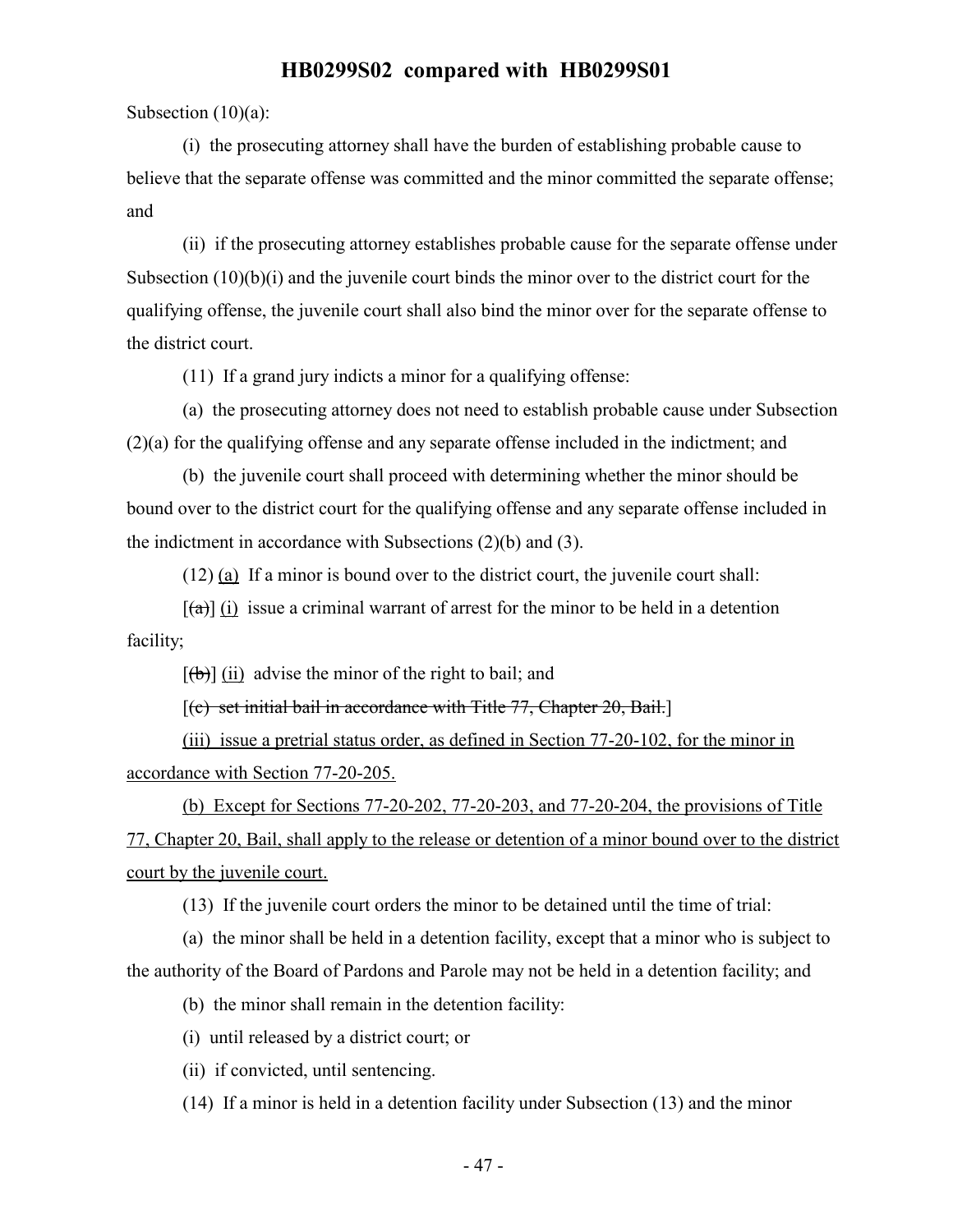attains the age of 21 years old while detained at the detention facility, the minor shall be transferred within 30 days to an adult jail to remain:

(a) until released by the district court; or

(b) if convicted, until sentencing.

 $[(15)$  Except as provided in Subsection  $(16)$  and Section 80-6-507, if a minor is bound over to the district court under this section, the jurisdiction of the division and the juvenile court over the minor is terminated for the qualifying offense and any other separate offense for which the minor is bound over.

 $[(16)$  If a minor is bound over to the district court for a qualifying offense and the qualifying offense results in an acquittal, a finding of not guilty, or a dismissal:]

 $[(a)$  the juvenile court regains jurisdiction over any separate offense committed by the minor; and]

 $[$ (b) the division regains jurisdiction over the minor. $]$ 

Section 22. Section **80-6-505** is amended to read:

#### **80-6-505. Criminal proceedings for a minor bound over to district court.**

(1) If the juvenile court binds a minor over to the district court in accordance with Section 80-6-504, the prosecuting attorney shall try the minor as if the minor is an adult in the district court except:

(a) the minor is not subject to a sentence of death in accordance with Subsection 76-3-206(2)(b); and

(b) the minor is not subject to a sentence of life without parole in accordance with Subsection 76-3-206(2)(b) or 76-3-207.5(3) or Section 76-3-209.

(2) A minor who is bound over to the district court to answer as an adult is not entitled to a preliminary hearing in the district court.

(3) If a minor is bound over to the district court and detained in a detention facility, the district court may order the minor be detained in another place of confinement that is considered appropriate by the district court, including a jail or other place of pretrial confinement for adults if the minor's conduct or condition endangers the safety and welfare of others in the detention facility.

[(4) If the district court obtains jurisdiction over a minor under Section 80-6-504, the district court is not divested of jurisdiction for a qualifying offense or a separate offense listed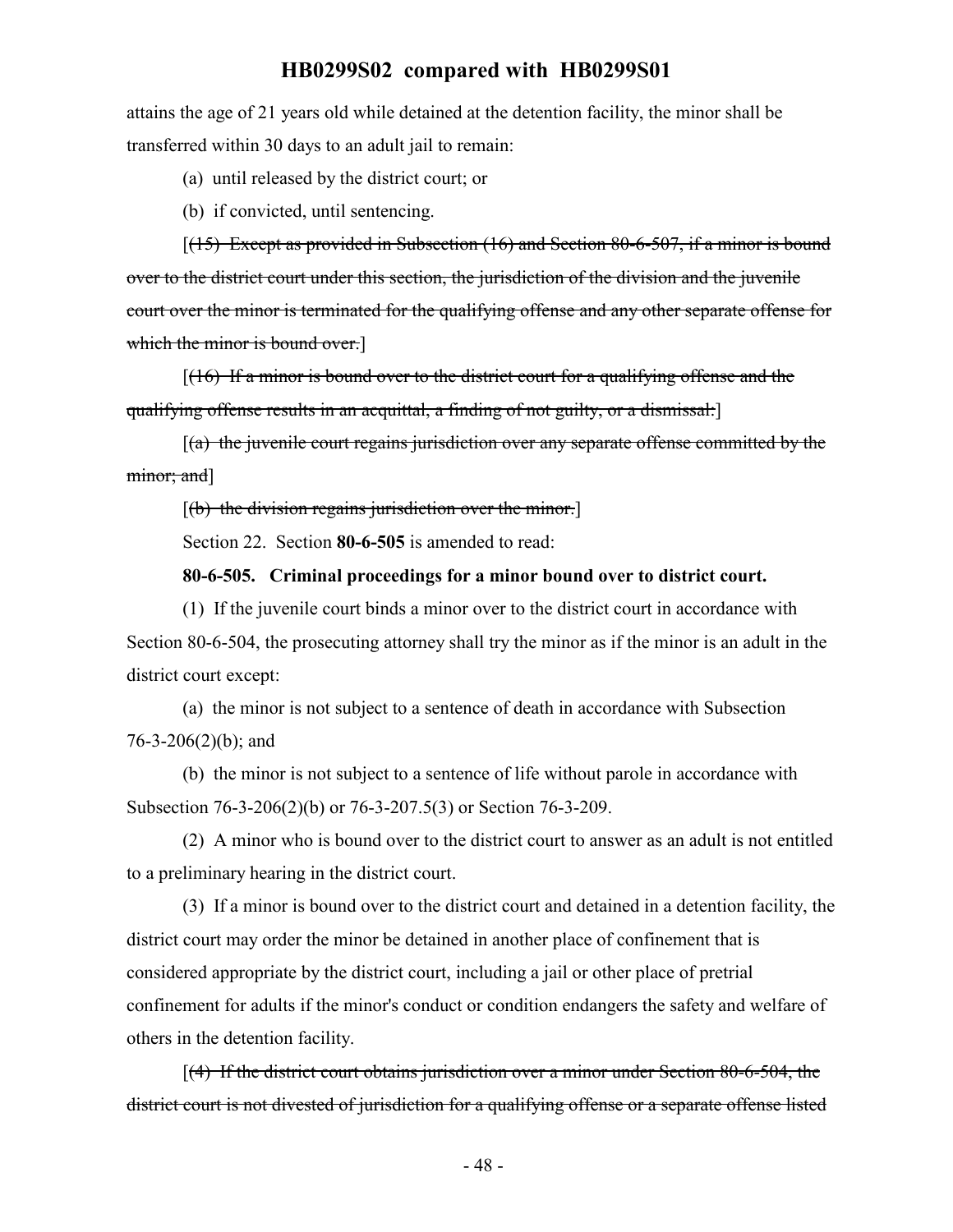in the criminal information when the minor is allowed to enter a plea to, or is found guilty of, another offense in the same criminal information.]

Section 23. Section **80-6-603** is amended to read:

#### **80-6-603. Rights of minors facing delinquency proceedings.**

(1) If a minor is facing a delinquency proceeding under this chapter, the minor has the right to:

 $[\uparrow\uparrow\rangle]$  (a) appear in person in the proceeding for the petition or the criminal information;

 $[\frac{1}{2}]$  (b) defend, in person or by counsel, against the allegations in the petition or the criminal information;

 $[(3)]$  (c) receive a copy of the petition or the criminal information;

 $[\frac{4}{4}]$  (d) testify on the minor's own behalf;

 $[\frac{1}{5}]$  (e) confront the witnesses against the minor;

 $[(6)]$  (f) secure the attendance of witnesses on the minor's behalf under Section

78A-6-351;

 $[\frac{1}{2}]$  (g) be represented by counsel at all stages of the proceedings;

 $[(8)]$  (h) be appointed an indigent defense service provider and be provided indigent defense services in accordance with Title 78B, Chapter 22, Part 2, Appointment of Counsel;

 $[(9)]$  (i) remain silent and be advised that anything the minor says can and will be used against the minor in any court proceedings; and

 $[(10)(i)]$  appeal any adjudication under this chapter.

(2) A minor facing a delinquency proceeding shall be advised of the minor's rights described in Subsection (1).

Section 24. Section **80-6-606** is amended to read:

# **80-6-606. Validated risk and needs assessment -- Examination of minor or minor's parent or guardian -- Temporary custody or appointment of guardian.**

(1) (a) If a minor is adjudicated for an offense under this chapter, the minor shall undergo a risk screening or, if indicated, a validated risk and needs assessment.

(b) If a minor undergoes a risk screening or a validated risk and needs assessment, the results of the screening or assessment shall be used to inform the juvenile court's disposition and any case planning for the minor.

(c) If a minor undergoes a validated risk and needs assessment, the results of the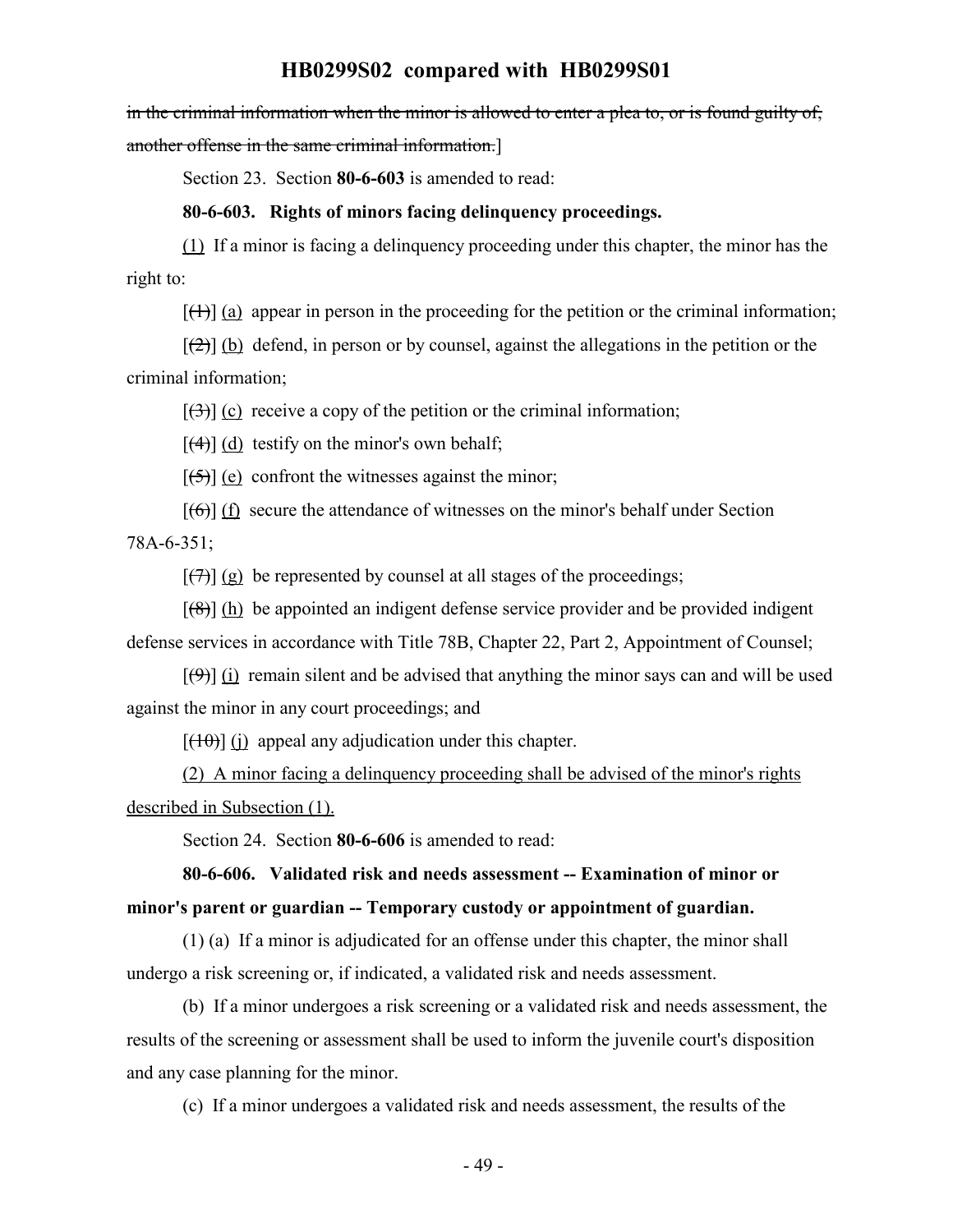assessment may not be shared with the juvenile court before the adjudication of the minor.

(2) If the juvenile court's continuing jurisdiction over a minor's case is terminated, the minor shall undergo a validated risk and needs assessment within seven days of the day on which an order terminating the juvenile court's continuing jurisdiction is issued if:

(a) the minor is adjudicated under this chapter; and

(b) the minor underwent a validated risk and needs assessment under Subsection (1).

(3) (a) If a petition under this chapter has been filed for a minor, a juvenile court may:

(i) order that the minor be examined by a physician, surgeon, psychiatrist, or psychologist; and

(ii) place the minor in a hospital or other facility for examination.

(b) After notice and a hearing set for the specific purpose, the juvenile court may order an examination of a minor's parent or guardian whose ability to care for a minor is at issue if the juvenile court finds from the evidence presented at the hearing that the parent's or guardian's physical, mental, or emotional condition may be a factor in causing the delinquency of the minor.

(c) An examination conducted in accordance with this Subsection (3) is not a privileged communication under Utah Rules of Evidence, Rule 506(d)(3), and is exempt from the general rule of privilege.

(4) (a) Subject to Subsection (4)(b), if a petition under this chapter has been filed for a child, a juvenile court may:

(i) place the child in the temporary custody of a relative or other suitable individual if the child's parent or guardian consents to the placement;

(ii) appoint a guardian for the child if it appears a guardian is in the necessary interests of the child and the child's parent or guardian consents to the appointment; or

(iii) place the child in the temporary custody of a relative or other suitable individual under Subsection  $(4)(a)(i)$  or appoint a guardian for the child under Subsection  $(4)(a)(ii)$ without the consent of the child's parent or guardian if the child's parent or guardian cannot be located with reasonable diligence.

(b) The juvenile court may not grant temporary custody or a guardianship of a child to the Division of Child and Family Services under Subsection (4)(a) to address the minor's ungovernable or other behavior, mental health, or other disability, unless the Division of Child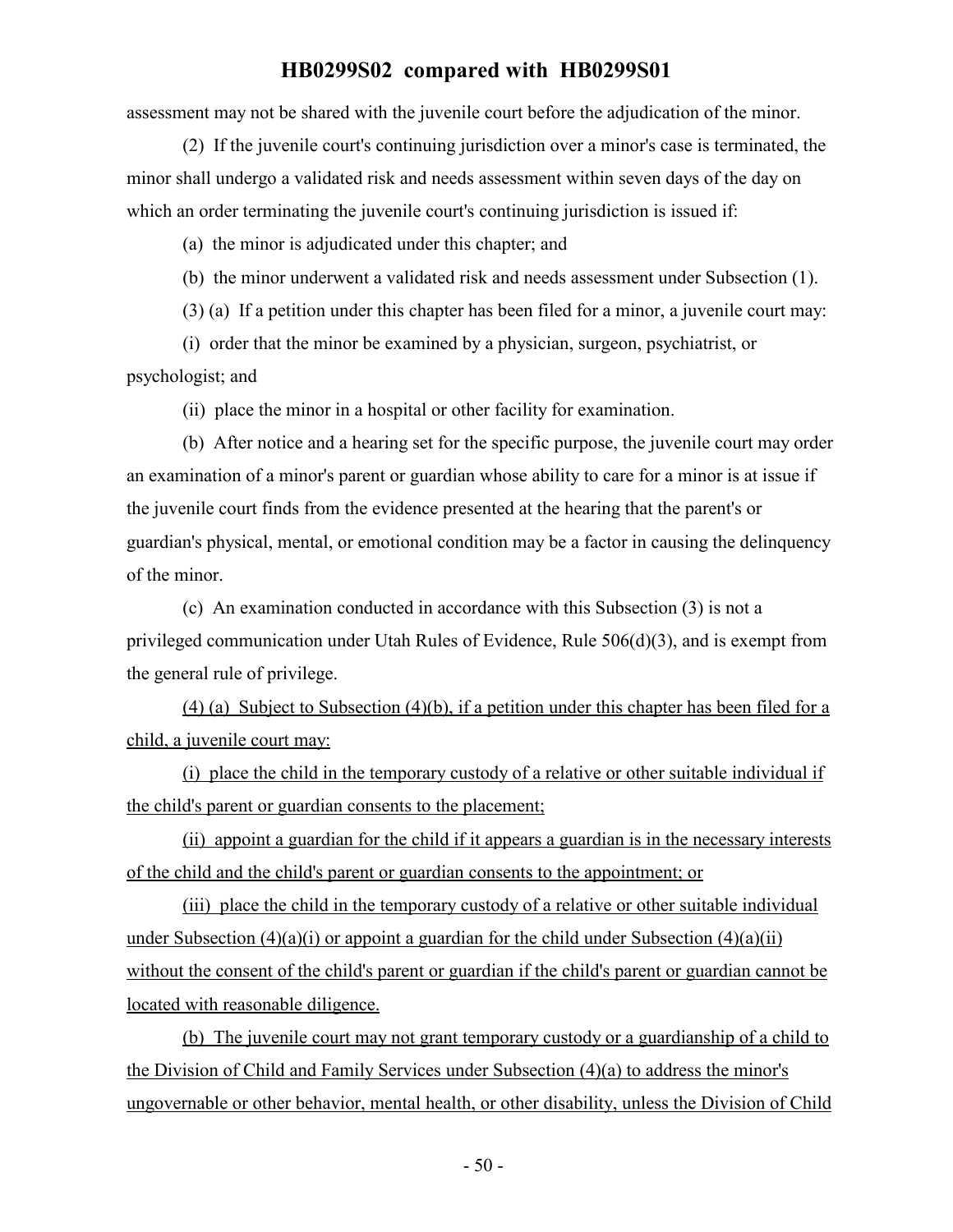and Family Services:

(i) engages other relevant divisions of the department in conducting an assessment of the child and the child's family's needs;

(ii) based on an assessment under Subsection  $(4)(b)(i)$ , determines that granting temporary custody or a guardianship of the child to the Division of Child and Family Services is the least restrictive intervention for the child that meets the child's needs; and

(iii) consents to the child being committed to the temporary custody of, or placed in a guardianship, with the Division of Child and Family Services.

Section 25. Section **80-6-709** is amended to read:

# **80-6-709. Payment of fines, fees, restitution, or other costs -- Community or compensatory service -- Property damage -- Unpaid balances.**

(1) (a) If a minor is adjudicated for an offense under Section 80-6-701, the juvenile court may order a minor to:

(i) pay a fine, fee, or other cost;

(ii) pay restitution in accordance with Section 80-6-710; or

(iii) complete community or compensatory service hours.

(b) (i) If the juvenile court orders the minor to pay restitution under Subsection (1)(a), a juvenile probation officer may permit the minor to complete a work program in lieu of paying part or all of the restitution by the juvenile court.

(ii) If the juvenile court orders the minor to complete community or compensatory service hours, a juvenile probation officer may permit the minor to complete a work program to help the minor complete the community or compensatory service hours.

(c) The juvenile court may, through a juvenile probation officer, encourage the development of nonresidential employment or a work program to enable a minor to fulfill the minor's obligations under Subsection (1)(a).

(d) Notwithstanding this section, a juvenile court may not place a minor on a ranch, forestry camp, or other residential work program for care or work.

(2) If the juvenile court orders a minor to pay a fine, fee, restitution, or other cost, or to complete community or compensatory service hours, the juvenile court shall consider the dispositions collectively to ensure that an order:

(a) is reasonable;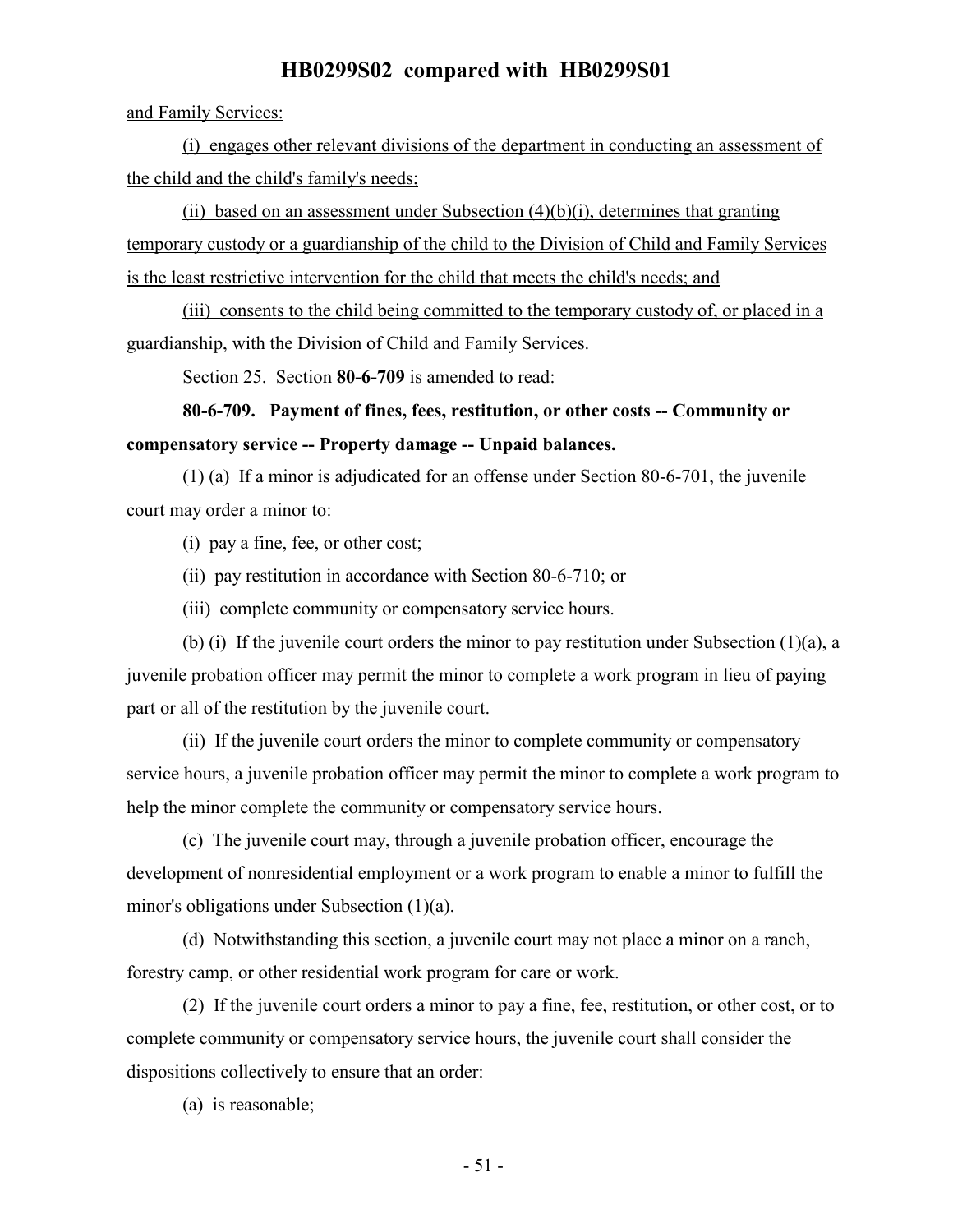(b) prioritizes restitution; and

 $[(c)$  takes into account the minor's ability to satisfy the order within the presumptive period of supervision under Section 80-6-712, or Section 80-6-802 if the minor is ordered to secure care.]

(c) except for restitution as provided in Subsection 80-6-710(5)(c), takes into account the minor's ability to pay the fine, fee, or other cost within the presumptive period under Section 80-6-712 or Section 80-6-802 if the minor is ordered to secure care.

(3) (a) If the juvenile court orders a minor to pay a fine, fee, or other cost, or complete community or compensatory service hours, the cumulative order shall be limited per criminal episode as follows:

(i) for a minor under 16 years old at the time of adjudication, the juvenile court may impose up to \$190 or up to 24 hours of community or compensatory service; and

(ii) for a minor 16 years old or older at the time of adjudication, the juvenile court may impose up to \$280 or up to 36 hours of community or compensatory service.

(b) The cumulative order under Subsection (3)(a) does not include restitution.

(4) (a) If the juvenile court converts a fine, fee, or restitution amount to compensatory service hours, the rate of conversion shall be no less than the minimum wage.

(b) If the juvenile court orders a minor to complete community service, the presumptive service order shall include between five and 10 hours of service.

(c) If a minor completes an approved substance use disorder prevention or treatment program or other court-ordered condition, the minor may be credited with compensatory service hours for the completion of the program or condition by the juvenile court.

(5) (a) If a minor commits an offense involving the use of graffiti under Section 76-6-106 or 76-6-206, the juvenile court may order the minor to clean up graffiti created by the minor or any other individual at a time and place within the jurisdiction of the juvenile court.

(b) The minor may complete the order of the juvenile court under Subsection (5)(a) in the presence and under the direct supervision of the minor's parent, guardian, or custodian.

(c) The minor's parent, guardian, or custodian shall report completion of the order to the juvenile court.

(d) The juvenile court may also require the minor to perform other alternative forms of restitution or repair to the damaged property in accordance with Section 80-6-710.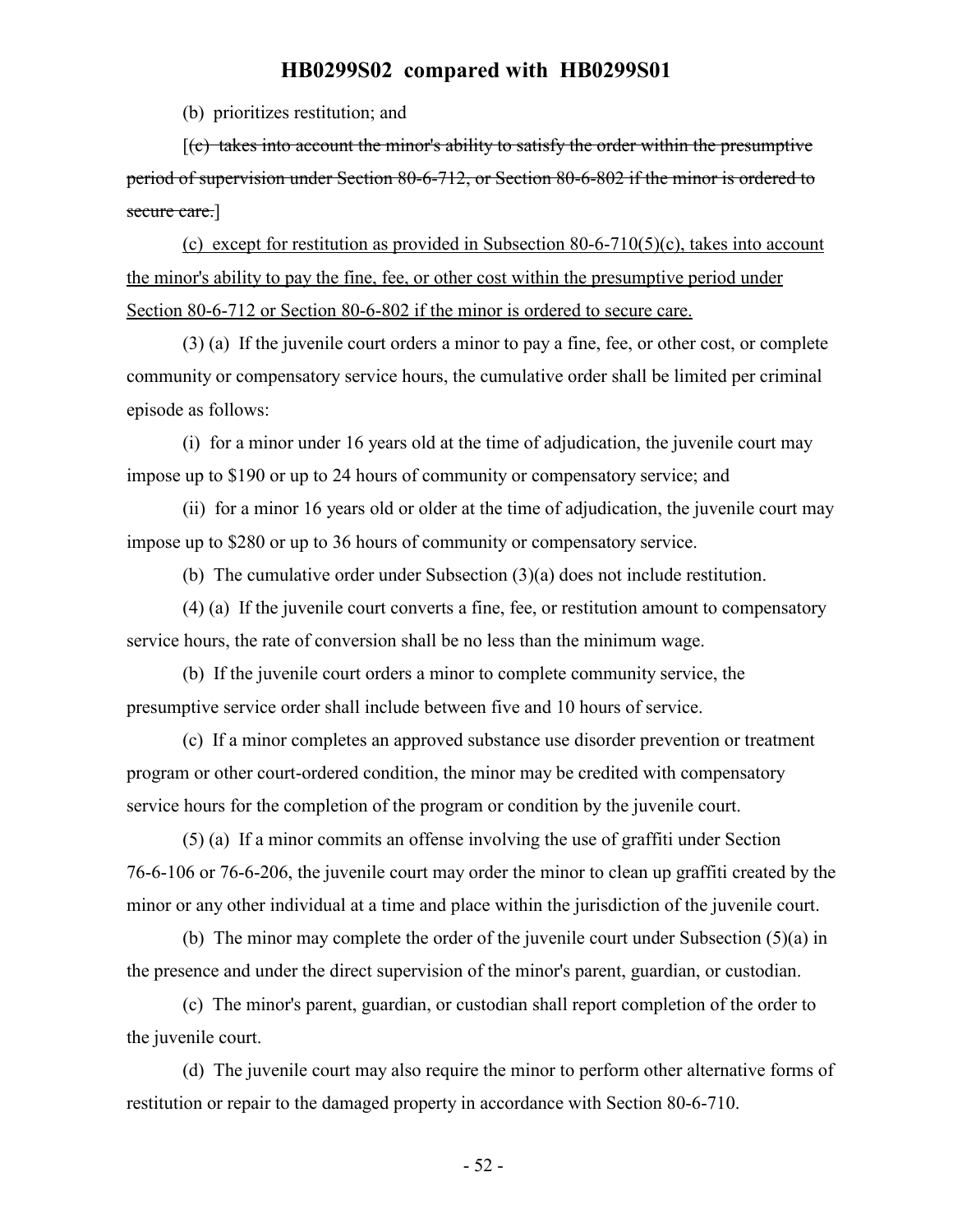(6) (a) Except as provided in Subsection (6)(b), the juvenile court may issue orders necessary for the collection of restitution and fines ordered under this section, including garnishments, wage withholdings, and executions.

(b) The juvenile court may not issue an order under Subsection (6)(a) if the juvenile court orders a disposition that changes custody of a minor, including detention, secure care, or any other secure or nonsecure residential placement.

(7) Any information necessary to collect unpaid fines, fees, assessments,  $[\frac{b \cdot \hat{a}}{b \cdot \hat{b}}]$  or restitution may be forwarded to employers, financial institutions, law enforcement, constables, the Office of Recovery Services, or other agencies for purposes of enforcing an order under this section.

(8) (a) If, before the entry of any order terminating the juvenile court's continuing jurisdiction over a minor's case, there remains an unpaid balance for any fine, fee, or restitution ordered by the juvenile court, the juvenile court shall:

(i) record all pertinent information for the unpaid balance in the minor's file[.]; and

(ii) if there is an unpaid amount of restitution, record the amount of unpaid restitution as a civil judgment and list the victim, or the estate of the victim, as the judgment creditor in the civil judgment.

(b) The juvenile court may not transfer responsibility to collect unpaid fines, fees, surcharges, and restitution for a minor's case to the Office of State Debt Collection created in Section 63A-3-502.

 $(c)$  The juvenile court shall reduce a restitution order to a judgment and list the victim, or the estate of the victim, as the judgment creditor in the judgment.]

Section 26. Section **80-6-710** is amended to read:

#### **80-6-710. Determination of restitution -- Requirements.**

(1) If a minor is adjudicated under Section 80-6-701, the juvenile court may order the minor to repair, replace, or otherwise make restitution for:

(a) material loss caused by an offense listed in the petition; or

(b) conduct for which the minor agrees to make restitution.

(2) Within seven days after the day on which a petition is filed under this chapter, the prosecuting attorney or a juvenile probation officer shall provide notification of the restitution process to all reasonably identifiable and locatable victims of an offense listed in the petition.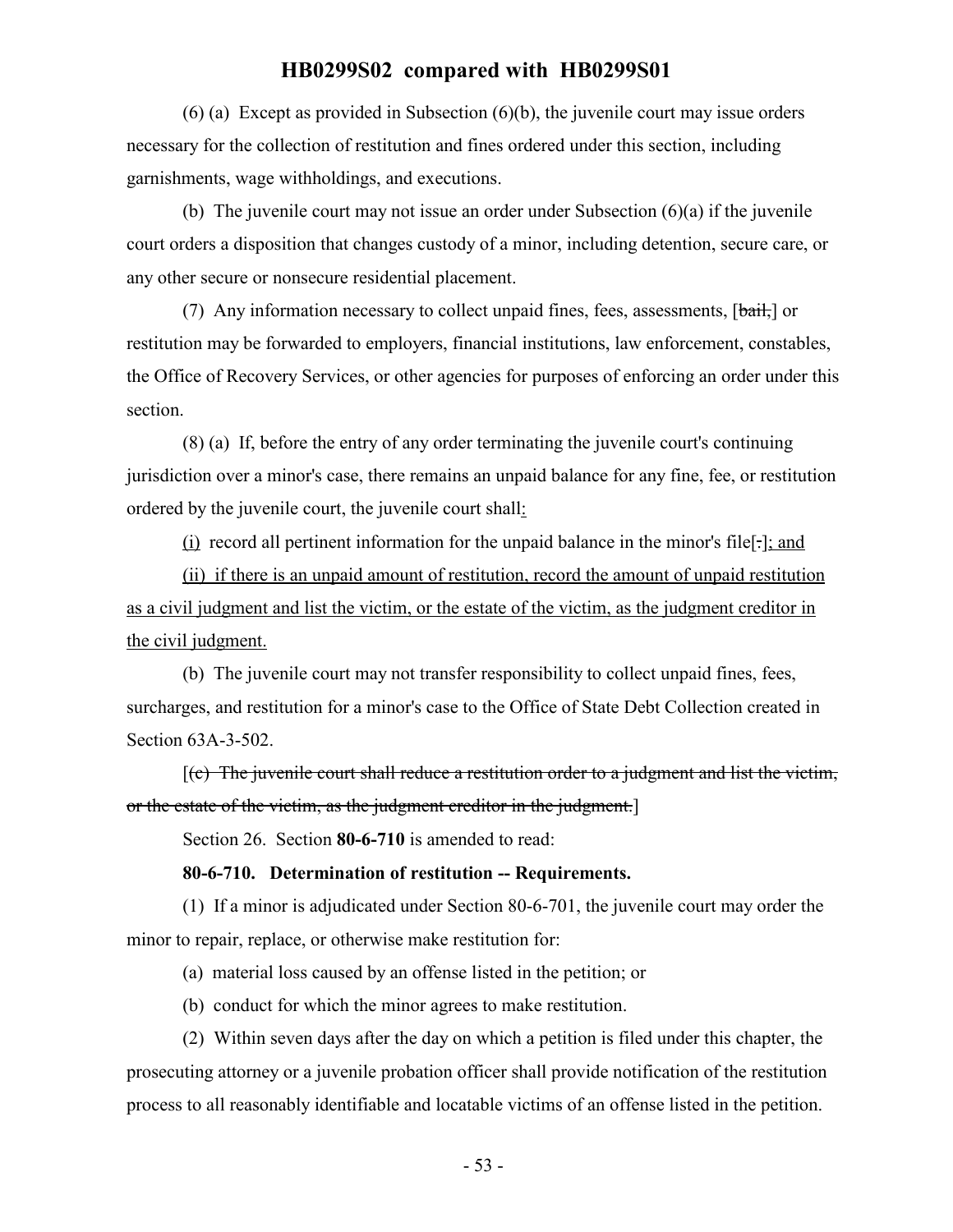(3) A victim that receives notice under Subsection (2) is responsible for providing the [prosecutor] prosecuting attorney with:

(a) all invoices, bills, receipts, and any other evidence of the injury or out-of-pocket loss;

(b) all documentation of any compensation or reimbursement from an insurance company or a local, state, or federal agency that is related to the injury or out-of-pocket loss;

(c) if available, the victim's proof of identification, including the victim's date of birth, social security number, or driver license number; and

(d) the victim's contact information, including the victim's current home and work address and telephone number.

(4) A prosecuting attorney or victim shall submit a request for restitution to the juvenile court:

(a) if feasible, at the time of disposition; or

(b) within 90 days after disposition.

[(5) The juvenile court shall order a financial disposition that prioritizes the payment of restitution.]

[(6) To determine whether restitution, or the amount of restitution, is appropriate under Subsection  $(1),$ ]

(5) In an order for restitution under Subsection (1), the juvenile court:

(a) shall only order restitution for the victim's material loss;

(b) may not order restitution if the juvenile court finds that the minor is unable to pay or acquire the means to pay;

(c) shall take into account:

(i) the minor's ability to satisfy the restitution order within six months from the day on which restitution is ordered; or

(ii) if the minor participates in a restorative justice program under Subsection (6), the amount or conditions of restitution agreed upon by the minor and the victim of the adjudicated offense;

 $[\text{f}\Theta]$  (d) shall credit any amount paid by the minor to the victim in a civil suit against restitution owed by the minor; and

 $[(d)$  shall take into account the presumptive period of supervision for the minor's case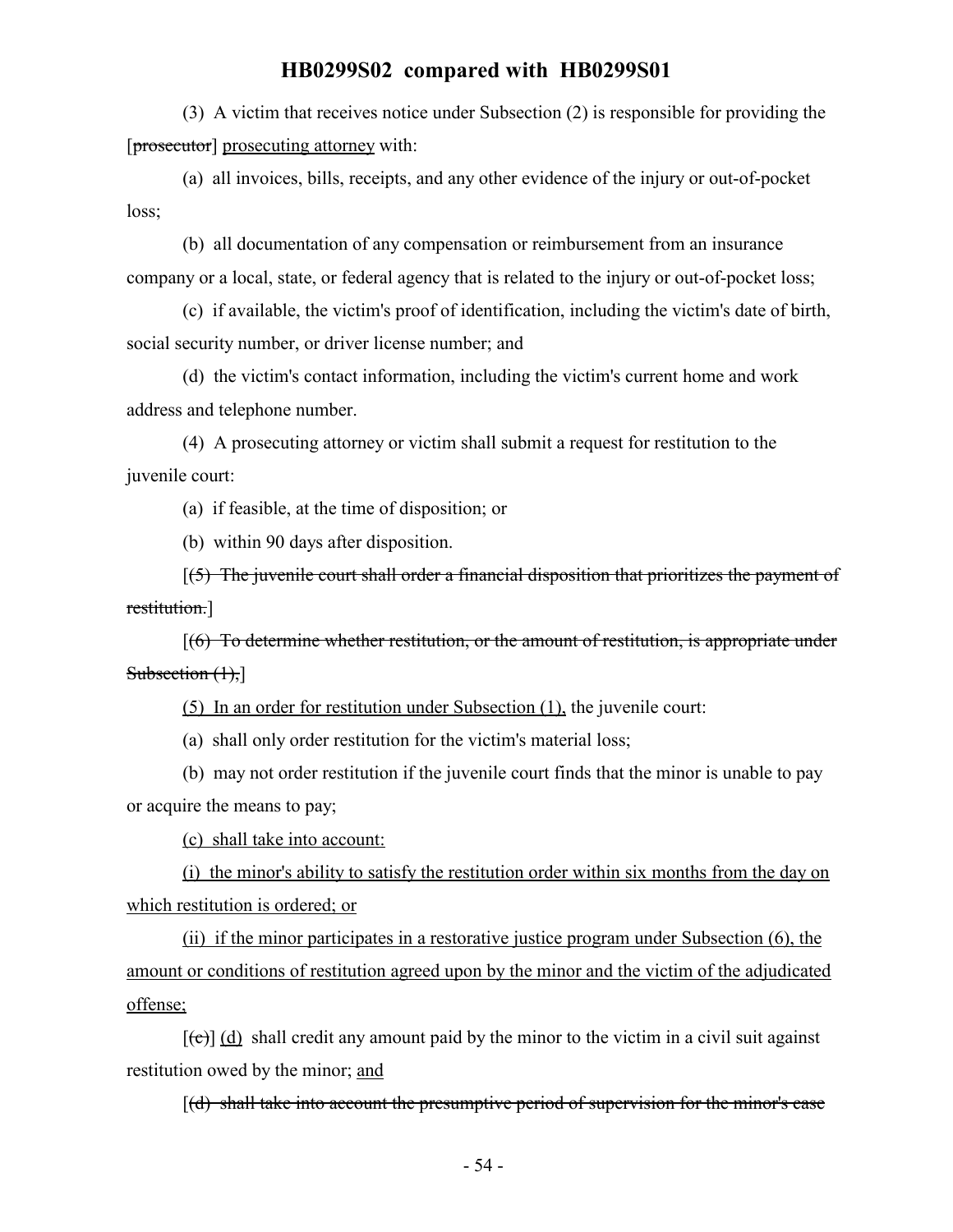under Section 80-6-712, or the presumptive period of commitment for secure care under Section 80-6-804 if the minor is ordered to secure care, in determining the minor's ability to satisfy the restitution order within that presumptive term; and]

(e) shall credit any amount paid to the victim in restitution against liability in a civil suit.

 $[\overline{(7)}]$  (6) If the minor and the victim of the adjudicated offense agree to participate, the juvenile court may refer the minor's case to a restorative justice program, such as victim offender mediation, to address how loss resulting from the adjudicated offense may be addressed.

 $[(8)] (7) (a)$  The juvenile court may require a minor to reimburse an individual, entity, or governmental agency who offered and paid a reward to a person for providing information resulting in an adjudication of a minor for the commission of an offense.

 $[\Theta]$  (b) If a minor is returned to this state in accordance with Title 55, Chapter 12, Interstate Compact for Juveniles, the juvenile court may order the minor to make restitution for costs expended by any governmental entity for the return of the minor.

Section 27. Section **80-6-711** is amended to read:

#### **80-6-711. Suspending a disposition.**

(1) Except as otherwise provided in Subsection (2), a juvenile court may not suspend a disposition ordered under this part.

(2) (a) If a minor qualifies for [secure care under Section  $80-6-705$ ] commitment to the division under Section 80-6-703, the juvenile court may suspend a disposition for commitment to the division [under Section 80-6-703] in lieu of immediate commitment, upon the condition that the minor commit no new misdemeanor or felony offense within 90 days after the day on which the juvenile court suspends the disposition for commitment.

(b) The duration of a suspended disposition under Subsection (2)(a) may not:

(i) exceed 90 days after the day on which the juvenile court suspends the disposition for commitment; and

(ii) be extended under any circumstance.

(3) The juvenile court may only lift a suspension of a disposition under Subsection  $(2)(a)$ :

(a) following adjudication of a new misdemeanor or felony offense committed by the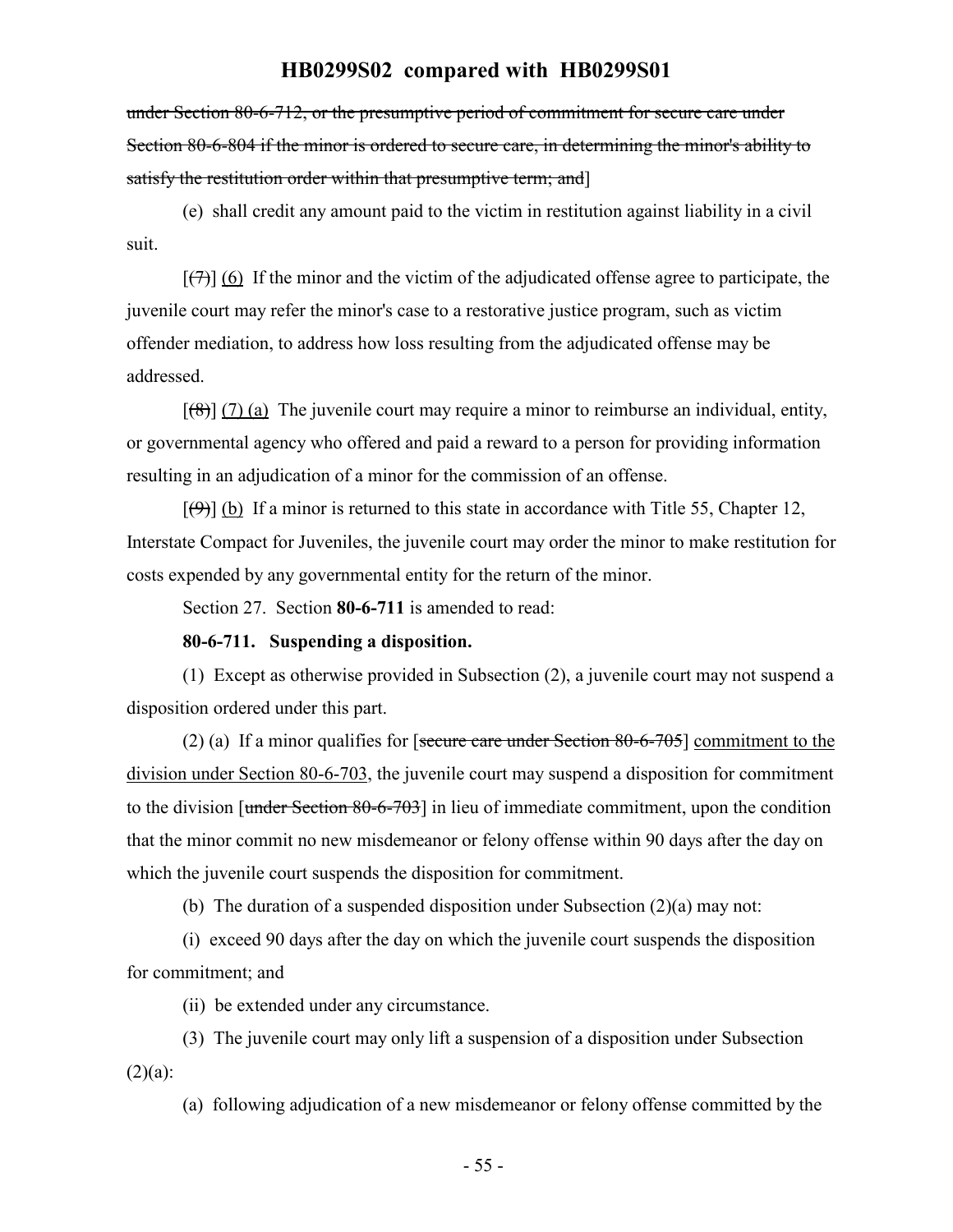minor during the period of suspension set out under Subsection (2)(a);

(b) if a new assessment or evaluation has been completed and the assessment or evaluation recommends that a higher level of care is needed and nonresidential treatment options have been exhausted or nonresidential treatment options are not appropriate; or

(c) if, after a notice and a hearing, the juvenile court finds:

(i) a new or previous evaluation recommends a higher level of treatment; and

(ii) the minor willfully failed to comply with a lower level of treatment and has been unsuccessfully discharged from treatment.

(4) A suspended disposition under Subsection (1) may not be imposed without:

(a) notice to the minor and the minor's counsel; and

(b) a hearing.

Section 28. Section **80-6-712** is amended to read:

# **80-6-712. Time periods for supervision of probation or placement -- Termination of continuing jurisdiction.**

(1) If the juvenile court places a minor on probation under Section 80-6-702, the juvenile court shall establish a period of time for supervision for the minor that is:

(a) if the minor is placed on intake probation, no more than three months; or

(b) if the minor is placed on formal probation, from four to six months, but may not exceed six months.

(2) (a) If the juvenile court commits a minor to the division under Section 80-6-703, and the minor's case is under the jurisdiction of the court, the juvenile court shall establish:

(i) for a minor placed out of the home, a period of custody from three to six months, but may not exceed six months; and

(ii) for aftercare services if the minor was placed out of the home, a period of supervision from three to four months, but may not exceed four months.

(b) A minor may be supervised for aftercare services under Subsection  $(2)(a)(ii)$ :

(i) in the home of a qualifying relative or guardian  $\left[$ ,  $\sigma$ r $\right]$ ;

(ii) at an independent living program contracted or operated by the division[.]; or

(iii) in a family-based setting with approval by the director or the director's designee if the minor does not qualify for an independent living program due to age, disability, or another reason or the minor cannot be placed with a qualifying relative or guardian.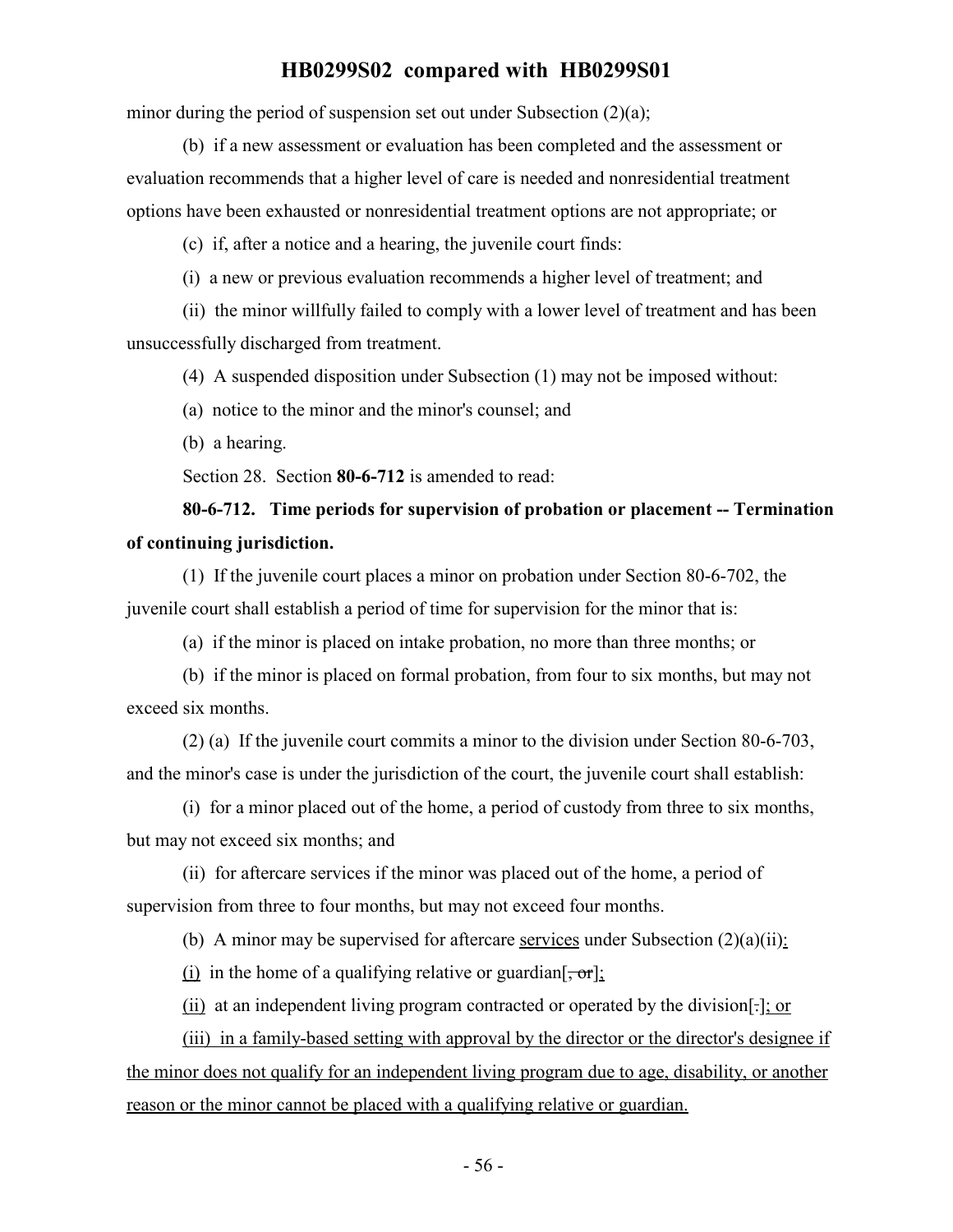(3) If the juvenile court orders a minor to secure care, the authority shall:

(a) have jurisdiction over the minor's case; and

(b) apply the provisions of Part 8, Commitment and Parole.

(4) (a)  $\left[\frac{\text{Im}}{\text{Im}}\right]$  [In accordance with Section 80-6-711 and Subsections (1) and (2), the  $\left[\text{Im}\right]$ juvenile court shall terminate continuing jurisdiction over a minor's case at the end of the time period described in Subsection (1) for probation[,] or Subsection (2) for commitment to the division, unless:

(i) termination would interrupt the completion of the treatment program determined to be necessary by the results of a validated risk and needs assessment under Section 80-6-606;

(ii) the minor commits a new misdemeanor or felony offense;

(iii) the minor has not completed community or compensatory service hours [have not been completed];

(iv) there is an outstanding fine; or

 $[(v)$  there is a failure to pay restitution in full.

(v) the minor has not paid restitution in full.

(b) The juvenile court shall determine whether a minor has completed a treatment

program under Subsection (4)(a)(i) by considering:

(i) the recommendations of the licensed service provider for the treatment program;

(ii) the minor's record in the treatment program; and

(iii) the minor's completion of the goals of the treatment program.

(5) Subject to  $\lceil \frac{\text{Subsection}(\mathcal{B})}{\text{Subsection}} \rceil$  Subsections (6) and (7), if one of the circumstances under Subsection (4) exists the juvenile court may extend supervision for the time needed to address the specific circumstance.

 $[(6)$  If a circumstance under Subsection  $(4)(a)(iii)$ , (iv), or (v) exists, the juvenile court may extend supervision for no more than three months.]

(6) If the juvenile court extends supervision solely on the ground that the minor has not yet completed community or compensatory service hours under Subsection (4)(a)(iii), the juvenile court may only extend supervision:

(a) one time for no more than three months; and

(b) as intake probation.

(7) (a) If the juvenile court extends jurisdiction solely on the ground that the minor has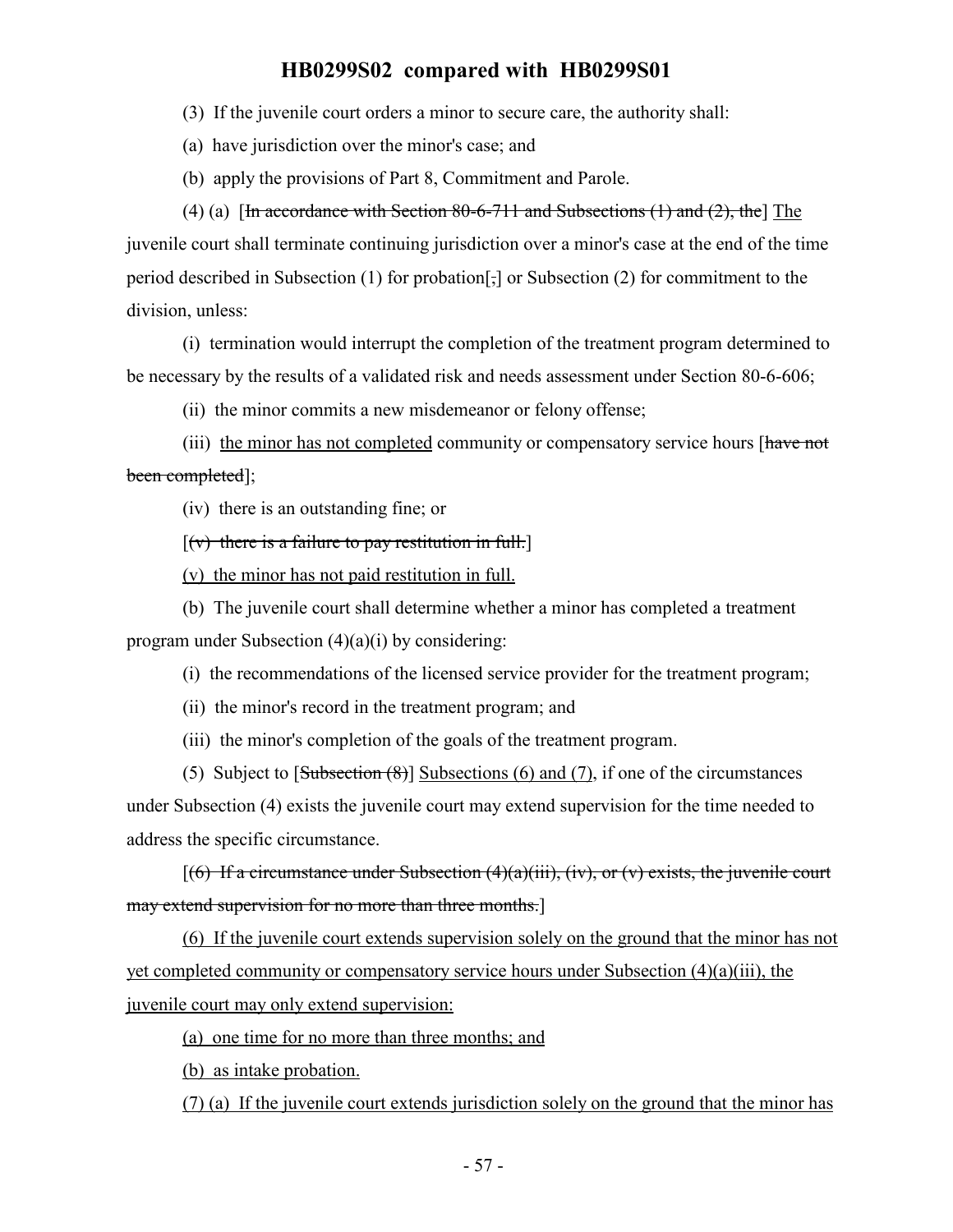not paid restitution in full as described in Subsection  $(4)(a)(v)$ :

(i) the juvenile court may only:

(A) extend jurisdiction up to four times for no more than three months at a time;

(B) consider the efforts of the minor to pay restitution in full when determining whether to extend jurisdiction under Subsection  $(7)(a)(i)$ ; and

(C) make orders concerning the payment of restitution during the period for which jurisdiction is extended;

(ii) the juvenile court shall terminate any intake probation or formal probation of the minor; and

(iii) a designated staff member of the juvenile court shall submit a report to the juvenile court every three months regarding the minor's efforts to pay restitution.

(b) If the juvenile court finds that a minor is not making an effort to pay restitution, the juvenile court shall:

(i) terminate jurisdiction over the minor's case; and

(ii) record the amount of unpaid restitution as a civil judgment in accordance with Subsection 80-6-709(8).

 $[\overline{(+)}]$  (8) If the juvenile court extends supervision or jurisdiction under this section, the grounds for the extension and the length of any extension shall be recorded in the court records and tracked in the data system used by the Administrative Office of the Courts and the division.

 $[(8)$  For a minor who is under the continuing jurisdiction of the juvenile court and whose supervision is extended under Subsection  $(4)(a)(iii)$ ,  $(iv)$ , or  $(v)$ , supervision may only be extended as intake probation.]

(9) If a minor leaves supervision without authorization for more than 24 hours, the supervision period for the minor shall toll until the minor returns.

(10) This section does not apply to any minor adjudicated under this chapter for:

(a) Section 76-5-103, aggravated assault resulting in serious bodily injury to another;

(b) Section 76-5-202, aggravated murder or attempted aggravated murder;

(c) Section 76-5-203, murder or attempted murder;

(d) Section 76-5-205, manslaughter;

(e) Section 76-5-206, negligent homicide;

(f) Section 76-5-207, automobile homicide;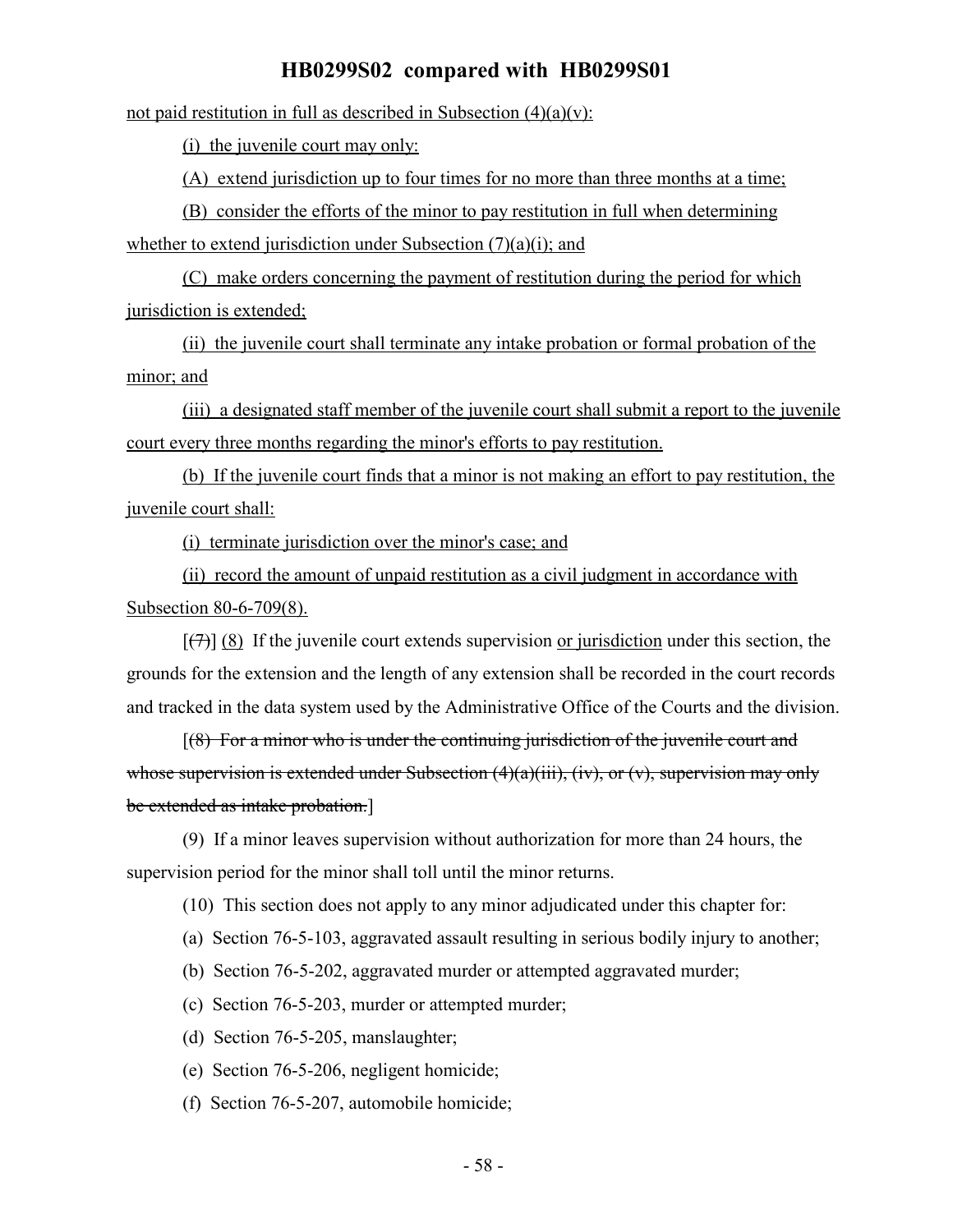(g) Section 76-5-207.5, automobile homicide involving handheld wireless communication device;

(h) Section 76-5-208, child abuse homicide;

(i) Section 76-5-209, homicide by assault;

(j) Section 76-5-302, aggravated kidnapping;

(k) Section 76-5-405, aggravated sexual assault;

(l) a felony violation of Section 76-6-103, aggravated arson;

(m) Section 76-6-203, aggravated burglary;

(n) Section 76-6-302, aggravated robbery;

(o) Section 76-10-508.1, felony discharge of a firearm;

(p) (i) an offense other than an offense listed in Subsections  $(10)(a)$  through (o)

involving the use of a dangerous weapon, as defined in Section 76-1-601, that is a felony; and

(ii) the minor has been previously adjudicated or convicted of an offense involving the use of a dangerous weapon; or

(q) a felony offense other than an offense listed in Subsections  $(10)(a)$  through (p) and the minor has been previously committed to the division for secure care.

Section 29. Section **80-6-802** is amended to read:

#### **80-6-802. Commitment to secure care -- Rights of individuals in secure care.**

(1) If a youth offender is ordered to secure care under Section 80-6-705, the youth offender shall remain in secure care until the youth offender is:

(a) 21 years old;

(b) paroled; or

(c) discharged.

(2) If a serious youth offender is ordered to secure care under Section 80-6-705, the serious youth offender shall remain in secure care until the serious youth offender is:

(a) 25 years old;

(b) paroled; or

(c) discharged.

(3) (a) Subject to Subsection (3)(b), a juvenile offender in secure care, or an individual housed in a secure care facility under Section 80-6-507, has the right to:

(i) phone the juvenile offender's or individual's parent, guardian, or an attorney  $\lceil \frac{white}{} \rceil$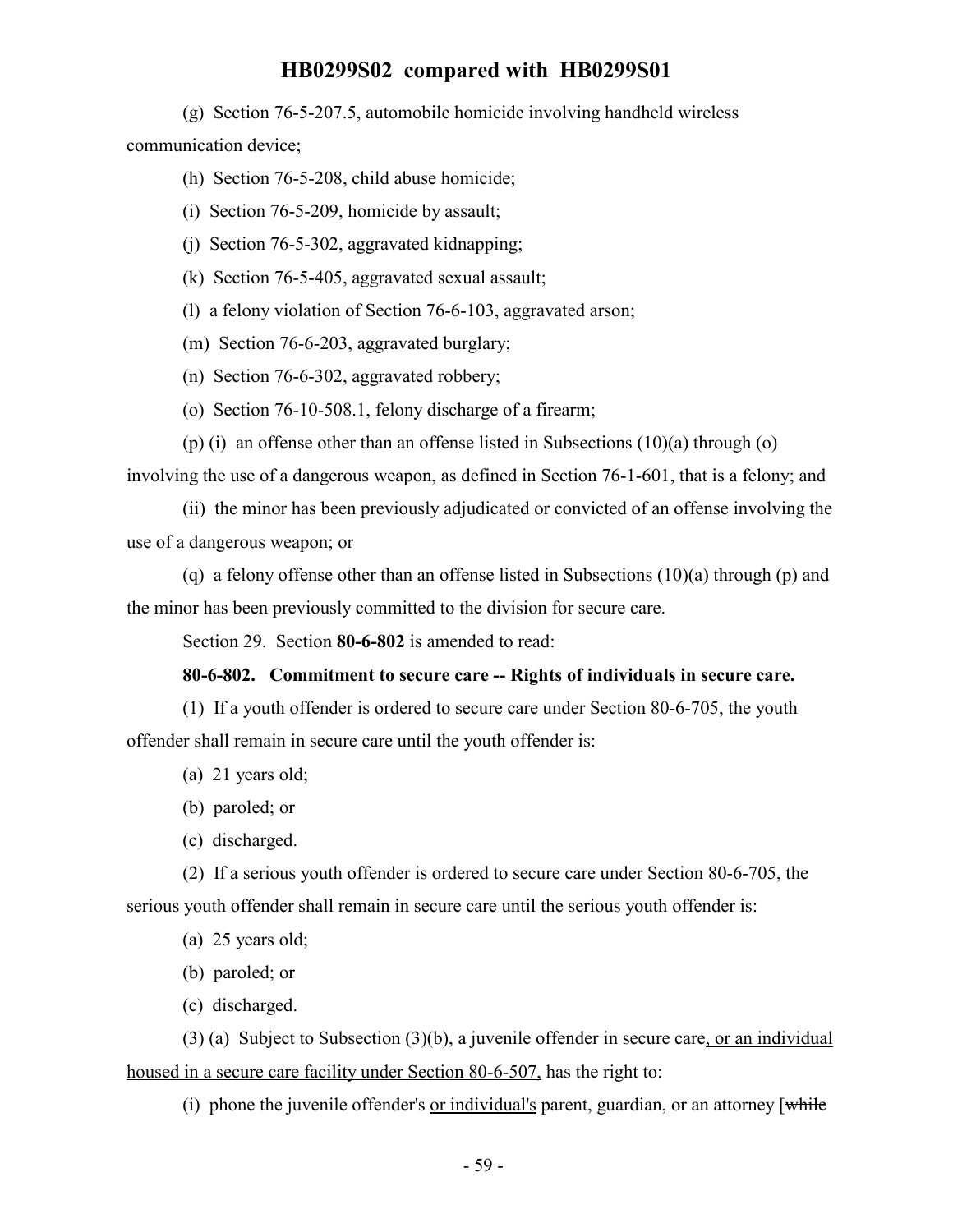#### the juvenile offender is in secure care]; and

(ii) confer in private, at any time, with an attorney, cleric, parent, guardian, or custodian.

(b) The division may:

(i) establish a schedule for which a juvenile offender, or an individual housed in a secure care facility under Section 80-6-507, may visit or phone a person described in Subsection  $(3)(a)$ ;

(ii) allow a juvenile offender, or an individual housed in a secure care facility under Section 80-6-507, to visit or call persons described in Subsection (3)(a) in special circumstances;

(iii) limit the number and length of calls and visits for a juvenile offender, or an individual housed in a secure care facility under Section 80-6-507, to persons described in Subsection (3)(a) on account of scheduling, facility, or personnel constraints; or

(iv) limit the [juvenile's] juvenile offender's or individual's rights under Subsection  $(3)(a)$  if a compelling reason exists to limit the [ $i$ uvenile's] juvenile offender's or individual's rights.

(c) A juvenile offender in secure care, or an individual housed in a secure care facility under Section 80-6-507, shall be advised of the rights described in Subsection (3)(a).

Section 30. Section **80-6-804** is amended to read:

**80-6-804. Review and termination of secure care.**

(1) If a juvenile offender is ordered to secure care under Section 80-6-705, the juvenile offender shall appear before the authority within 45 days after the day on which the juvenile offender is ordered to secure care for review of a treatment plan and to establish parole release guidelines.

(2) (a) If a juvenile offender is ordered to secure care under Section 80-6-705, the authority shall set a presumptive term of commitment for the juvenile offender from three to six months, but the presumptive term may not exceed six months.

(b) The authority shall release the juvenile offender on parole at the end of the presumptive term of commitment unless:

(i) termination would interrupt the completion of a treatment program determined to be necessary by the results of a validated risk and needs assessment under Section 80-6-606; or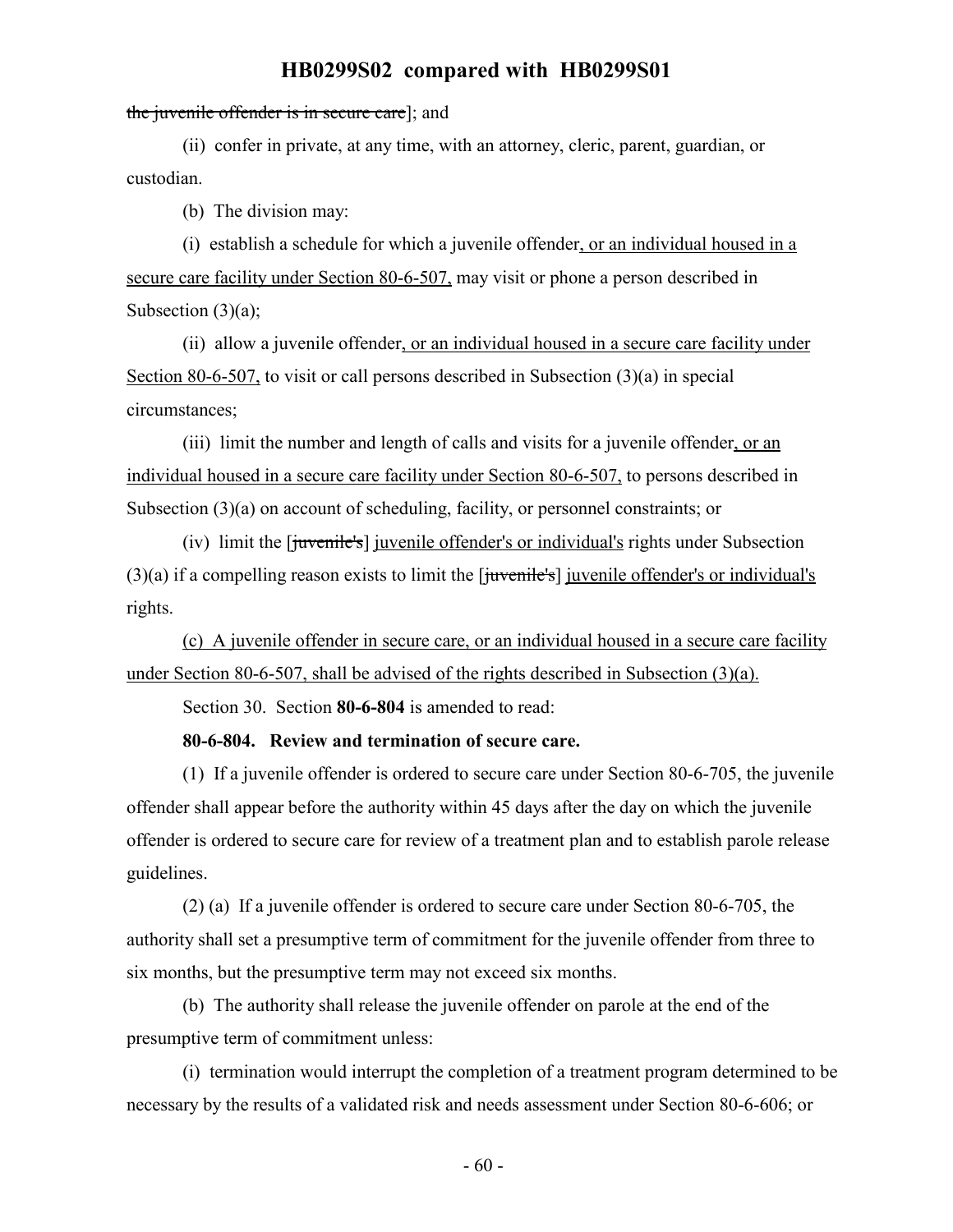(ii) the juvenile offender commits a new misdemeanor or felony offense.

(c) The authority shall determine whether a juvenile offender has completed a

treatment program under Subsection (2)(b)(i) by considering:

(i) the recommendations of the licensed service provider for the treatment program;

(ii) the juvenile offender's record in the treatment program; and

(iii) the juvenile offender's completion of the goals of the treatment program.

(d) The authority may extend the length of commitment and delay parole release for the time needed to address the specific circumstance if one of the circumstances under Subsection  $(2)(b)$  exists.

(e) The authority shall:

(i) record the length of the extension and the grounds for the extension; and

(ii) report annually the length and grounds of extension to the commission.

(f) Records under Subsection  $(2)(e)$  shall be tracked in the data system used by the juvenile court and the division.

(3) (a) If a juvenile offender is committed to secure care, the authority shall set a presumptive term of parole supervision, including aftercare services, from three to four months, but the presumptive term may not exceed four months.

(b) If the authority determines that a juvenile offender is unable to return home immediately upon release, the juvenile offender may serve the term of parole:

(i) in the home of a qualifying relative or guardian  $[\sigma r]$ ;

(ii) at an independent living program contracted or operated by the division[.]; or

(iii) in a family-based setting with approval by the director or the director's designee if the minor does not qualify for an independent living program due to age, disability, or another reason or the minor cannot be placed with a qualifying relative or guardian.

(c) The authority shall release a juvenile offender from parole and terminate the authority's jurisdiction at the end of the presumptive term of parole, unless:

(i) termination would interrupt the completion of a treatment program that is determined to be necessary by the results of a validated risk and needs assessment under Section 80-6-606;

(ii) the juvenile offender commits a new misdemeanor or felony offense; or

(iii) restitution has not been completed.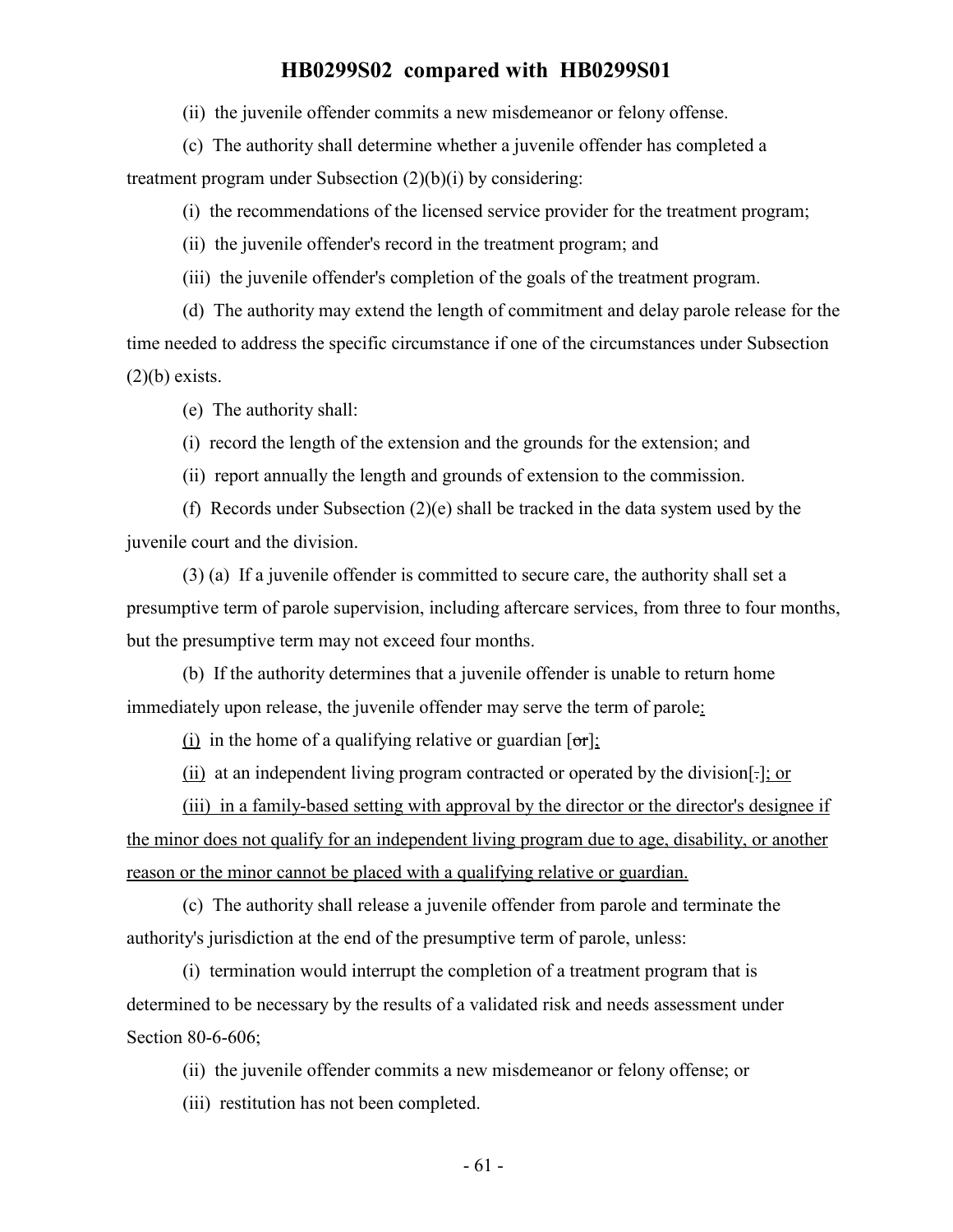(d) The authority shall determine whether a juvenile offender has completed a treatment program under Subsection  $(2)(c)(i)$  by considering:

(i) the recommendations of the licensed service provider;

(ii) the juvenile offender's record in the treatment program; and

(iii) the juvenile offender's completion of the goals of the treatment program.

(e) If one of the circumstances under Subsection (3)(c) exists, the authority may delay parole release only for the time needed to address the specific circumstance.

(f) The authority shall:

(i) record the grounds for extension of the presumptive length of parole and the length of the extension; and

(ii) report annually the extension and the length of the extension to the commission.

(g) Records under Subsection  $(3)(f)$  shall be tracked in the data system used by the juvenile court and the division.

(h) If a juvenile offender leaves parole supervision without authorization for more than 24 hours, the term of parole shall toll until the juvenile offender returns.

(4) Subsections (2) and (3) do not apply to a juvenile offender committed to secure care for:

(a) Section 76-5-103, aggravated assault resulting in serious bodily injury to another;

(b) Section 76-5-202, aggravated murder or attempted aggravated murder;

(c) Section 76-5-203, murder or attempted murder;

(d) Section 76-5-205, manslaughter;

(e) Section 76-5-206, negligent homicide;

(f) Section 76-5-207, automobile homicide;

(g) Section 76-5-207.5, automobile homicide involving a handheld wireless communication device;

(h) Section 76-5-208, child abuse homicide;

(i) Section 76-5-209, homicide by assault;

(j) Section 76-5-302, aggravated kidnapping;

(k) Section 76-5-405, aggravated sexual assault;

(l) a felony violation of Section 76-6-103, aggravated arson;

(m) Section 76-6-203, aggravated burglary;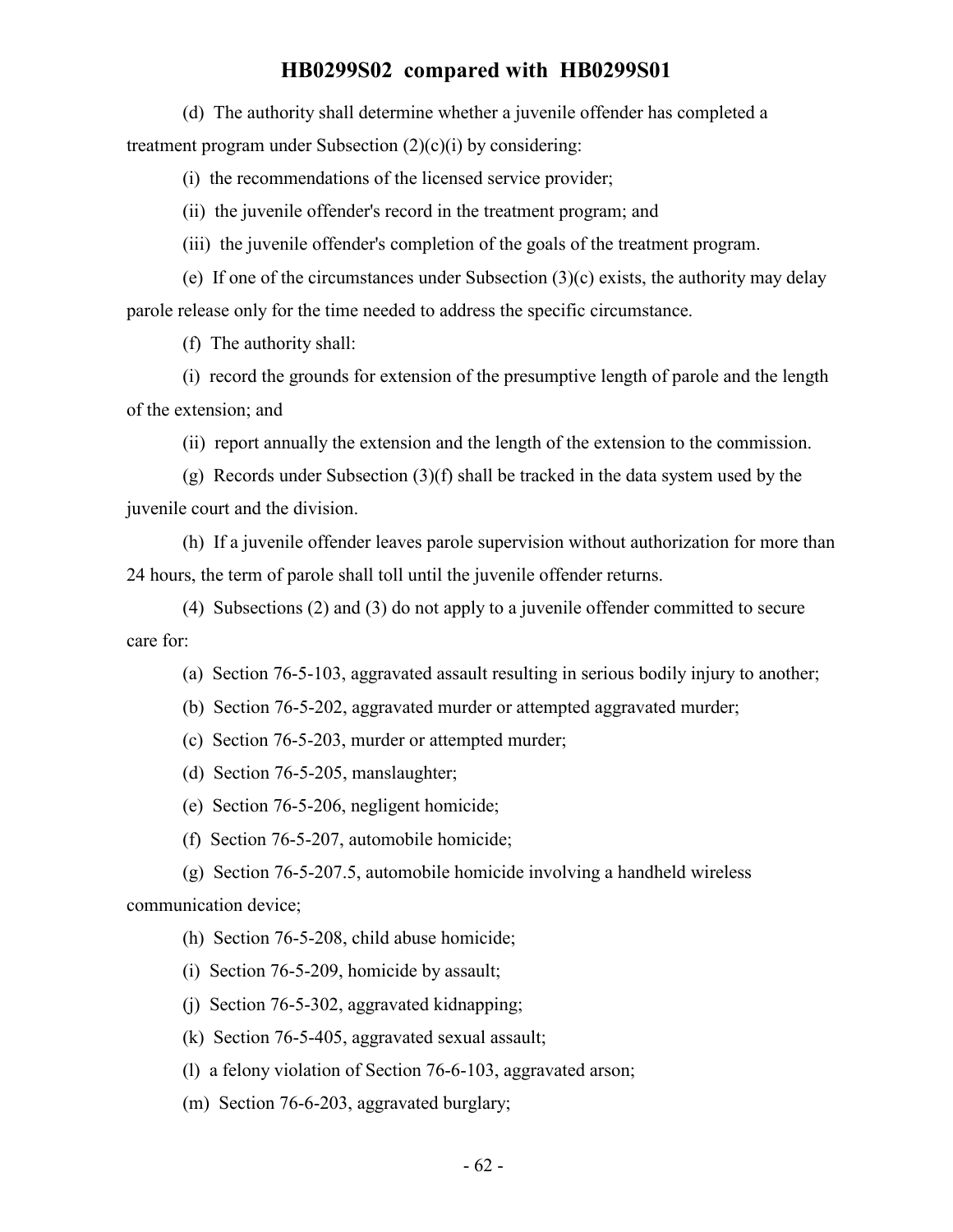(n) Section 76-6-302, aggravated robbery;

(o) Section 76-10-508.1, felony discharge of a firearm;

(p) (i) an offense other than an offense listed in Subsections  $(4)(a)$  through  $(o)$ involving the use of a dangerous weapon, as defined in Section 76-1-601, that is a felony; and

(ii) the juvenile offender has been previously adjudicated or convicted of an offense involving the use of a dangerous weapon, as defined in Section 76-1-601; or

(q) an offense other than an offense listed in Subsections (4)(a) through (p) and the juvenile offender has been previously committed to the division for secure care.

(5) (a) The division may continue to have responsibility over a juvenile offender, who is discharged under this section from parole, to participate in a specific educational or rehabilitative program:

(i) until the juvenile offender is:

(A) if the juvenile offender is a youth offender, 21 years old; or

(B) if the juvenile offender is a serious youth offender, 25 years old; and

(ii) under an agreement by the division and the juvenile offender that the program has certain conditions.

(b) The division and the juvenile offender may terminate participation in a program under Subsection (5)(a) at any time.

(c) The division shall offer an educational or rehabilitative program before a juvenile offender's discharge date in accordance with this section.

(d) A juvenile offender may request the services described in this Subsection (5), even if the offender has been previously declined services or services were terminated for noncompliance.

(e) Notwithstanding Subsection (5)(c), the division:

(i) shall consider a request by a juvenile offender under Subsection (5)(d) for the services described in this Subsection (5) for up to 365 days after the juvenile offender's effective date of discharge, even if the juvenile offender has previously declined services or services were terminated for noncompliance; and

(ii) may reach an agreement with the juvenile offender to provide the services described in this Subsection (5) until the juvenile offender is:

(A) if the juvenile offender is a youth offender, 21 years old; or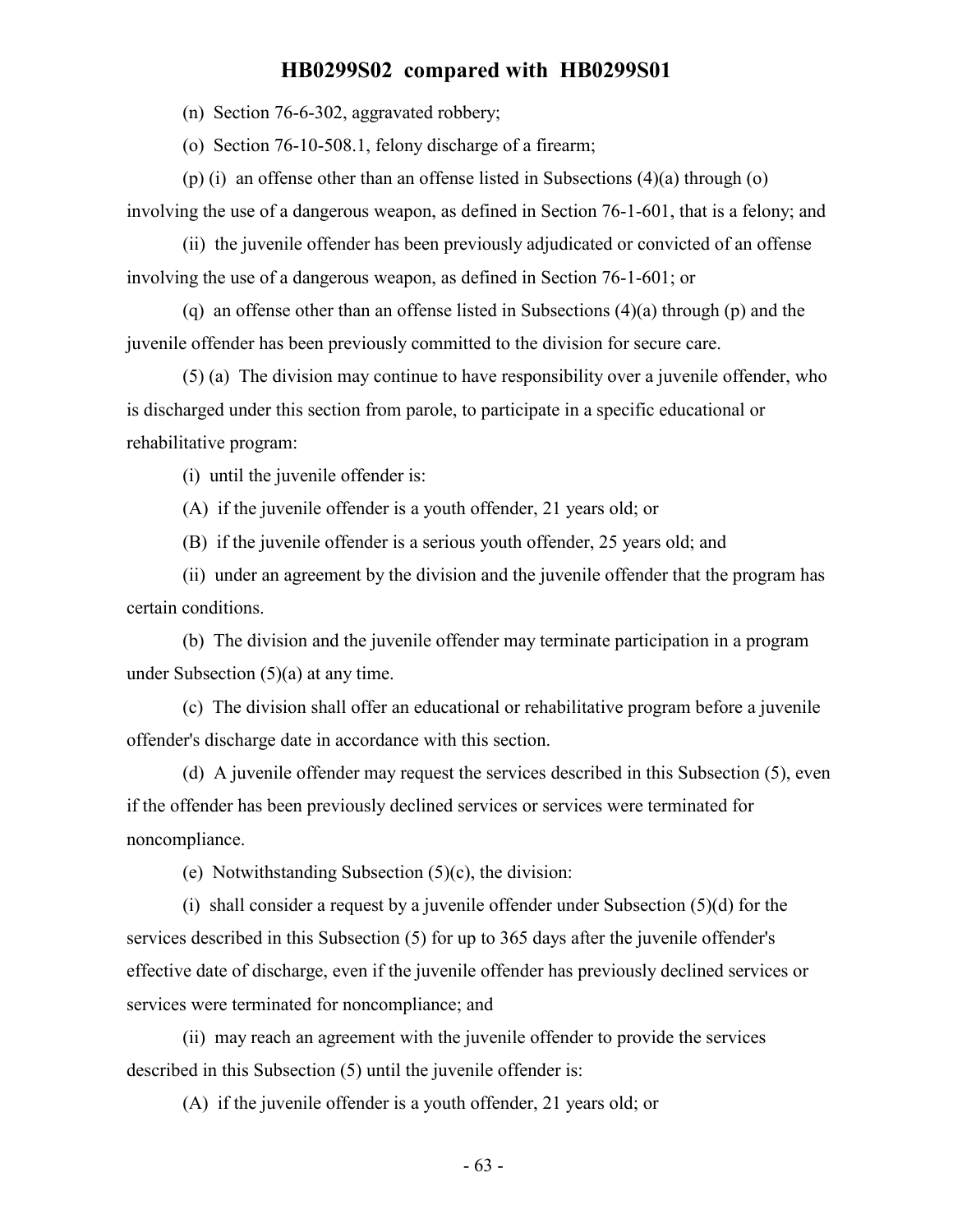(B) if the juvenile offender is a serious youth offender, 25 years old.

(f) The division and the juvenile offender may terminate an agreement for services under this Subsection (5) at any time.

Section 31. **Coordinating H.B.{ 299 with S.B. 120 -- Substantive and technical amendment.**

**If this H.B. 299 and S.B. 120, Juvenile Justice Amendments, both pass and become law, it is the intent of the Legislature that the Office of Legislative Research and General Counsel prepare the database for publication by:**

**(1) amending Subsection 80-6-709(2) to read:**

**"(2) If the juvenile court orders a minor to pay [a fine, fee, restitution, or other cost,] restitution or to complete community or compensatory service hours, the juvenile court shall consider the dispositions collectively to ensure that an order:**

**(a) is reasonable; and**

**(b) prioritizes restitution[; and].**

**[(c) takes into account the minor's ability to satisfy the order within the presumptive period of supervision under Section 80-6-712, or Section 80-6-802 if the minor is ordered to secure care.]";**

**(2) amending Subsection 80-6-712(4)(a) to read:**

**"(4) (a) [In accordance with Section 80-6-711 and Subsections (1) and (2), the] The juvenile court shall terminate continuing jurisdiction over a minor's case at the end of the time period described in Subsection (1) for probation[,] or Subsection (2) for commitment to the division, unless:**

**(i) termination would interrupt the completion of the treatment program determined to be necessary by the results of a validated risk and needs assessment under Section 80-6-606;**

**(ii) the minor commits a new misdemeanor or felony offense;**

**(iii) the minor has not completed community or compensatory service hours [have not been completed]; or**

**[(iv) there is an outstanding fine; or]**

**[(v) there is a failure to pay restitution in full.]**

**(iv) the minor has not paid restitution in full."; and**